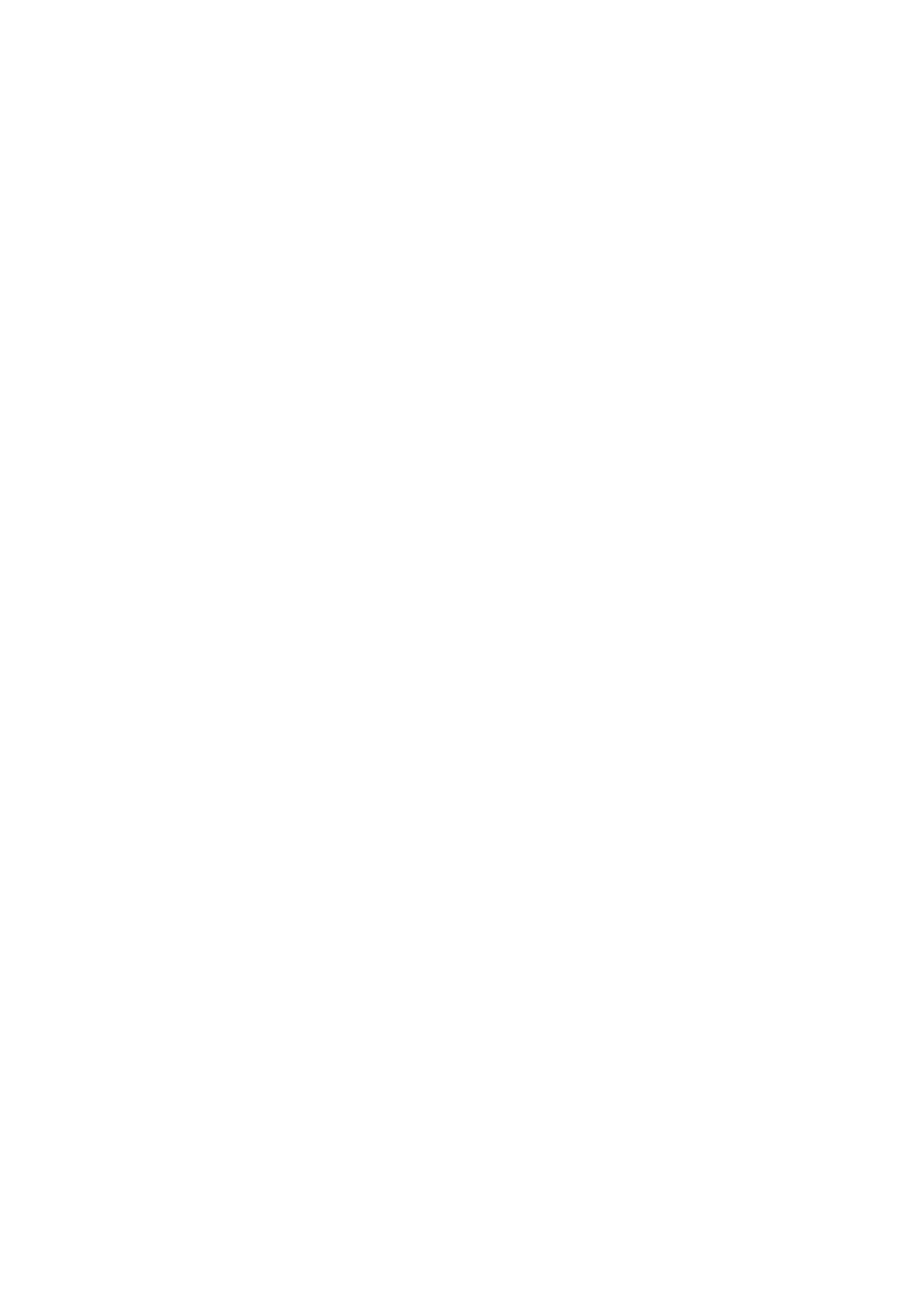# **JUSTIFICATION**

 The choice of this topic is due to my personal and professional experience. Since the very moment in which I started my degree, I had a clear preference for the study of grammar. However, in my second year, I found that literature was also gradually catching my attention by analysing poems and texts, and all the possible interpretations hidden in texts as short as four lines. I want to emphasize the influence and passion for literature I received from my literature teachers all the years that made me make the decision to write my final composition about this topic, and in particular, it was the subject given by my academic supervisor in this End Degree Project where I discovered and investigated the two masterpieces of Gothic Novel I have analysed in this approach. Furthermore, I decided this topic was the one to work in for my End Degree Dissertation because I knew I would enjoy writing and investigating more about it.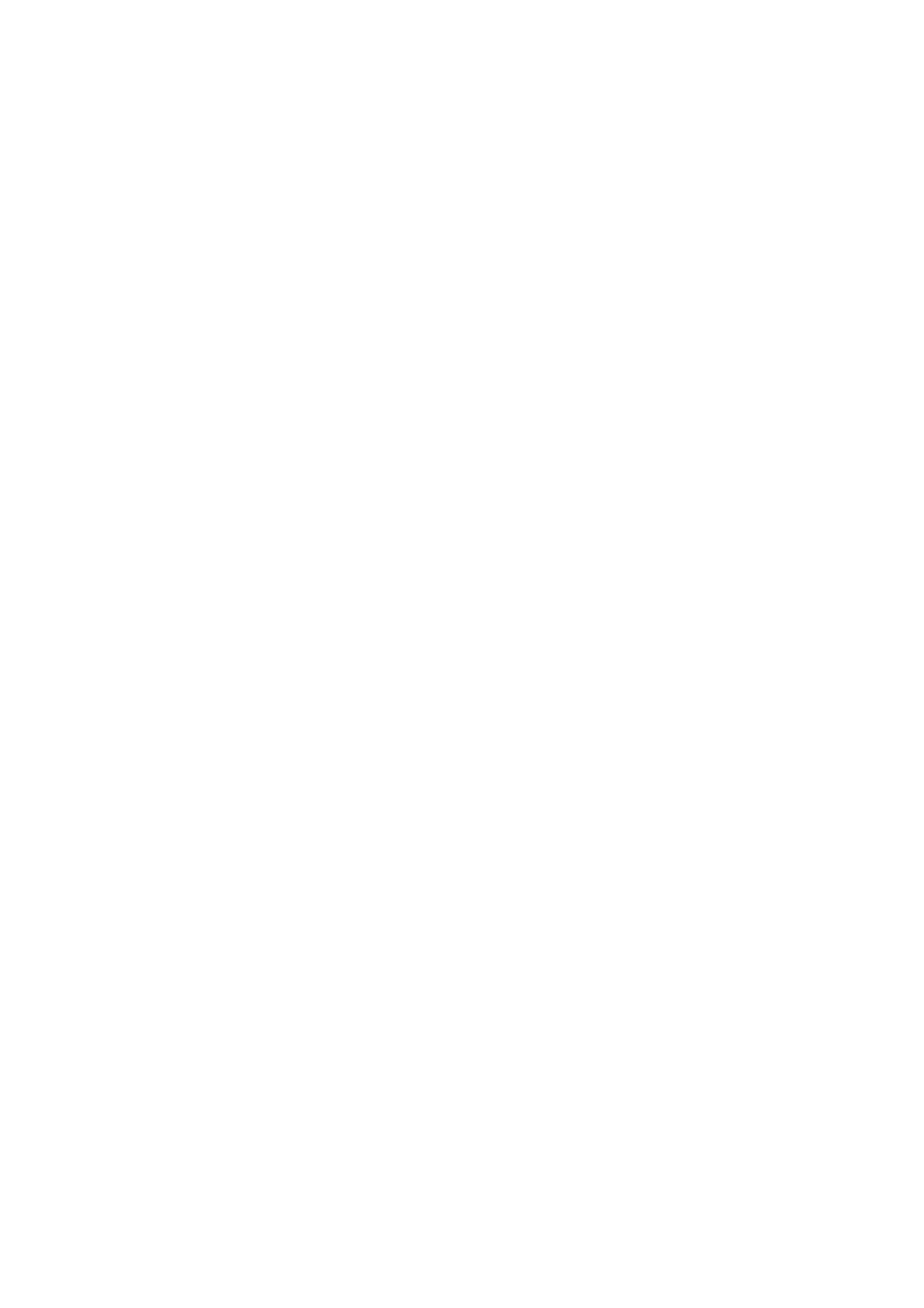# **ABSTRACT**

 Two of the most important novels in Gothic Literature, *Frankenstein* (1818) by Mary Shelley and *The Picture of Dorian Gray* (1890), by Oscar Wilde*,* which mark the beginning and the end of Romanticism, bear a comparative relation between the main characters and the succession of events which take place in both novels. This dissertation is principally focused on the similarities which make both the work by Mary Shelley and the one by Oscar Wilde resemble each other, and to that effect I will analyse the creators and creations, as well as the factors which influence or shape the personalities of the latter, the sequence of events, starting with the triggering factor of the act of creation up to the consequences. These consequences take place under the creation of a new being and the shaping of identities going against the laws of nature. Moreover, I will deal with the role of the society in the novels, which directly sways the creations in a negative manner by means of rejection or idolatry.

Key words: *Frankenstein*, Dorian, creator, creation, shaping, influence, recognition, rejection, society, beauty*,* detachment, suicide, experimentation.

# **RESUMEN**

Dos de las obras más destacables de la literatura gótica como lo son *Frankenstein*  (1818), de Mary Shelley, y *El Retrato de Dorian Gray* (1890), de Oscar Wilde, que marcan el inicio y el final del Romanticismo, guardan una relación similar entre los personajes principales y la sucesión de eventos que tienen lugar en ambas novelas. Este ensayo está enfocado principalmente en las similitudes que hacen que tanto la obra de Mary Shelley como la de Oscar Wilde se asemejen, y para ello haré un análisis tanto de los creadores y las creaciones como de los factores que influyen en el modelaje de las personalidades de estas últimas, los hechos que se relatan, empezando por el factor desencadenante del acto de creación hasta llegar a las consecuencias. Estas consecuencias tienen lugar bajo la creación de un nuevo ser y el modelaje de identidades, yendo en contra de las leyes de la naturaleza. También trataré cómo el papel de la sociedad en ambas novelas influye directamente en las creaciones por medio del rechazo o la idolatría de un modo negativo.

Palabras clave: *Frankenstein*, Dorian, creador, creación, modelaje, influencia, reconocimiento, rechazo, sociedad, belleza, separación, suicidio, experimentación.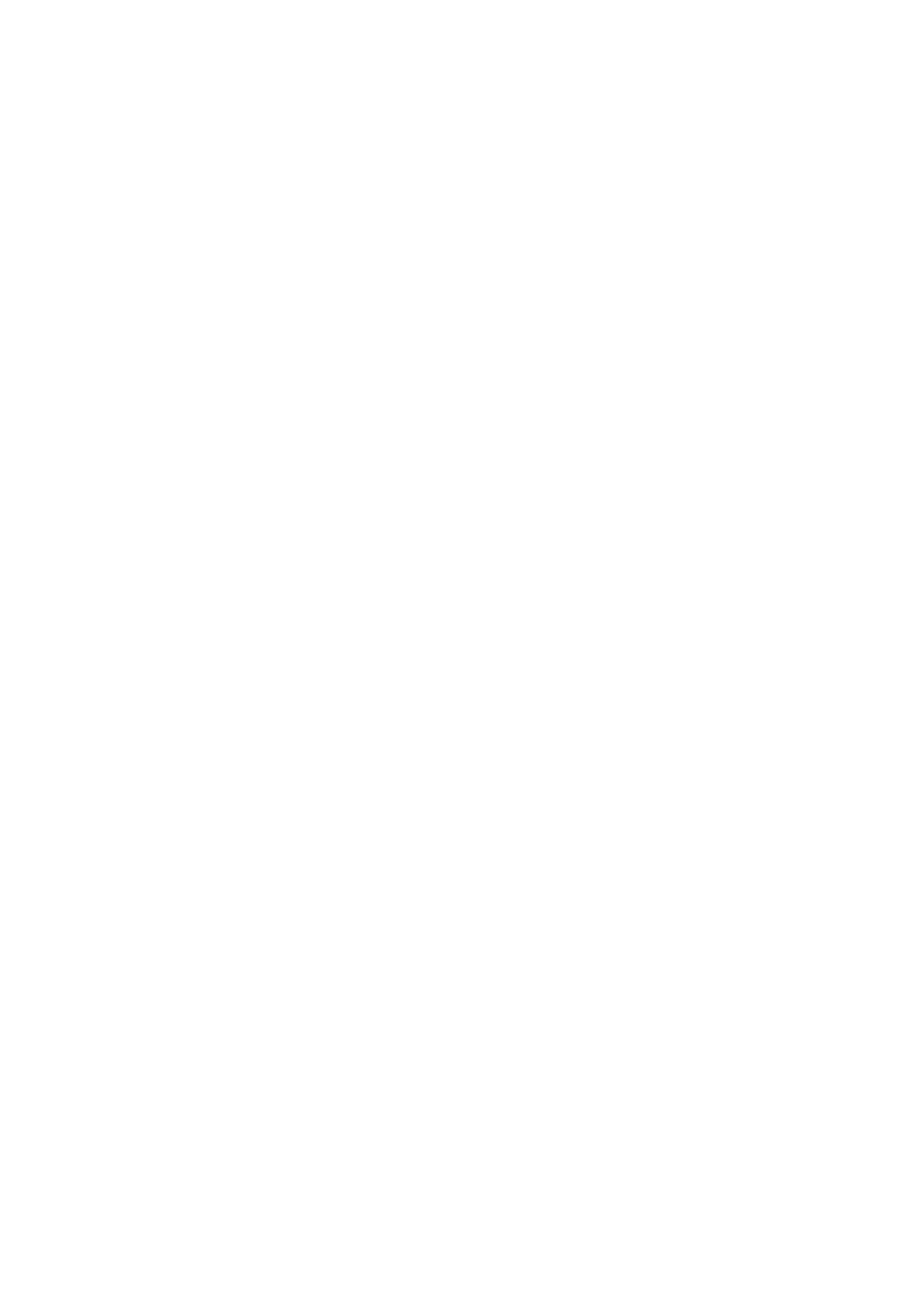# **CONTENTS**

| 2. FRANKENSTEIN AND THE PICTURE OF DORIAN GRAY: A COMPARATIVE                |  |
|------------------------------------------------------------------------------|--|
|                                                                              |  |
|                                                                              |  |
|                                                                              |  |
|                                                                              |  |
|                                                                              |  |
|                                                                              |  |
|                                                                              |  |
|                                                                              |  |
| 5.2.1. Contamination, manipulation and coercion: the dark sides of beauty 22 |  |
|                                                                              |  |
|                                                                              |  |
| 6. FEAR, DEGENERATION AND FINAL DEATH: A MIRRORED SITUATION  31              |  |
|                                                                              |  |
|                                                                              |  |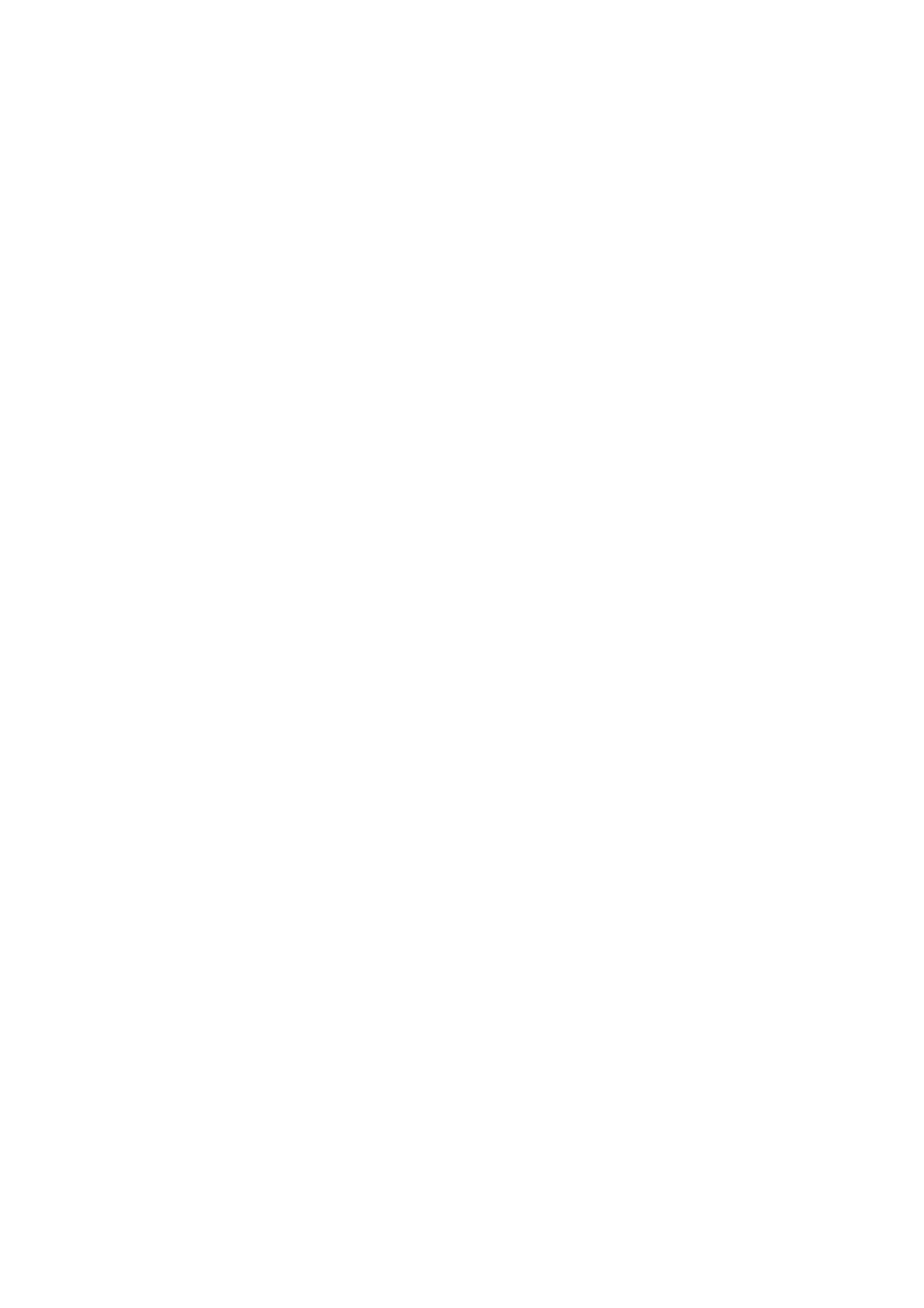# **1. INTRODUCTION**

The aim of this academic essay is to expose the main similarities between *The Picture of Dorian Gray* (1890) and *Frankenstein* (1818) in a parallelism that also shows the slight differences among them. I want to show how both authors, Mary Shelley and Oscar Wilde, are able to describe how devastating the exploration of the limits of human creativity can be. This comparison will be exposed in a horizontal manner, that is to say, one novel does not influence over the other but both are understood as two independent works.

I will differentiate three stages in this composition so that I can structure the sequence of events concerning the act of creation. In this manner, I will focus on the facts which happen in each stage between both novels, which have their own interpretation of the act of creation. Mary Shelley and Oscar Wilde present the monstrous *other* characterised as an outer figure, which determines the fate of a creator and a modeller (the latter shapes and influences the personality of a creation) and whose scientific and moral curiosity goes beyond the limits of nature. I will quote authors such as John Milton with his *Paradise Lost* and Sigmund Freud among others to show the correspondence between these two works, *Frankenstein* and *The Picture of Dorian Gray.* Although there are some articles which discuss the creator-creation relationship, I will address another perspective in the notion of creation, including the influence or shaping of personalities as a new form of creation or modelling, together with the misogyny analysed in these novels and the dark sides of the idea of beauty, two issues much talked-about nowadays. To finish, I will deal with the analogy with *The Strange Case of Dr. Jekyll and Mr. Hyde* (1886) written by Robert Louis Stevenson and the concept of fear as an element bound to both works, which includes the terror of the creation and of the self.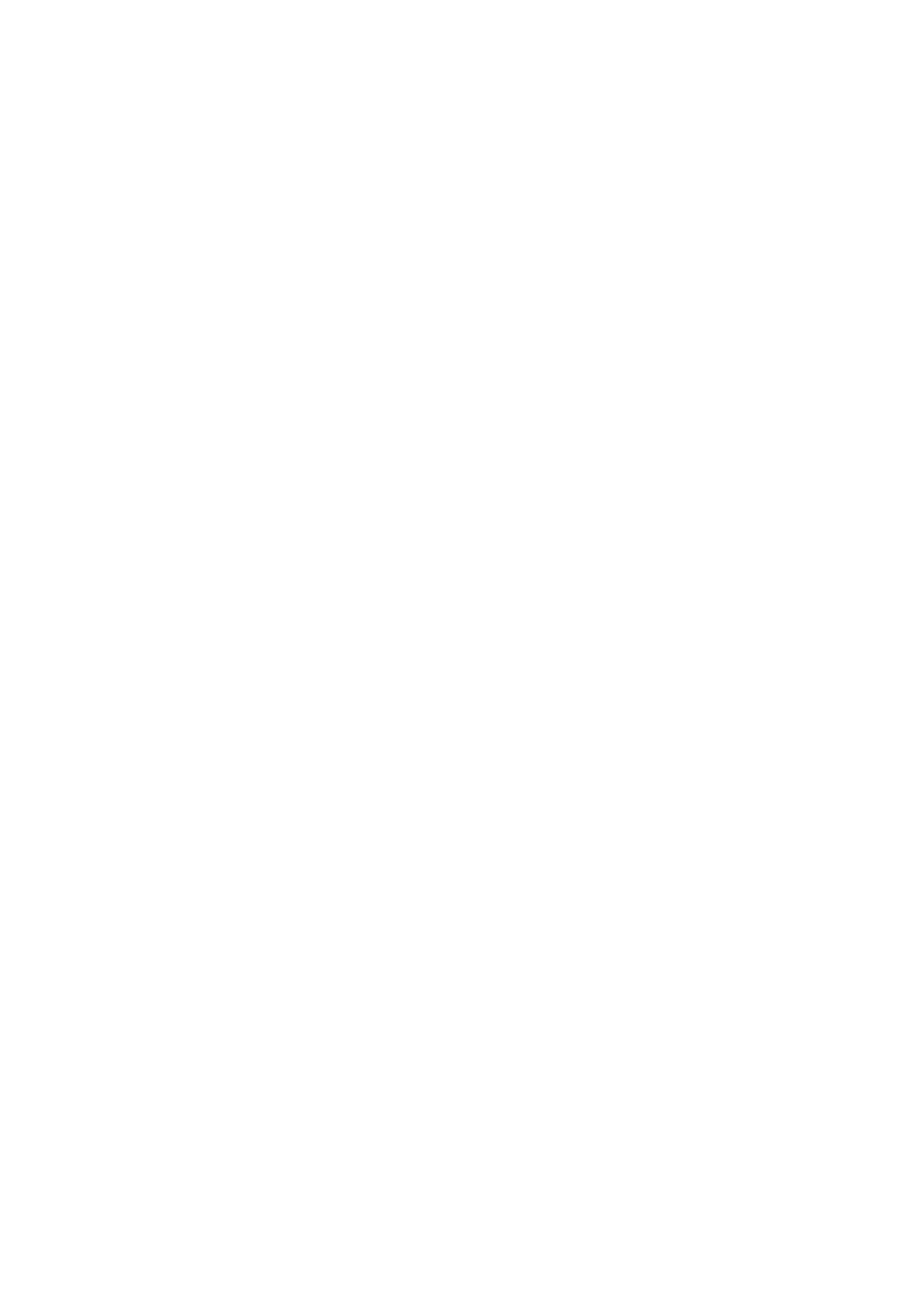# **2. FRANKENSTEIN AND THE PICTURE OF DORIAN GRAY: A COMPARATIVE RELATION**

To introduce this approach, concerning the sequence of events in both novels, there are a series of similarities which, in that sense, make their purpose clear. I will take into account three stages, in view of the fact that each novel plays the role of a creation story, which revolve around the act of creation: before, during and after it.

 The first stage is connected to the creators and creations that I found in the novels: the painter, the picture, the doctor and the creature among others. The act of creation is moved by a trigger, different in each work, either to get social recognition, social idolatry or even personal satisfaction, but with the aim of reaching immortality to a certain extent. It is important to analyse how the creators feel before the act of creation because the action will have negative consequences which will have a direct effect on them, such as the death of a beloved person.

Continuing with the second stage, the act of creation is important in each storyline considering that although there is a creation in both, it is executed in a different way. In other words, each creation is carried out under specific conditions which allows the creation to take place.

In the third stage, after achieving the aim, the feeling of fear leads the creator to avoid the result of his desire. In *Frankenstein* it takes place since the very moment in which the creature comes to life; in *The Picture of Dorian Gray,* however, since Dorian perceives the first changes suffered by the picture and not since Basil paints it. Following the rejection of the creators over the creations, we should point out the same behaviour by the society which gives rise to the final coercion, manipulation and shaping of the creations. Particularly, in relation to the misogyny exposed in the novels, together with the concept of beauty and what is considered to be correct according to the physical appearance. As a result of this contamination, a series of deaths occur and the creations turn against their creators, the master becoming the slave and the slave, the master. The creators find their alter ego in their creations, which brings them to degeneration. They are afraid of being discovered and the creations, in turn, find themselves sunk in an abyss of incomprehension because of society, their creators and what they have become. This degeneration leads to the final death of the creators and, consequently, the creations because they are not independent characters but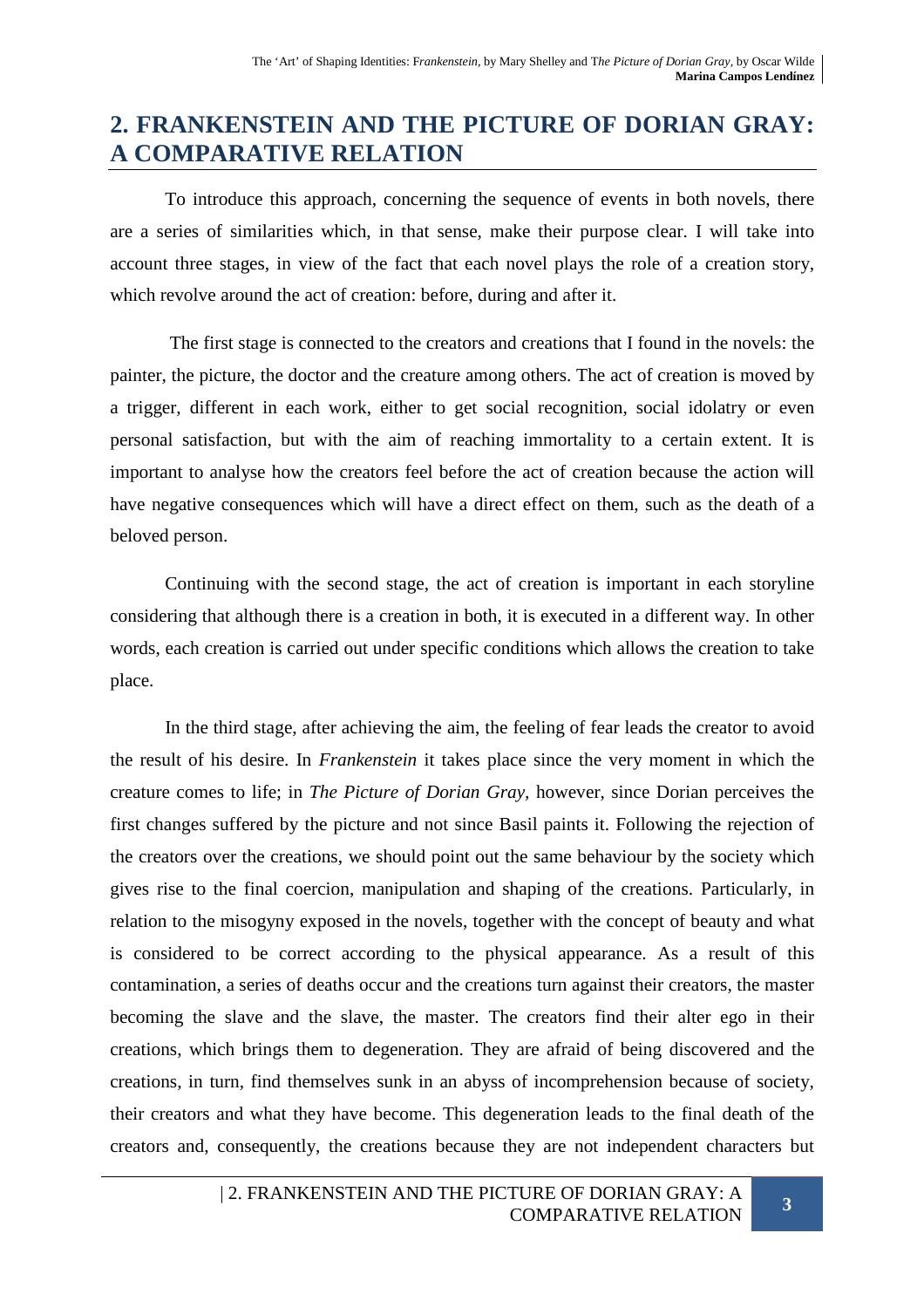entities which are divided into two, as an extension of the other. In the case of *Frankenstein*, Victor dedicates the rest of his life searching for the creature to kill it, but he finally perishes in the attempt and the creature commits suicide because, with the death of its master, its life loses all sense. Similarly, Basil is murdered by Dorian and Dorian commits suicide by slaying the picture. Finally, in both novels we have a clear challenge to the laws of nature.

Once that I have exposed the main points that I will address in this composition, I will expound the different ideas to show the comparative relation visible in *Frankenstein* and *The Picture of Dorian Gray*. I will exchange the similarities and differences between the two novels not to superimpose one novel on the other and give both the same importance.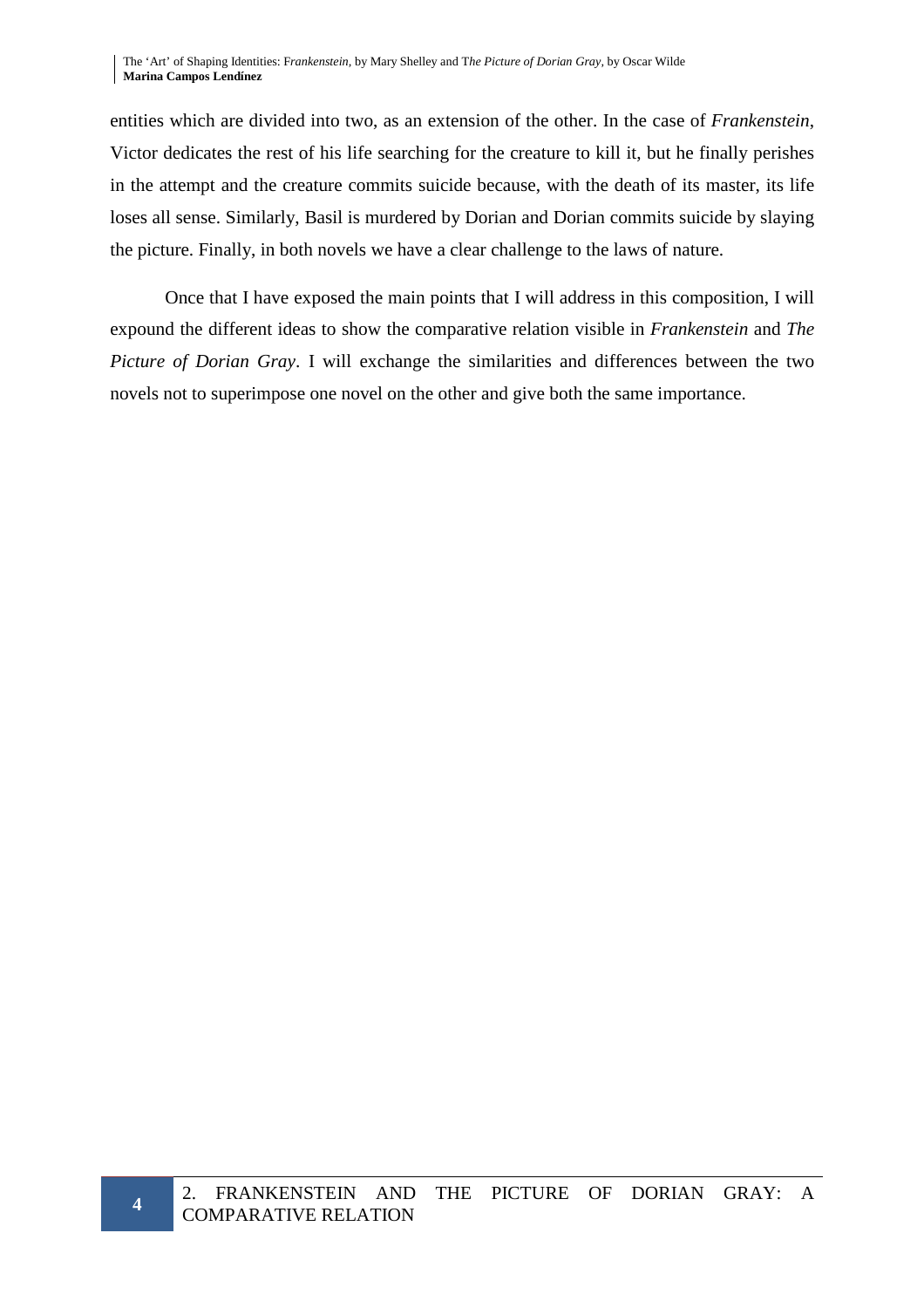# **3. BEFORE THE ACT OF CREATION**

In this first stage, before analyzing the different aspects and events in *Frankenstein*  and *The Picture of Dorian Gray,* it is important to distinguish the function of the creator in both novels as the one who creates and models, the one who shapes, as well as the creations as the ones which are created or influenced by a creator or modeller.

## **3.1. Duality: Creators and Creations**

First of all, considering a creator as the one who creates, in the case of *Frankenstein* there is only one: Victor Frankenstein. He is presented in the novel as an overambitious person with respect to the human body and his acknowledgement about it. He is the creator and his creation is a way of self-expression. Nevertheless, he could be considered the father of the creature as he emphasizes in the novel:

> A new species would bless me as its creator and source; many happy and excellent natures would owe their being to me. No father could claim the gratitude of his child so completely as I should deserve theirs. (Shelley, 2003: 55)

I will go deeper into the ambition that motivates Victor to carry out the experiment in the next section "Shaping humans: the trigger".

Secondly, in *The Picture of Dorian Gray*, we can consider four different creators and modellers: Basil Hallward, Lord Henry, Dorian Gray and the picture. I should start with Basil Hallward, the creator of the picture and consequently the initiator of the tragic end that the main character will finally suffer.

By portraying Dorian, Basil tries to capture a pure young male full of innocence, or it could be a way of portraying the person he wants Dorian to be. However, Basil has always tried to avoid the influence of Lord Henry over the fair curly-haired man. Basil and Lord Henry are opposite characters. In this triangle, Basil Hallward could act as the conscience of Dorian and Harry Henry as his temptations and all the bad things that it involves. Basil warns Dorian against the influence of Lord Henry, as he says: "don't move about too much, or pay any attention to what Lord Henry says. He has a very bad influence over all his friends, with the single exception of myself" (Wilde, 2001: 17) This overprotection is related to his feelings for Dorian. We know it from the very moment in which Basil talks to Lord Henry about Dorian: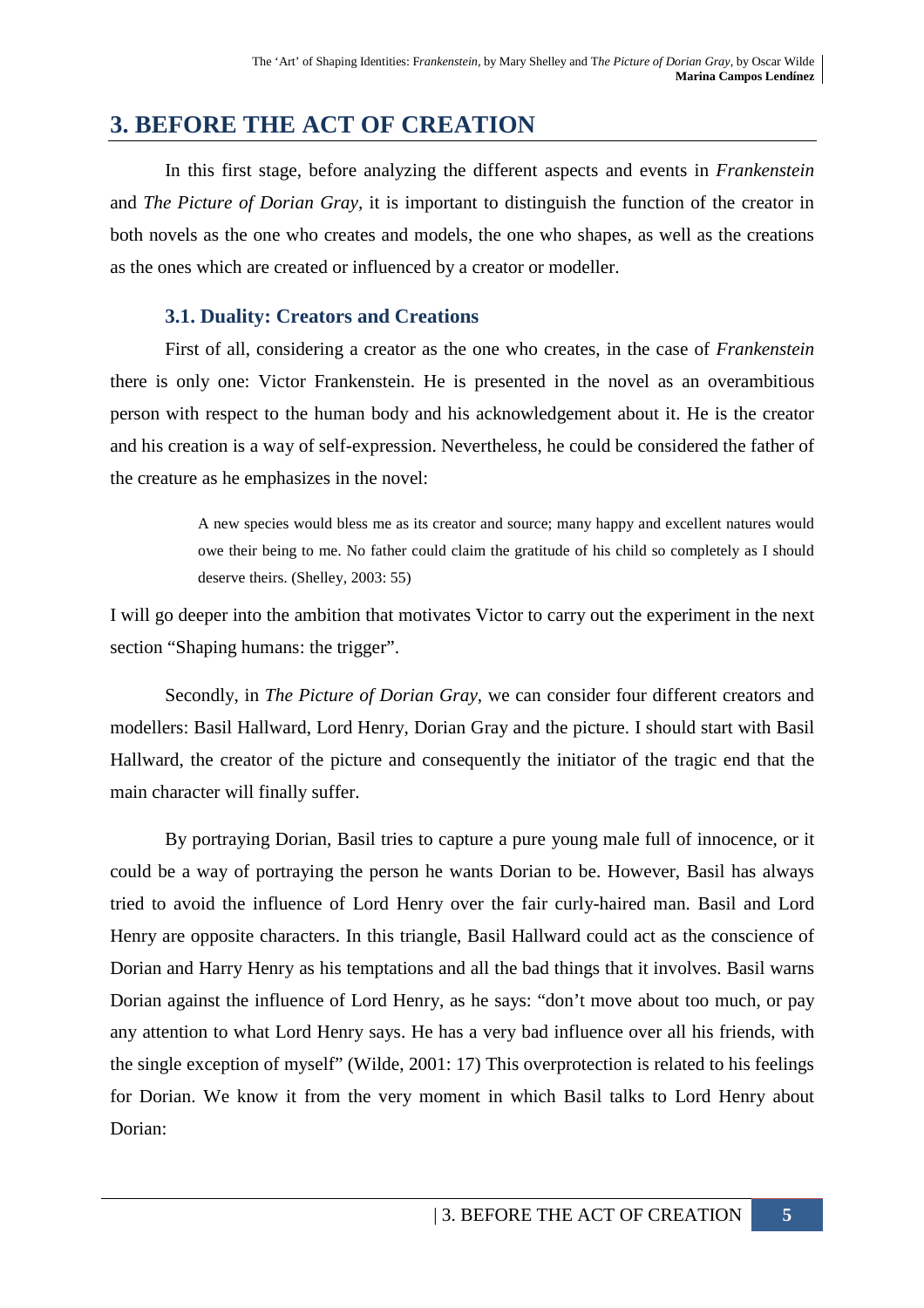'He likes me,' he answered, after a pause; 'I know he likes me. Of course I flatter him dreadfully. I find a strange pleasure in saying things to him that I know I shall be sorry for having said.' (11)

As Victor, Basil puts part of himself on his creation and that is one of the reasons why he does not want to exhibit it. He would be totally exposed to every single person that would see the picture. Consequently, he affirms:

> Because, without intending it, I have put into it some expression of all this curious artistic idolatry, of which, of course, I have never cared to speak to him. He knows nothing about it. He shall never know anything about it. But the world might guess it, and I will not bare my soul to their shallow prying eyes. My heart shall never be put under their microscope. There is too much of myself in the thing, Harry--too much of myself! (12)

Following with the modellers, the influence of Lord Henry Wotton is a problem for Basil and, in consequence, it is also important in the novel as a way of modelling Dorian Gray. John M. L. Drew makes reference to this influence quoting that "he would seek to dominate him" (Introduction, XVI)<sup>1</sup>. Lord Henry is the highest influence over Dorian together with the picture. Harry Henry would be connected with Victor Frankenstein because, although in the novel by Mary Shelley the act of creation is understood as a scientific experiment, he plans to model the personality of Dorian Gray, which could be understood as a personal challenge and a social experiment. In other words, both creations are experiments which prove and release the social and scientific inquisitiveness of Lord Henry and Victor Frankenstein, respectively.

In connection with the creators and creations, there is a dichotomy of role between Dorian Gray and the picture. While Dorian and the canvas are creations themselves, they also influence each other as a modeller. On the one hand, the picture performs a psychological influence over Dorian because it illustrates his corrupted soul as a reflection of himself. All the terrific modifications that the canvas suffers bring the young man to a constant obsession and fear of the discovery of the picture by all the people unaware of the odd phenomenon. The way in which it affects Dorian is accomplished day by day by showing him the destruction of his soul as a consequence of his acts. The portrait, as in *Frankenstein*, plays the same role as the creature with its creator because it represents a part which comes out of Dorian himself. On the other hand, Dorian provides a narcissist influence over the portrait by committing all kinds of immoral acts and feeding the transformation and corruption of his

<sup>&</sup>lt;sup>1</sup> This edition of Penguin Classics includes an introduction and notes by John M. L. Drew. This quotation belongs to the chapter "The Personalities" in which he deals with the evolution of the different characters and their personalities.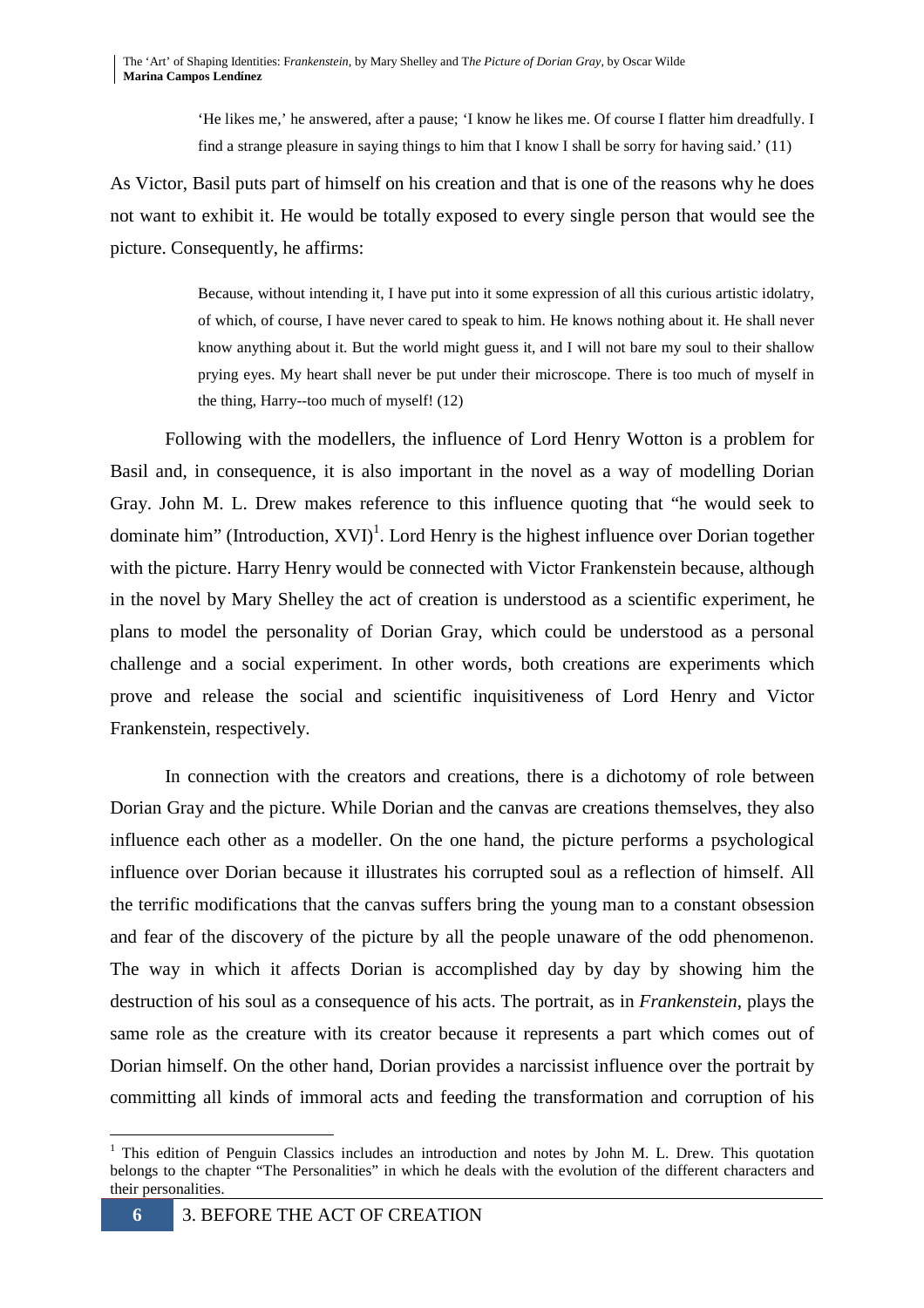soul reflected on the picture. In *Frankenstein*, the physical appearance of the creature represents the soul of Victor and his inner monster, whose rejection promotes the creature to perpetrate a series of murders in his family.

The last modeller identified in both novels is the role of society. Society also creates and models the personality of the creations, Dorian and the creature. Apart from its creator, the creature is repudiated by every person who sees it, with the single exception of a blind old man, who does not reject him because of its physical appearance. However, this point will be widely described in section six: "The Role Of Society: Context, Circumstances And Consequences".

The creations (the creature, Dorian Gray and the picture) are considered and remembered as monsters through the years, although each novel has its own description of a monster, which is not only determined by the external features but also the internal ones. The one who keeps a terrific appearance is the creature in *Frankenstein.* It is a combination of a scientific experiment full of good intentions and a hulking and loathsome façade. Its naïve personality cannot hide its external look. Such is the case of its abhorrent aspect that its own creator, Victor Frankenstein, hardly hurls his words in a fume at the creature by describing it during the funeral of the fair child, William, murdered at the hands of his creation:

> I could not be mistaken. A flash of lightning illuminated the object, and discovered its shape plainly to me; its gigantic stature, and the deformity of its aspect, more hideous than belongs to humanity, instantly informed me that it was the wretch, the filthy daemon to whom I had given life...*He* was the murderer! (77-78)

 On the contrary and physically opposed to the creature in *Frankenstein*, Dorian Gray is the perfect blend of youth and beauty with a hateful personality. In this case, Dorian brings to the forefront his inner monster. A different perception of the concept that we are used to see because his monstrosity is not seen at first sight. He becomes "more and more interested in the corruption of his own soul" (103) by feeding the portrait with his sins. There is a mutual modelling between Dorian and the portrait. "The evil and ageing face on the canvas" (103) reflects the last monster in the novel by Oscar Wilde. The gaunt and dreadful image into which the picture has transformed has a clear purpose that brings Dorian to degeneration: "the portrait was to bear the burden of his shame" (85).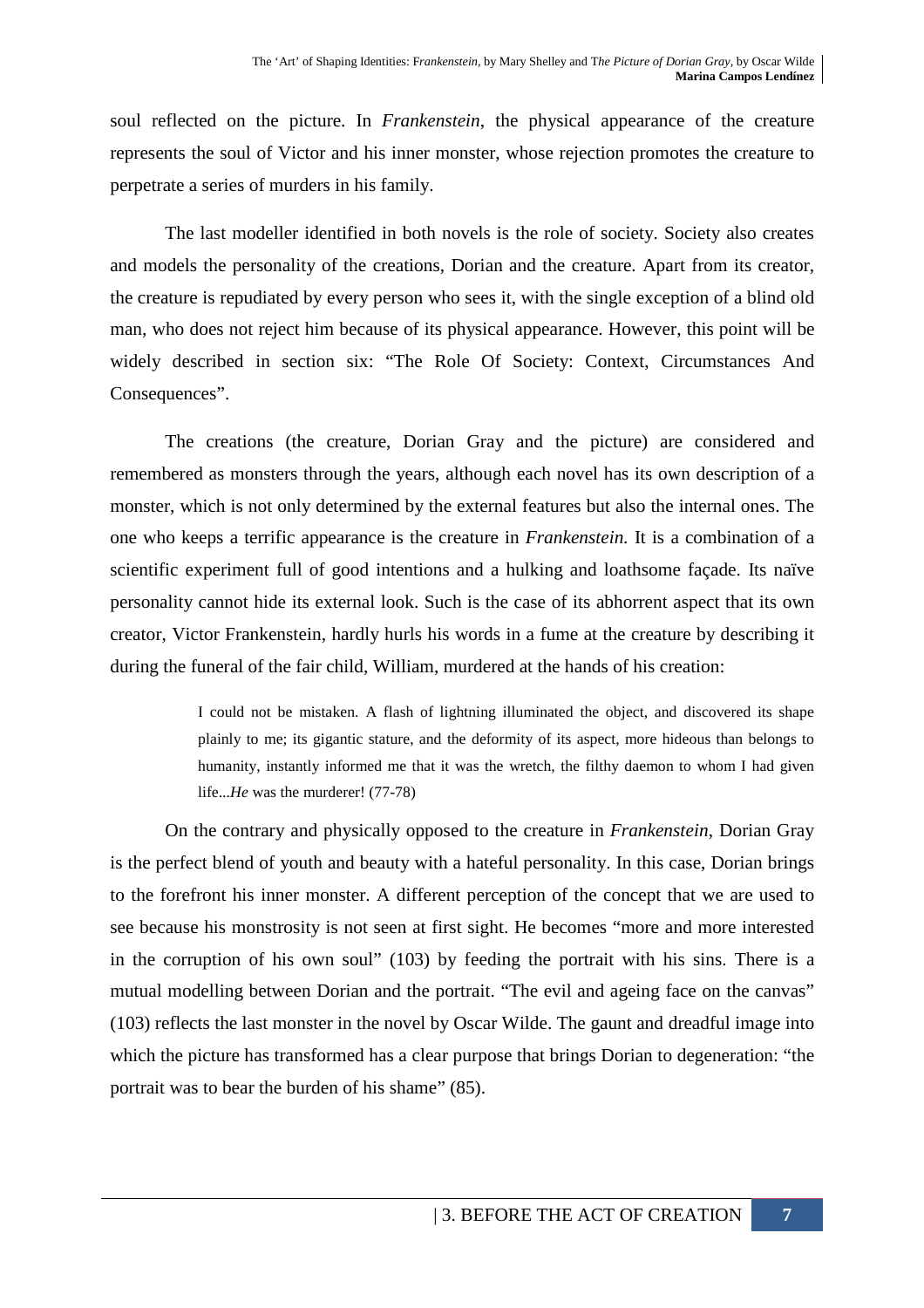The 'Art' of Shaping Identities: F*rankenstein,* by Mary Shelley and T*he Picture of Dorian Gray,* by Oscar Wilde **Marina Campos Lendínez**

 After analyzing the different creators, modellers and creations, I will assay the trigger that brings Victor Frankenstein, Basil Hallward, Harry Henry and even Dorian Gray to behave that way.

### **3.2. Shaping Humans: The Trigger**

In relation to the link which connects creators with their creations, and before the act of creation, each creator has their own intention whose touchpaper is determined by pride, scientific curiosity, love, moral curiosity and egotism among others in the stories. Both novels act as a creation process so it is important to go deep in the personality and mindset of the creator.

To get to know better the feelings which lead Victor Frankenstein to challenge nature, I should mention some events which take place in his youth. He narrates how his parents were with him and his premature ambitions since a young age. Victor Frankenstein is born in a peaceful atmosphere with no worries or difficulties other than learning or enjoying his childhood. He ensures his family is very fortunate because his "parents were possessed by the very spirit of kindness and indulgence" (39). With the passing of time, he has acquired knowledge and showing a clear desire to know more about the world which surrounds him and, in particular, everything related to life:

> My temper was sometimes violent, and my passions vehement; but by some law in my temperature they were turned not towards childish pursuits but to an eager desire to learn, and not to learn all things indiscriminately. [...] It was the secrets of heaven and earth that I desired to learn; [...] still my enquiries were directed to the metaphysical, or in its highest senses, the physical secrets of the world. (39)

 One night, Victor witnesses a thunder-storm when he is fifteen, and this phenomenon arouses his curiosity in the subject of electricity. Electricity is an important element in the act of creation in *Frankenstein*. His scientific inquisitiveness increases when Victor happens on the leading figures who help him to carry out his major experiment: "Natural philosophy is the genius that has regulated my fate. [...] When I was thirteen, [...] I chanced to find a volume of the works of Cornelius Agrippa" (41). Cornelius Agrippa was a philosopher and scientist with a deep interest in the occult. Paracelsus studied medicine and contributed a great deal to the understanding and treatment of diseases. He was also drawn to alchemy. St. Albertus Magnus was a versatile scholar whose work ranged from philosophy and theology to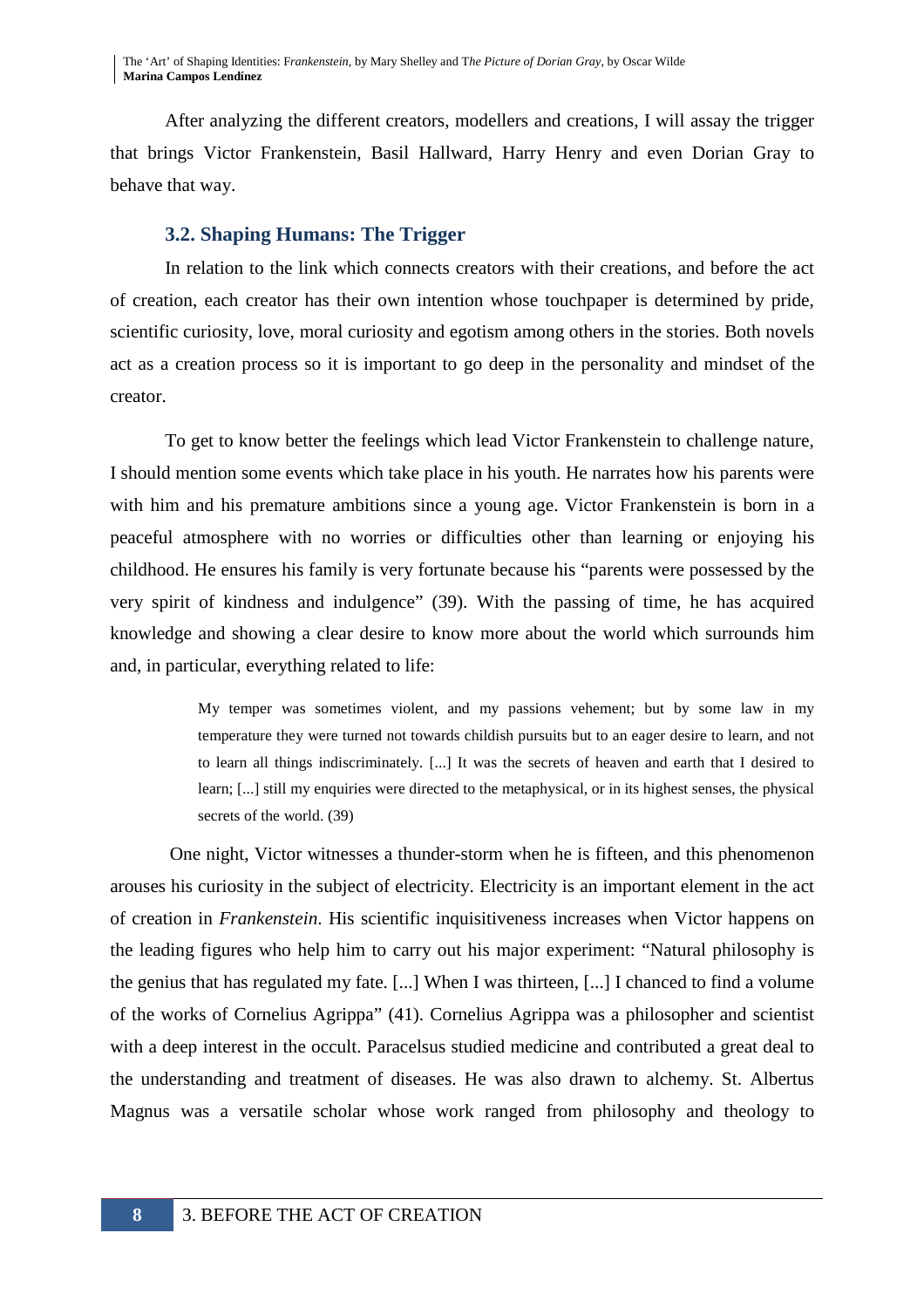psychology and the natural sciences.<sup>2</sup> Together with Albertus Magnus and Paracelsus, he finds inspiration in their lectures. However, the role of M. Krempe and M. Waldman "decided [his] future destiny" (50) with their "sense and real information, combined with a repulsive physiognomy and manners" (51).

Victor Frankenstein, motivated by the working of the human body and the mystery of life, death and decay, begins his research to find an explanation to the secrets of life and death. To go beyond, I consider that Victor tries to resemble God with his behaviour. Belt affirms the assumption of 'Playing God' in this novel by saying:

> In discussions on biotechnology and synthetic biology, alongside and in combination with allusions to the presumed arrogance of playing God, a name is very often invoked that many scientists consider a tainted 'F-word': Frankenstein. In fact, the Frankenstein theme is closely entwined with the motif of playing God. [...] In other words, Frankenstein wanted to play God and was as severely punished for his transgression as Prometheus, who had stolen fire from the gods. (Belt, 2009: 260)

The idea of giving birth to a new species is what turns Victor into a scientist engrossed in his all-consuming experiment. However, Victor Frankenstein also tries to overcome the human disease and death. Full of good intentions, and marked by the death of his mother, a tragedy he has suffered at a young age, his research could be considered a response to a cruel life. Both, Victor Frankenstein and Basil Hallward share a kind of self-absorption in the act of creation and the creations they carry out. Whereas Victor stays solitary in his laboratory for years trying to find the climactic element for giving life to his creation, Basil turns his blindness into some feelings for his creation.

On the one hand, I would like to start defining the trigger which leads Basil to create the picture with one quotation in the book *The Picture of Dorian Gray*:

> The artist is the creator of beautiful things. To reveal art and conceal the artist is art's aim. [...] We can forgive a man for making a useful thing as long as he does not admire it. The only excuse for making a useless thing is that one admires it intensely (3-4).

 So, according to Oscar Wilde, there would be no such motivation for Basil other than his admiration for the young man because the painter says that Dorian is to him "a motive in art" (12), and would reflect this *artistic idolatry* unconsciously in the canvas. Consequently, the trigger that would carry Basil to paint the picture would be his wish to preserve the youth,

 2 "More on Cornelius Agrippa, Paracelsus and Albertus Magnus." *Frankenstein Study Guide.* <crossrefit.info/textguide/frankenstein/7/971> Accessed 18 May 2017.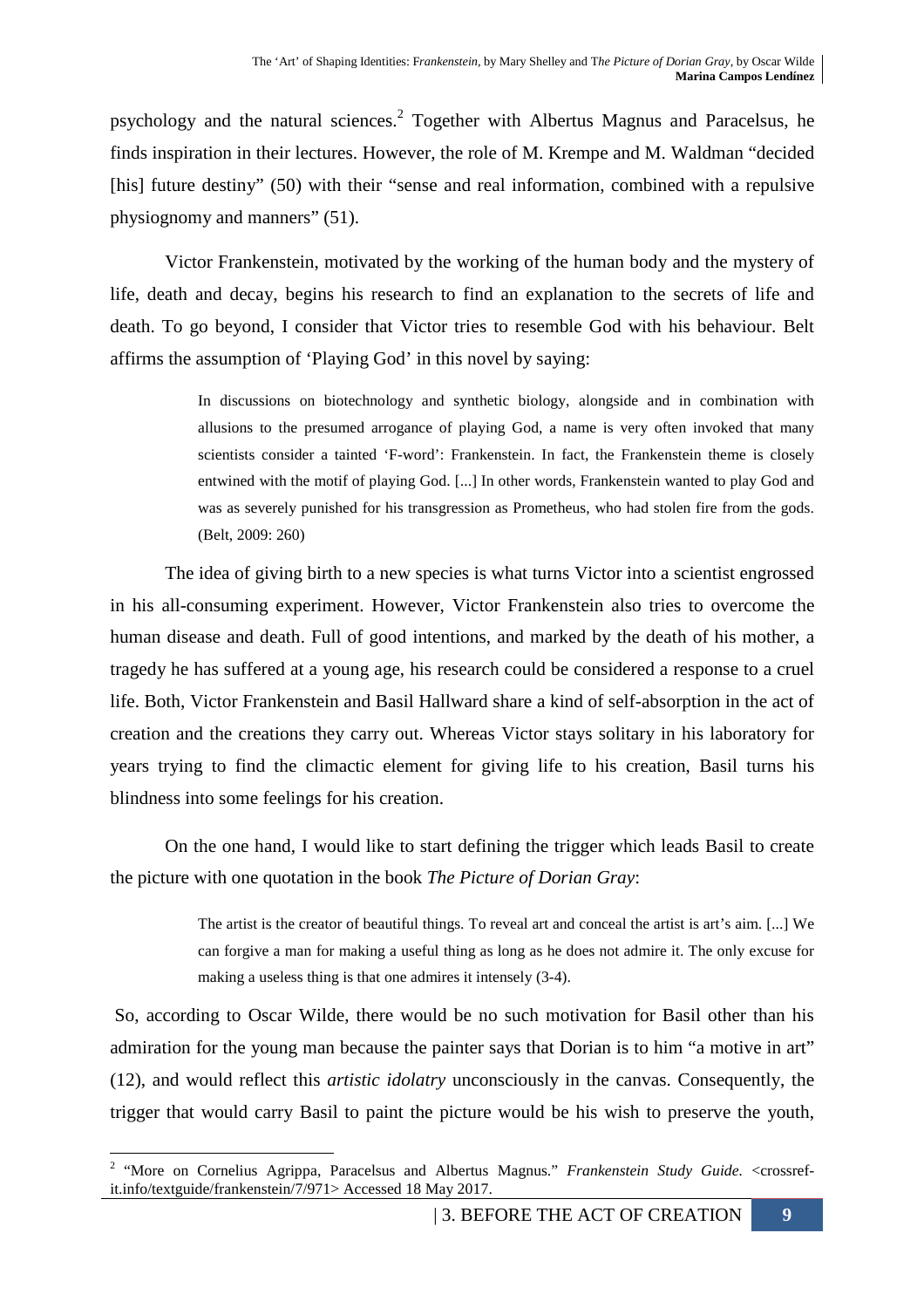beauty and innocence of Dorian Gray eternally in the canvas, but not in the way it turns in the novel. That is to say, the gratification and self-satisfaction of capturing his admiration for Dorian and turning the picture into his major work of art, as he affirms:

> There is nothing that art cannot express, and I know that the work I have done, since I met Dorian Gray, is good work, is the best work of my life. (11-12)

On the other hand, and continuing with the modeller Harry Henry, the most important influence in the novel, decides to initiate the process of influence he carries out along the whole novel, mentioned in the last section, as a kind personal challenge and a social experiment. From my point of view, unconsciously, Basil becomes the trigger of Harry Henry, although he tries to do just the opposite, making the last one to take an interest in the young man by saying:

> His personality has suggested to me an entirely new manner in art [...] I can now recreate life in a way that was hidden from me before. 'A dream of form in days of thought' [...] it is what Dorian Gray has been to me. [...] he defines for me the lines of a fresh school, [...] the romantic spirit, all the perfection of the spirit that is Greek. The harmony of soul and body [...] Harry! if you only knew what Dorian Gray is to me! [...] It is one of the best things I have ever done. [...] while I was painting it, Dorian Gray sat beside me. Some subtle influence passed from him to me, and for the first time in my life I saw in the plain woodland the wonder I had always looked for and always missed. (12)

It is possible to appreciate his attention in Dorian since the very beginning on page 12: "Basil, this is extraordinary! I must see Dorian Gray." And Basil even warns him: "Don't spoil him. Don't try to influence him" (15), but with no success. Lord Henry alleges: "There is no such thing as a good influence, Mr. Gray. All influence is immoral,—immoral from the scientific point of view" (17-18). And then he explains it: "Because to influence a person is to give him one's own soul." (18). Dorian Gray has become a major and essential focus of study with his white-rose youth and innocence. In this case, Harry Henry admits that he will mould the personality and way of thinking of Dorian justifying it as a "good influence": "He would make that wonderful spirit his own" (32).

 I can observe in the novel some features which motive Dorian to continue destroying his soul. An example of this behaviour could be that he stares at the picture repeatedly, contemplating every single change the canvas has suffered: a new wrinkle, a wound, the drawn face it is acquiring. He feeds himself with the horrifying figure contributing to reinforce the influence of Lord Henry with his acts and sins: "the face on the canvas bear the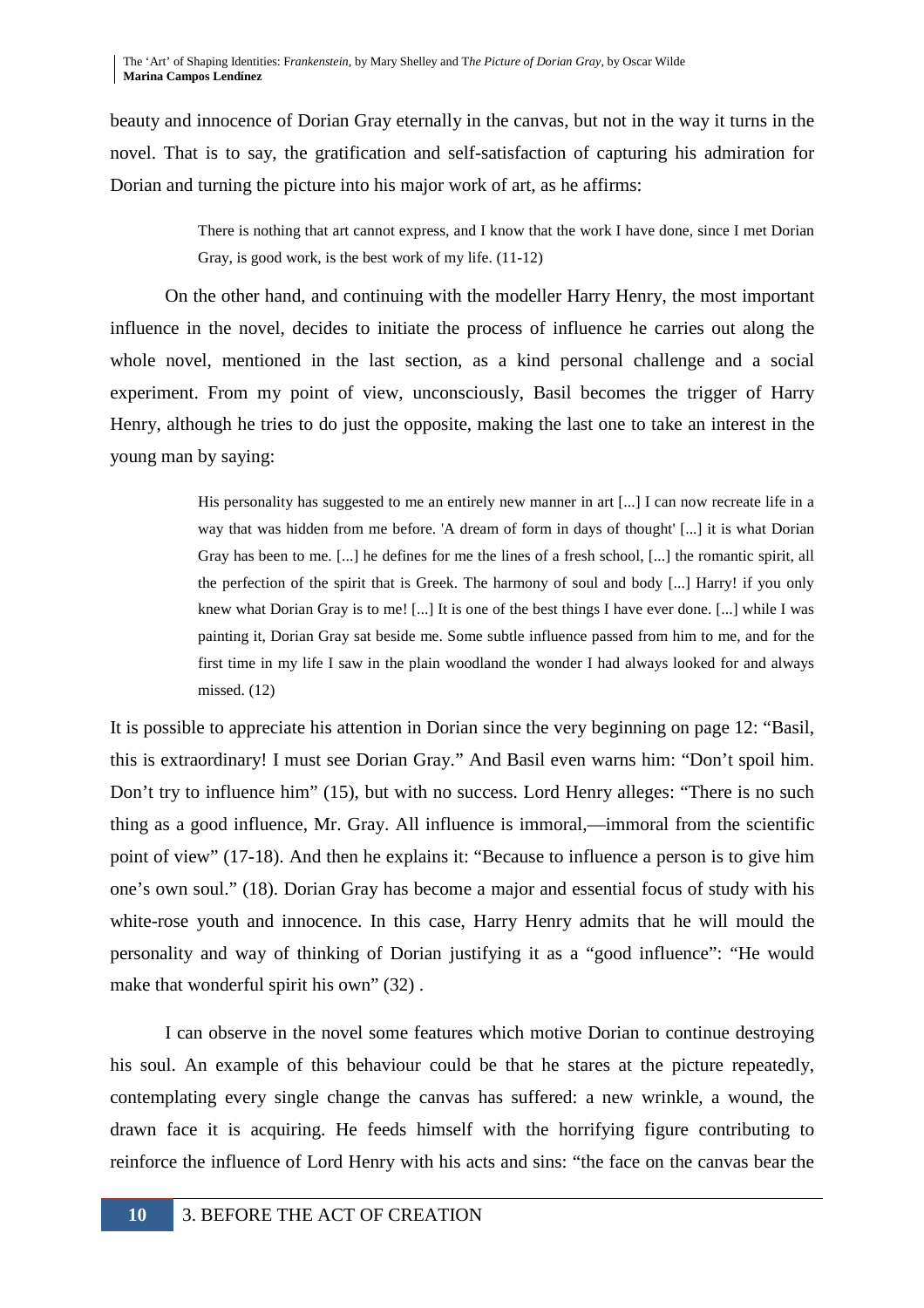burden of his passions and his sins" (73). Thus, the trigger which moves Dorian could be, in this sense, to discover the edge of that transformation and the corruption of his soul while he remains young and beautiful.

> As man and picture stand in front of each other, a confrontation takes place. One is the triumph of nature, the other is the triumph of men, but the latter, a mere copy of the first, will remain unspoiled through time while the real person will become "dreadful, hideous, and uncouth" (Wagatsuma, 2011: 83) $3$

 To continue the analysis and after exploring the creators, their creations and the facts which unleash those creations, the next stage gives room to how takes place the process of creation.

 $\frac{1}{3}$  This quote belongs to the pdf version found in the webpage <http://scholar.googleusercontent.com/scholar?q=cache:UM0jq7X69UJ:scholar.google.com/&hl=es&as\_sdt=0,5> Accessed 4 April 2018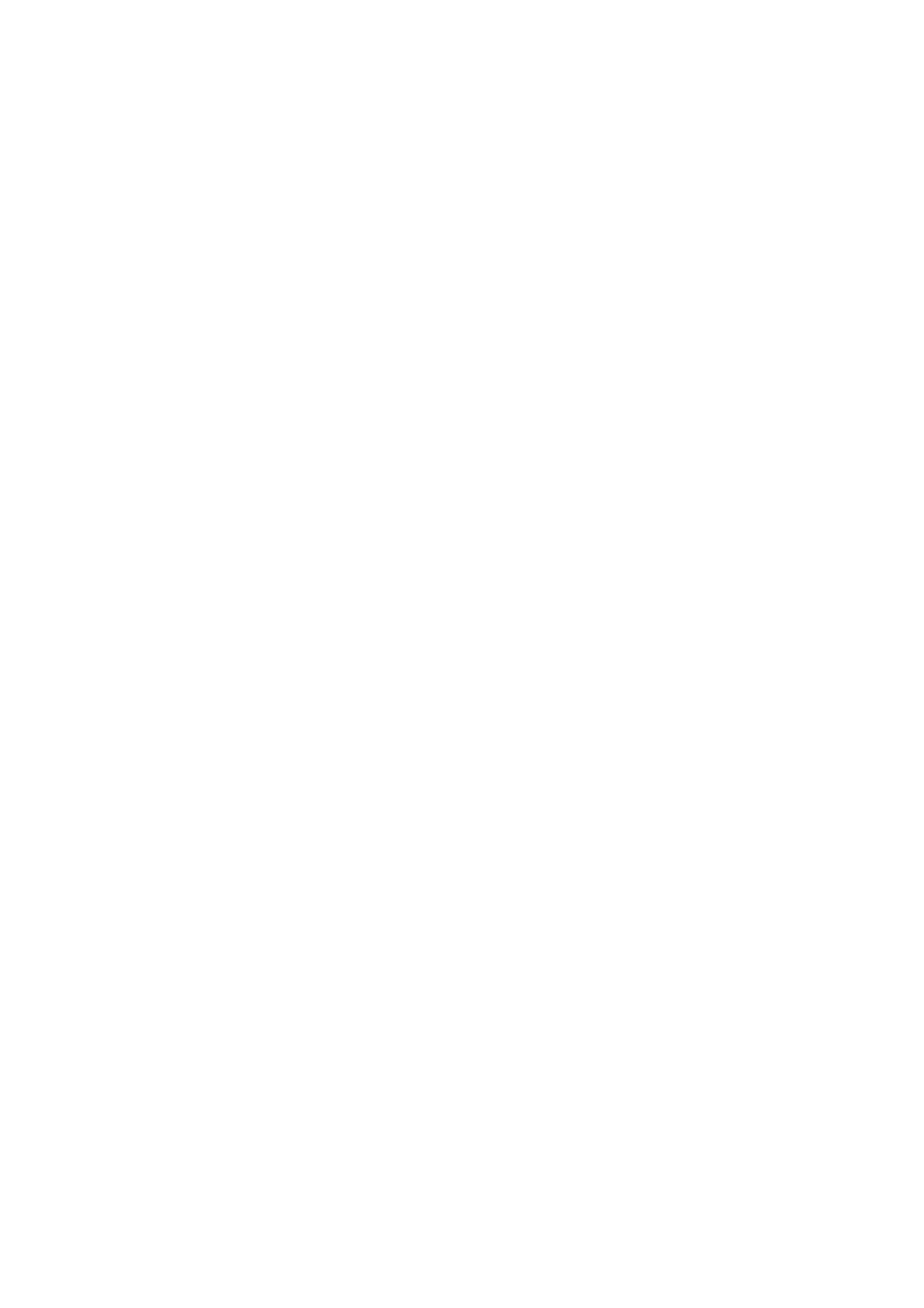# **4. THE ACT OF CREATION**

 The second stage involves the act of creation itself, the process which each creator carries out, depending on the creation, the means used, and taking into account the differences of the process in each novel. Nevertheless, apart from the process, the environment is also essential, also considering the time spent and the reaction of the creator in the very moment in which the creation process is achieved as well as the reaction of the creation. In other words, how a similar process ends in very different results. It should be pointed out that, as a main difference in the act of creation in *Frankenstein* and *The Picture of Dorian Gray,* the former is considered a scientific experiment, while the later concerns an artistic and social perspective. In both cases, the act of creation can be considered an act of liberation by the creator because Basil, Victor and even Lord Henry free their curiosity for science, art, feelings, moral and human shaping. Moreover, in both novels, Dorian with the picture and Victor with the creature, "bestow animation upon lifeless matter" (55).

 Before analysing the process in which the creation is accomplished, I would like to emphasize that the pivotal moment of the creation is omitted by both authors. In other words, the moment of creation is not explicit, leaving aside the specific details to recreate the scene. One of the reasons why the moment is omitted could be that both authors leave the reader free to interpret it subjectively. The concept of creation could be related to many different meanings, however, R. Harré asserts that:

> To create is to produce or generate what did not exist before, and most importantly, it is to produce not only an individual which did not exist before but one of a new and hitherto unknown kind. (Dutton, 1981: 19)

It is clear that the creation process in the novels is related to the concept of giving birth, as Dutton affirms: "Plato in his Symposium metaphorically describes artistic and intellectual creation as 'giving birth in beauty'." (69). The concept of "giving birth in beauty" is a correct definition considering that the picture represents the perfect beauty and youth of Dorian Gray, and it finally comes to life metaphorically because it changes with the corrupted life and acts which Dorian commits. In *Frankenstein*, Victor's intention is not that of achieving a beautiful creature but a complete and wonderful being as a man. He states that "although [its] limbs [are] in proportion" (58) and its features are selected as beautiful, the result is not that expected because its yellow skin, lustrous black hair, white teeth, watery eyes and straight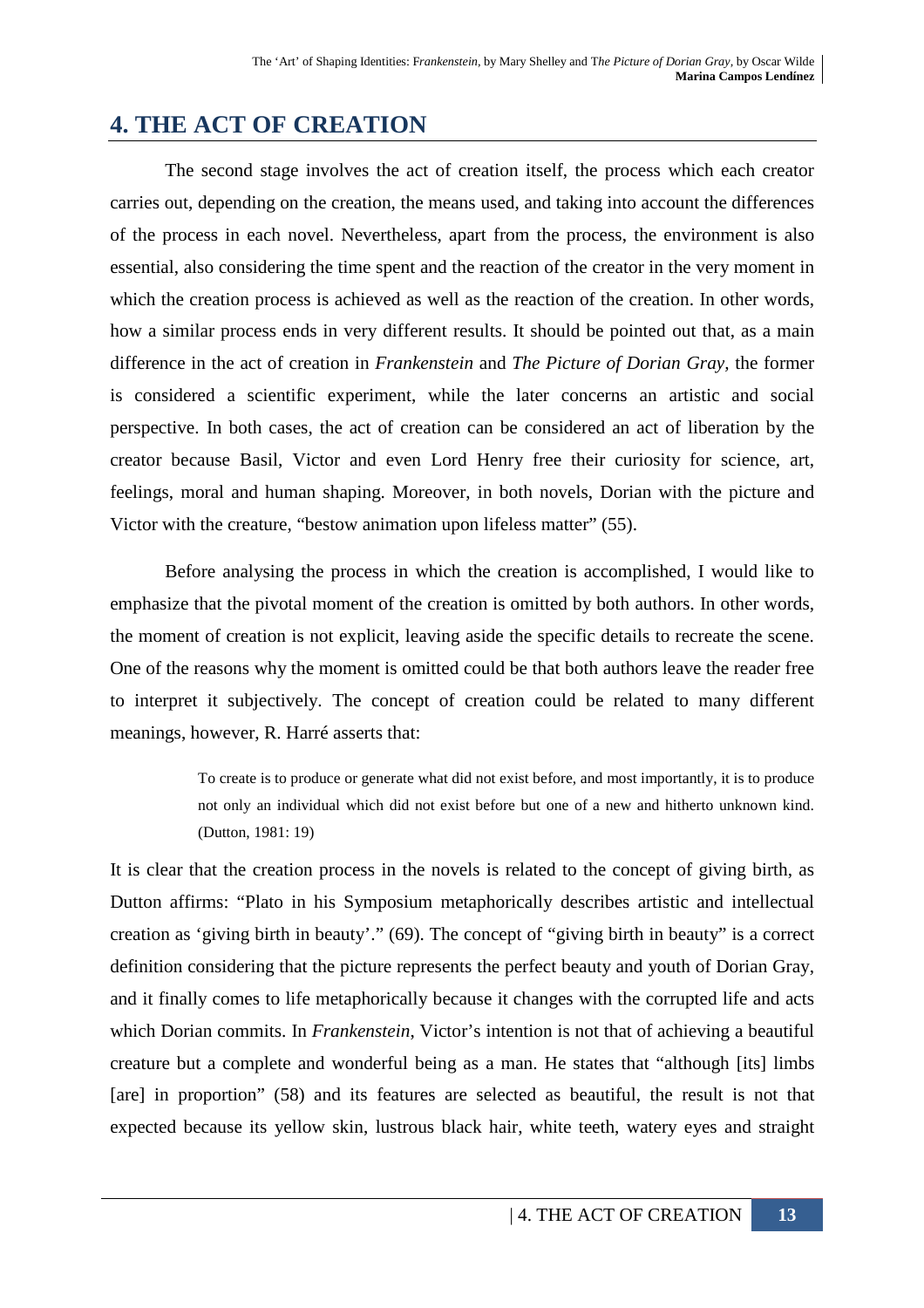black lips only "formed a more horrid contrast" (58) of that beauty. So, he aims to form a complex creature able to act as a man as he affirms:

> I should attempt the creation of a being like myself, or one of simpler organization; but [...] my first success to permit me to doubt of my ability to give life to an animal as complete and wonderful as man. (54)

In addition, Victor gives birth to the creature in an untraditional way. That is to say, there is no woman to create the new life, and as Mary Poovey affirms: "He would deny relationships (and women) any role in the conception of children and because he would reduce all domestic ties to those that center on and feed his selfish desires."<sup>4</sup> (Shelley, 2012: 347). Both Victor and Basil create a new species or picture out of nothing because Basil paints the picture in a canvas, while Victor, although he uses parts of bodies to carry out his experiment, brings to life the creature considered a new species or being. All the creations in both novels are alive, including the picture, and, consequently, they have an essence on their own. In the case of the picture, the essence is shared with Dorian, because it is the mirror of his corrupted soul: "The quivering ardent sunlight showed him the lines of cruelty round the mouth as clearly as if he had been looking into a mirror after he had done some dreadful thing" (73). The creature in *Frankenstein*, on the contrary, is not able to take control over its instincts and feelings, but preserves an innocent soul, as the creature states:

> My heart overflowed with kindness and the love of virtue. I had begun life with benevolent intentions and thirsted for the moment when I should put them in practice and make myself useful to my fellow beings. (93)

As Richard Holmes states, this innocent soul is as that of an infant without knowledge inside the body of an adult:

> Frankenstein's creature has been constructed as a dully developed man, from adult body parts, but his mind is that of a totally undeveloped infant. He has no memory, no language, no conscience.<sup>5</sup> (189)

In *The Picture of Dorian Gray*, the creation process is divided in many creations as the novel explores. In other words, it comprehends the creation of the picture, and the modelling of Dorian and the canvas once it is painted. First of all, we have the process in which the portrait, and the triggering object of the novel, is painted. The studio, which is located in the

<sup>&</sup>lt;sup>4</sup> "My Hideous Progeny': The Lady and the Monster"

<sup>&</sup>lt;sup>5</sup> Shelley, 2012: "Mary Shelley And The Power Of Contemporary Science."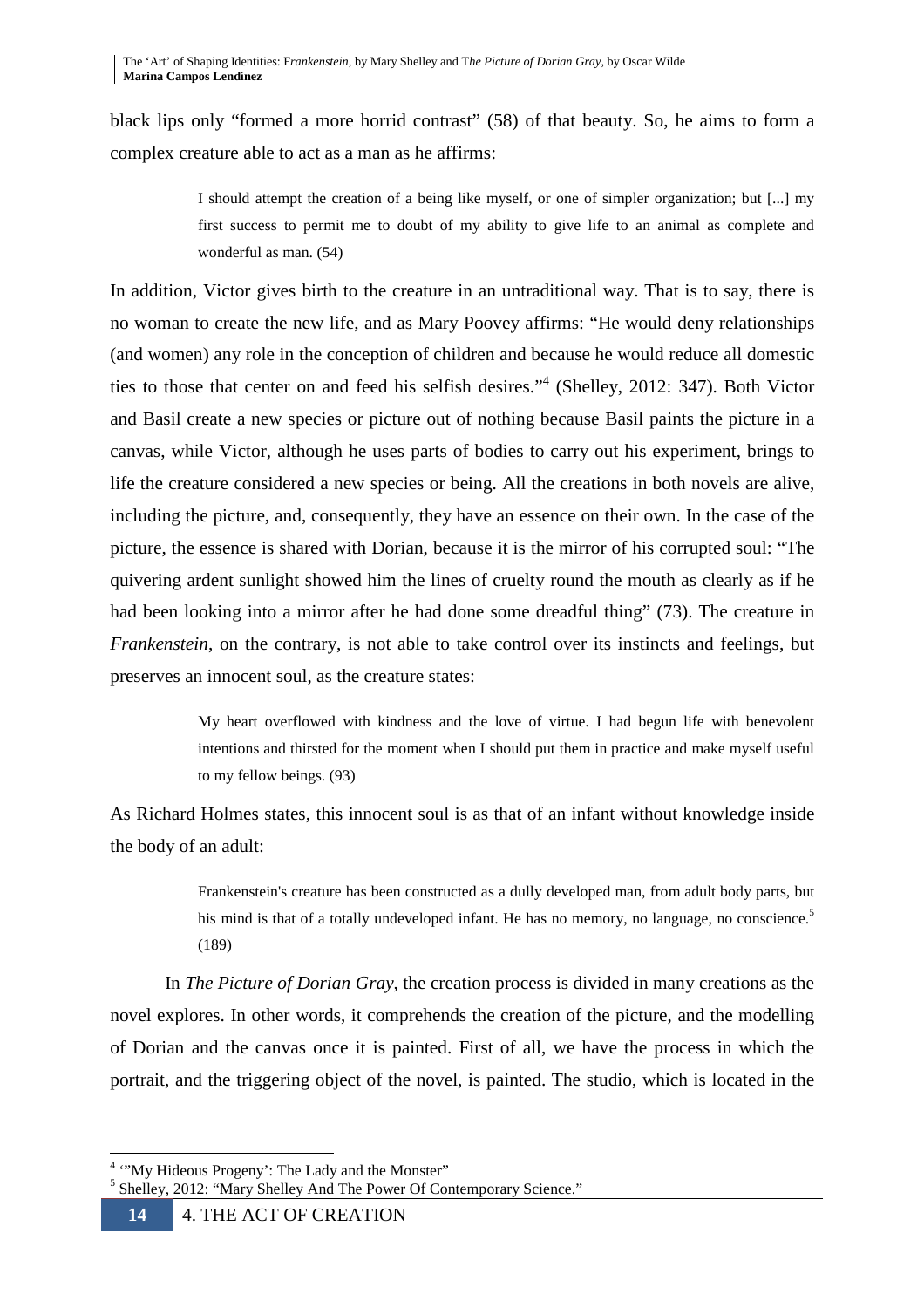city of London, where the picture is created, is described as a floral environment, nearly idyllic, typical of a summer day in an exotic Oriental atmosphere<sup>6</sup>:

> The studio was filled with the rich odour of roses, and when the light summer wind stirred amidst the trees of the garden, [...] the heavy scent of the lilac, or the more delicate perfume of the pinkflowering thorn. [And] the fantastic shadows of birds in flight flitted across the long tussore-silk curtains [...] producing a kind of momentary Japanese effect, and making him think of those pallid, jade-faced painters of Tokyo (5)

Concerning the materials used to paint the canvas, apart from the colours on his palette, according to Oscar Wilde an artist is able to express everything through his thought, language, vice and virtue: "The artist can express everything. Thought and language are to the artist instruments of an art. Vice and virtue are to the artist materials for an art." (3). This assertion reveals the role of the picture: Basil's idolatry for Dorian. The time he spends in his work of art is not specified, but it turns around one or two months, and once it is finished he expresses admiration for the young man and satisfaction for his masterpiece. Moreover, in this moment, from the very beginning, Basil feels some new emotions which appear by contemplating his handiwork.

> As the painter looked at the gracious and comely form he had so skilfully mirrored in his art, a smile of pleasure passed across his face, and seemed about to linger there. But he suddenly started up, and closing his eyes, placed his fingers upon the lids, as though he sought to imprison within his brain some curious dream from which he feared he might awake. (5)

In this quotation we can observe that Basil's reaction is not to flee, but to remain all the time with Dorian, as if the picture and the young man were now part of himself, that is to say, as if he has given his soul. For Basil Hallward, the picture is a mere representation of his own domination by Dorian. In others words, he feels submissive towards the young man. The feeling he has the first time he sees Dorian was that of an mindlessly obedient person, as he says:

> I knew that I had come face to face with someone whose mere personality was so fascinating that, if I allowed it to do so, it would absorb my whole nature, my whole soul, my very art itself. (9)

 $\overline{a}$ <sup>6</sup> This atmosphere is not accidental, because according to Chen the décor is based on the studio of Charles Ricketts, painter and designer, cited as the 'original' Basil Hallward and who designed the title-page and binding of the book by Oscar Wilde. Information taken from "The Metamorphosis of Adonis in Oscar Wilde's The Picture of Dorian Gray." *Studies in English Literature: Regional Branches Combined Issue*, The English Literary Society of Japan, 2 May 2017. <www.jstage.jst.go.jp/article/elsjregional/9/0/9\_135/\_article>. Accessed 1 March 2018.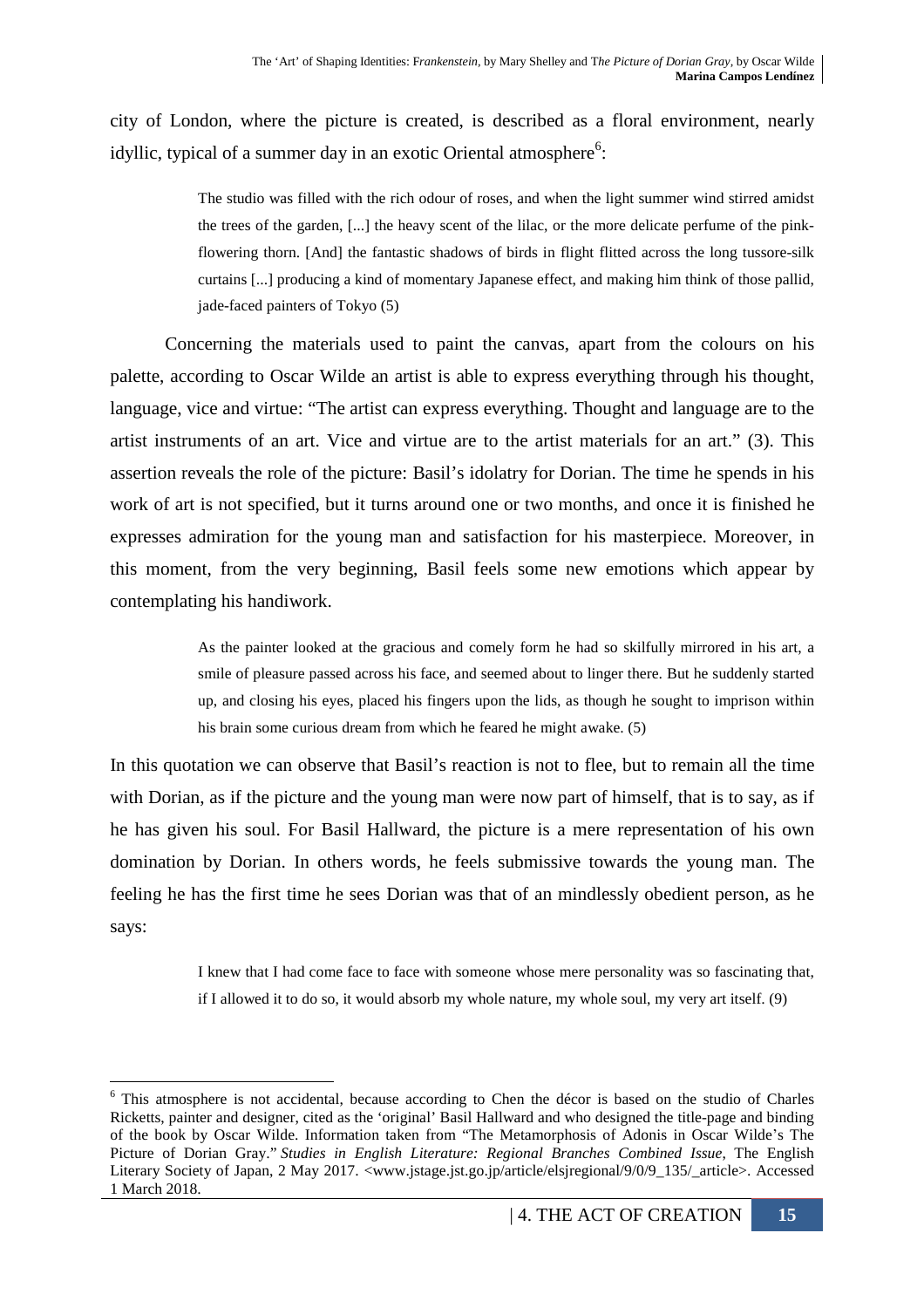Together with the creation of the picture, Dorian himself plays an important role once the picture is finished because, astonished and sorrowful at the same time, he regrets how dreadful and ephemeral life can be, arguing that his youth and beauty will never last in time as it will do in the picture. He seems to make a devil's bargain offering his soul as tax:

> How sad it is! I shall grow old, and horrible, and dreadful. But this picture will remain always young. It will never be older than this particular day of June...If it were only the other way! If it were I who was to be always young, and the picture that was to grow old! For that--for that--I would give everything! Yes, there is nothing in the whole world I would not give! I would give my soul for that! (24)

The youth and beauty of the young man reflected on the canvas gets him jealous of his own appearance, the picture becoming the triggering object of the influence by Lord Henry and the corruption of his soul. Although Dorian is perfectly conscious of the changes in the picture, he cannot avoid the strong power which Harry Henry has over him and he attempts to avoid the old man unsuccessfully:

> For every sin that he committed, a stain would fleck and wreck its fairness. But he would not sin. The picture, changed or unchanged, would be to him the visible emblem of conscience. He would resist temptation. He would not see Lord Henry any more--would not, at any rate, listen to those subtle poisonous theories. (74)

However, Lord Henry, since the moment he meets the young man, begins his process of shaping his personality influencing him with a hedonist philosophy of life. Lord Henry describes Dorian as "a wonderful creation." (20). However, the crowning moment of this influence happens when he sends Dorian the "Yellow book" which shows the natural rebellions also known as sins:

> His eye fell on the yellow book that Lord Henry had sent him. [...] After a few minutes he became absorbed. It was the strangest book that he had ever read. It seemed to him that in exquisite raiment, and to the delicate sound of flutes, the sins of the world were passing in dumb show before him. Things that he had dimly dreamed of were suddenly made real to him. Things of which he had never dreamed were gradually revealed. (100)

This book is described in the story as a "poisonous book" (101), whose main character becomes "to him a prefiguring type of himself" (102) and which contains the whole philosophy of the Hellenic ideal and Hedonism. "Indeed, the whole book [seems] to him to contain the story of his own life, written before he [has] lived it." (102). This book finally turns Dorian into a cynical person with no principles, as Lord Henry means: "I like persons better than principles, and I like persons with no principles better than anything else in the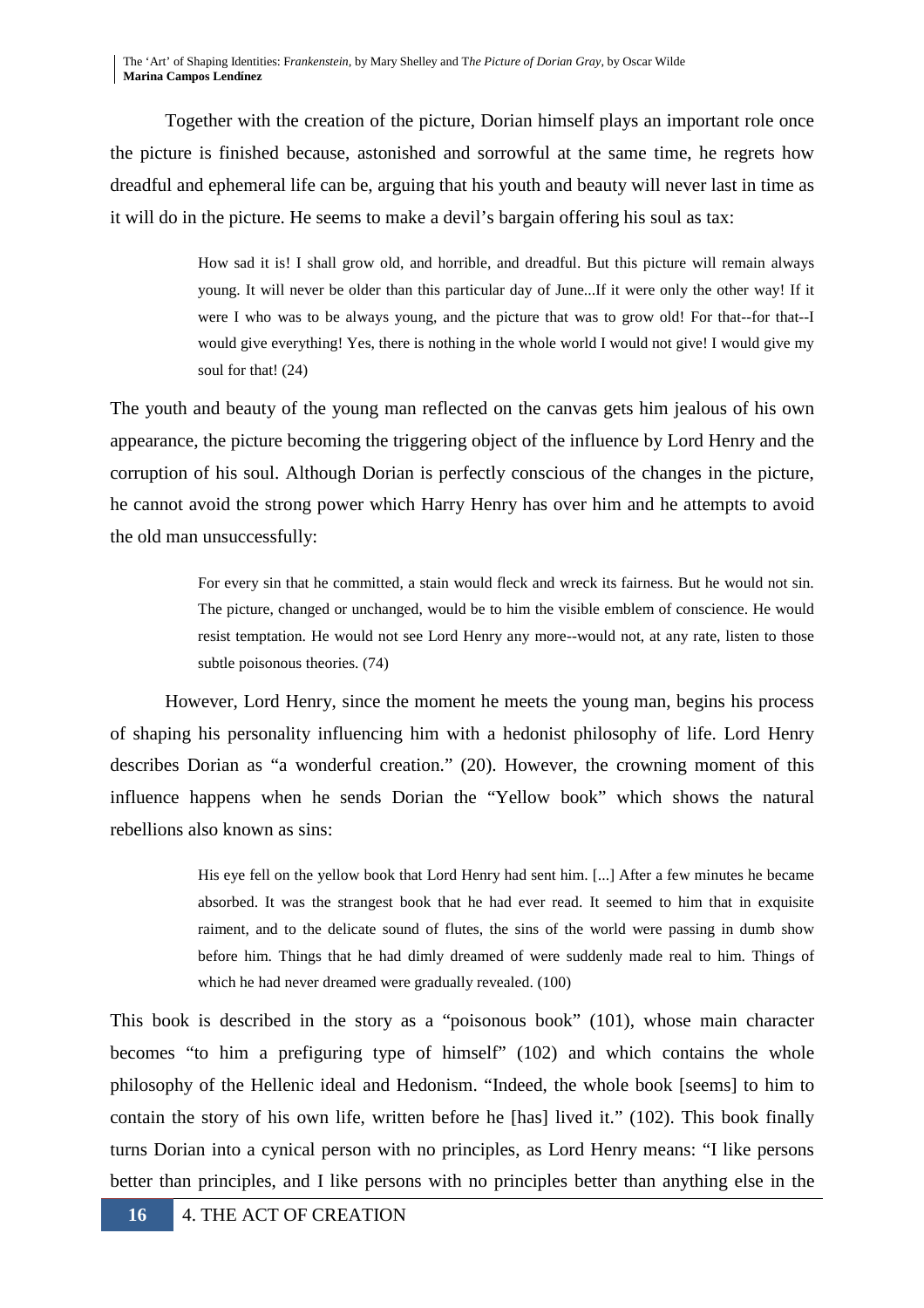world." (11). This book, together with the picture, is an element in the modelling of the young man, as electricity in *Frankenstein*, issue which I will deal with below.

 The only creator or modeller in *The Picture of Dorian Gray* who shuns his creation is Dorian, although he also delights in staring at every single change which suffers the canvas. Dorian shows how the picture dominates him by changing the appearance of the young man that morning in summer. It acts as a diary of his life, as the 'yellow book', but in this case he can recreate every moment and sin he commits imprisoned in every wrinkle, skin blemishes, wound or grimace in that now imperfect visage.

> For there would be a real pleasure in watching it. He would be able to follow his mind in to its secret places. This portrait would be to him the most magical of mirrors. As it had revealed to him his own body, so it would reveal to him his own soul. (86).

In *Frankenstein*, Victor's obsession for the human anatomy and their death and decay is similar to that of an artist, such as Basil, who is obsessed by the young man and turns the picture into his masterpiece. Victor's way of acting is similar to Dorian considering that, once the creature is finished, he also tries to escape from it once it comes to life. Concerning the time Victor spends in carrying out his achievement, it takes several months, similar to a regular pregnancy. The act of creation is accomplished in a night of November, but this choice is not accidental because, as it explains during the story, the most important element, apart from the pieces of corpses, is electricity. The election of that night to carry out the experiment is due to the storm, which will provide Victor the necessary energy for the creature to come alive. He makes reference to "the instruments of life" (58) which could be the name he gives to the surgical tools and a kind of battery, cables and wires to infuse the creature 'the spark of life', as an artificial organ.

> It was on a dreary night of November that I beheld the accomplishment of my toils. With an anxiety that almost amounted to agony, I collected the instruments of life around me, that I might infuse a spark of being into the lifeless thing that lay at my feet. It was already one in the morning; [...] when, by the glimmer of the half extinguished light, I saw the dull yellow eye of the creature open; it breathed hard, and a convulsive motion agitated its limbs. (58)

Shelley mentions 'galvanism' (43) which consists in inducing some electric current into a muscle and convulses as a result. Mary Shelley introduces in her book the theory of Galvani and the subject of electricity. The author could have been inspired by the theories of Galvani and Volta because they exposed their demonstration and the controversy of 'animal electricity' in the previous years of the publication of *Frankenstein*. Although Galvani was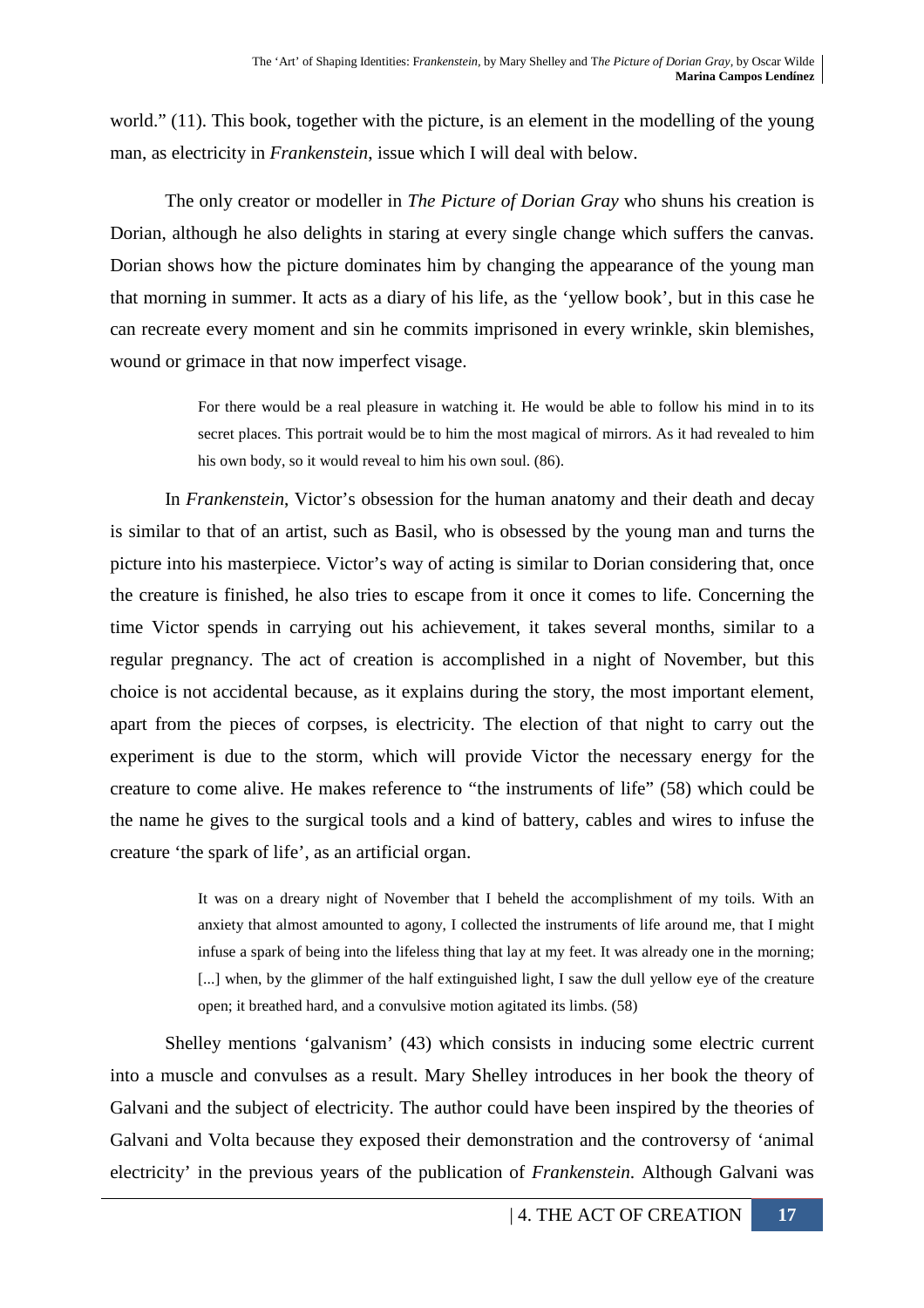considered the 'father of animal electricity', Volta, a galvanian, argued that the electricity produced in a dead animal was not a 'new definition of electricity' but only an artificial working of the muscles and nerves in the moment in which the electric current is induced<sup>7</sup>. Shelley defends the statements of Galvani because in the novel the creature comes alive in an artificial way using electricity as main element.

> Where Galvani believed that he had discovered a new form of electricity, Volta insisted that such animal electricity was merely artificial electricity, a man-made electricity caused by the connection between two metals. (Sha, 2012: 1)

Once the creature opens its "yellow eye" (58), Victor Frankenstein feels shocked by the appearance of the creature since the first convulsion, and describes it as a "catastrophe" (58), whose hulking aspect is determined by the materials used for his experiment: parts of corpses. He assembles his creature collecting "bones from charnelhouses" (55) and the rest of materials from "the dissecting room and the slaughterhouse" (55). Victor is not able to endure the aspect of his abhorrent creation so his reaction is no other but to leave the room quickly. In that moment, he is conscious that his experiment was not as expected. He was full of good intentions whose result became an eager research for success and social recognition. As I exposed above, Basil does not flee from his creation once it is created, but Dorian hides the picture when it begins to change. Victor, on the contrary, shuns his creation since the creation is achieved, avoiding any kind of responsibility taking into account that the creature continues living and contradicting his own affirmation considering himself as the "father of a new species". In relation with *The Picture of Dorian Gray,* Victor is dominated by the creature, feeling a constant anxiety for stumbling into it since it abandons his laboratory. Dorian, shares this feel once the picture suffers the changes for the first time. Nevertheless, these feelings will be analysed in section seven: "Fear, Degeneration And Final Death: A Mirrored Situation".

 Considering the act of creation as the essential section in this research, the facts which happen after it are also important because they are determinant in the similar dénouement of both novels, having the influence of the social atmosphere in mind as well as other factors which affect the resulting creations and the tragic end of the creators.

 $\overline{a}$ <sup>7</sup> Bernardi, Walter. "La controverse sur lélectricité animale dans lItalie du XVIIIe siècle : Galvani, Volta et... dautres /The controversy over animal electricity in 18th-Century Italy : Galvani, Volta and... others." *Revue d'histoire des sciences*, vol. 54, no. 1, 2001, pp. 53–70.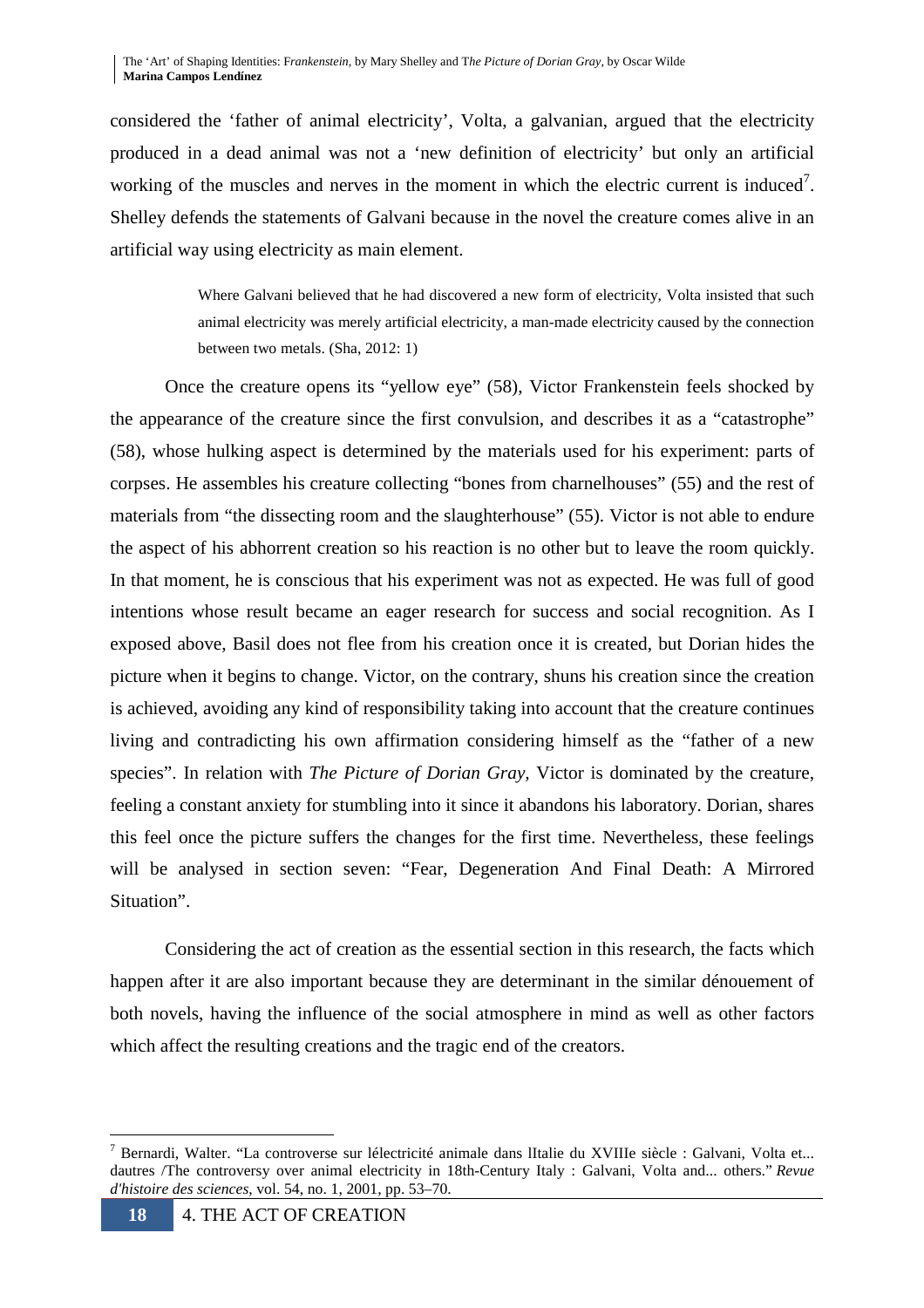# **5. AFTER THE ACT OF CREATION**

This third stage includes all the events and factors which take place after the act of creation, different from those that include the main creators and which directly influence in the personality of the creations. Apart from the relationship of rejection between the creators and their creations, the role that society plays is important because, although both novels where published with hardly seventy years of difference, society did not change too much from one novel to other, for example, in the way women are treated or how the physical appearance can shape the personality of someone in the eyes of other people.

## **5.1. Creator and Creation: A Relationship of Rejection**

The mirroring situation of rejection in *Frankenstein* and *The Picture of Dorian Gray* is related to the reaction of fleeing mentioned in the last section. This reaction is associated with the hideous aspect of the creations, the picture and the creature to be more precise. Nevertheless, the actions committed by the creations, in this case Dorian, and the creature again, distance the creators from them.

The rejection felt by the creature in *Frankenstein* comes from his own creator from the very moment it comes to life given that Victor denies his creation because of its physical monstrosity. The creature is not able to understand the reason why its "father" (141) acts that way. Victor feels such anger an refusal over the creature that he even thinks of destroying it after the deaths of William and Justine and it increases with the misfortunes caused by his creation: "When I thought of him I gnashed my teeth and, my eyes became inflamed, and I ardently Wish to extinguish that life which I had so thoughtlessly bestowed" (95). The way in which Victor acts leads the creature to refuse itself because it is conscious of how its acts have affected its creator and feels guilty of its misery. One more evidence of this disavowal over his creation accrues to the fact that Victor does not give him a name, so the doctor does not recognize the creation as his son or even a person, as Hardisson affirms:

> Frankenstein, en un principio, parece entender el drama de su criatura y acepta compadecido por la inmensa soledad de la Criatura que él ha creado, pero que no ha reconocido como obra suya, sino que ha abandonado sin ni siquiera haberle dado un nombre. (Hardisson, 2002: 252)

However, the creature is not responsible for its acts and feelings because no one teaches it the difference between Good and Evil; it only acts as it feels. Consequently, the frustration the creature experiences is the trigger that leads it to commit those crimes. It implores Victor to recognize it as his son or a person, this finally being the main topic in the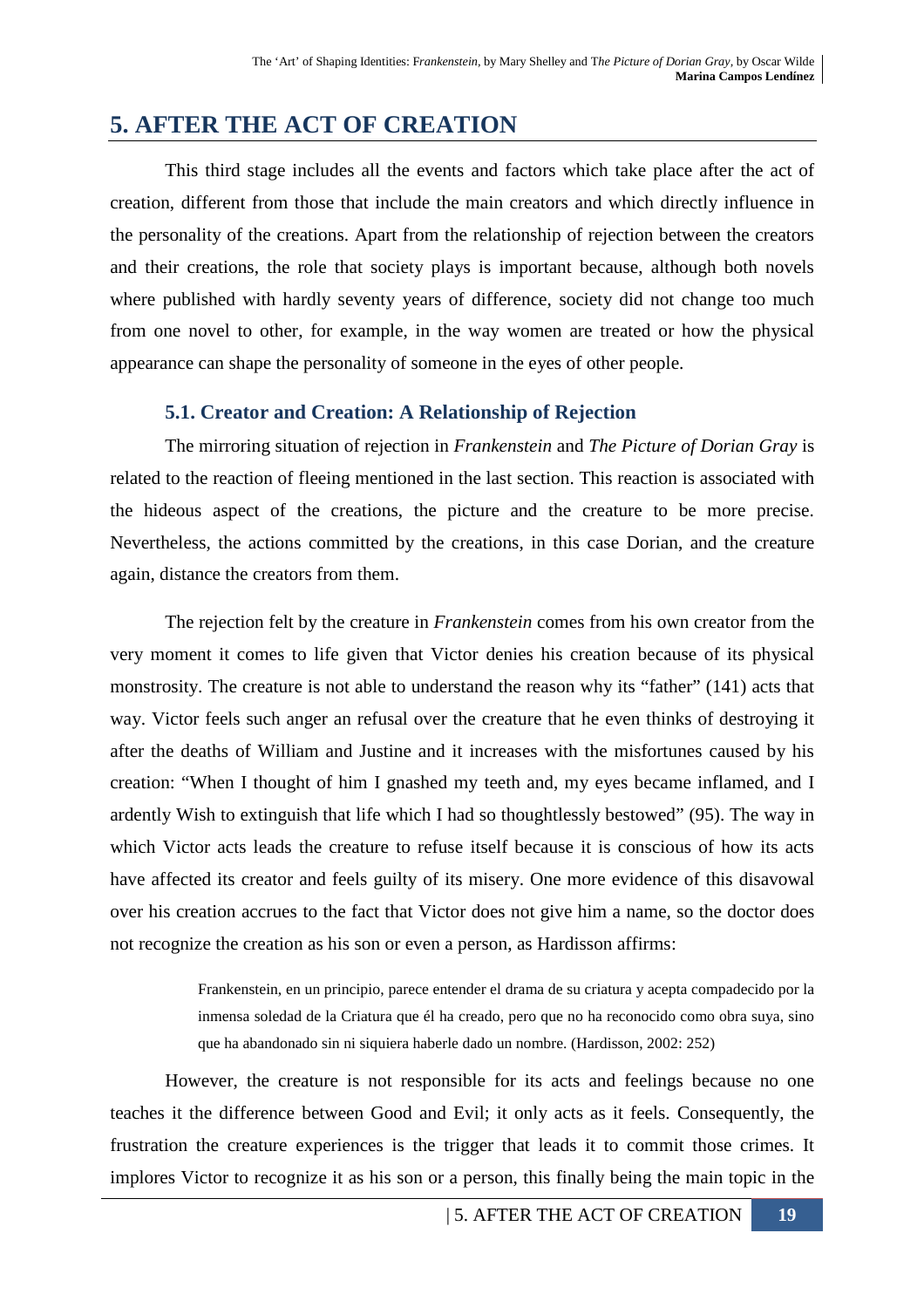novel. The creature, physically represented as a "daemon" (174), preserves its kindness and the desire of assisting others and being accepted in society<sup>8</sup>. On the contrary, Dorian is perfectly conscious of his acts and his desire is centred in satisfying his own necessities and not other people. In this case, Dorian does not yearn for the acceptance in a society in which he is already worshipped because of his youth and beauty.

In a similar way, Dorian hides the picture not only from other people but specially from himself trying to elude any kind of responsibility relating to it. Since the young man perceives the changes that the picture begins to suffer, all that idolatry he feels over the canvas turns into a strong refusal for its appearance together with the pleasure of seeing how the picture ages instead of him. It should be emphasized that, while in *Frankenstein* Victor evades his responsibility from the creature as creator, in *The Picture of Dorian Gray* both Dorian and the picture have a mutual existence determined by the other because Dorian feeds the canvas with his sins and the picture feeds Dorian's narcissism, even though it represents his immoral behaviour. Hence, Dorian never distances from it. Despite this mutual existence, the young man preserves the portrait, which reflects all the immoralities he commits, and which was once a reflection of his own beauty, hidden leading to a refusal and rejection of his own depraved identity and, consequently, of the picture:

> He saw the face of his portrait leering in the sunlight. On the floor in front of it the torn curtain was lying. He remembered that the night before he had forgotten, for the first time in his life, to hide the fatal canvas, and was about to rush forward, when he drew back with a shudder. (137- 138)

Making reference to the nameless being in *Frankenstein*<sup>9</sup>, the creature considers that owing a name is an essential factor to have an identity. During the story he fights for being recognized in society and by his father. Since the creature does not possess an identity on its own, it creates one by giving himself the name of Adam, as the biblical character of Adam and Eve. Rosa affirms that: "the monster [...] does not have a distinct personality until he comes upon four books."<sup>10</sup> (Rosa, 2011: 9). The reason why the creature uses this name is

<sup>8</sup> Hardisson 251-252.

 $9$  It is curious that, despite Victor never gives the creature a name, through the years, readers associate the name of its creator with it up to the point of naming the being *Frankenstein*, maybe as a response by the reader to the distress call of the unnamed creature.

<sup>&</sup>lt;sup>10</sup> We could mention that in the last section, we deal with the creation and modelling of the creations. In *The Picture of Dorian Gray* Dorian culminate his new personality with the 'Yellow Book', as in *Frankenstein*, where the creature builds an identity also trough the reading of books such as Goethe's *The Sorrows of Young Werther*, Plutarch's *Lives*, Milton's *Paradise Lost*. So both authors use one or more books as elements in their novels to build the identity of their creations.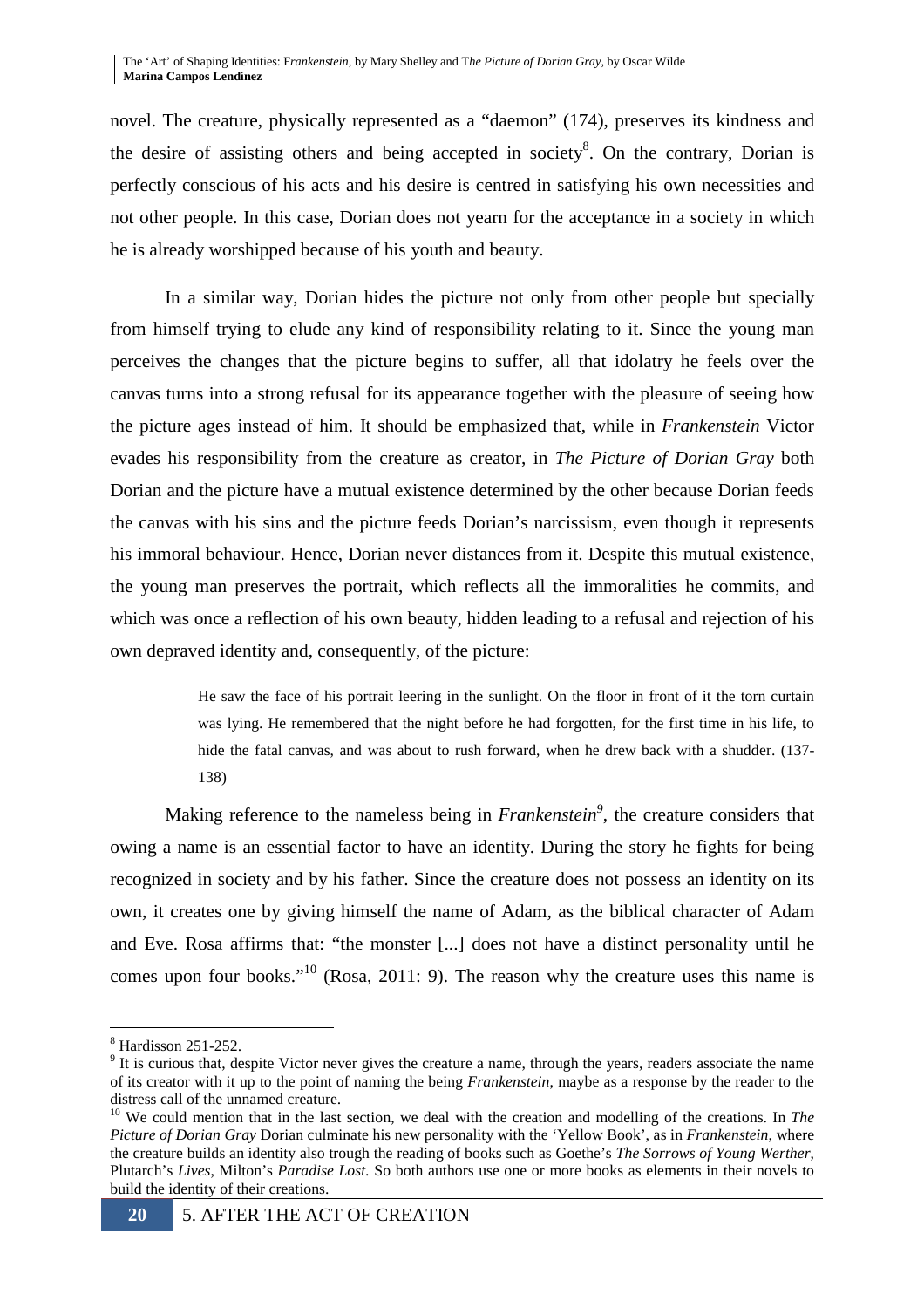because, as it happens in the myth, it is not born but directly created from its creator as a part of himself. In addition, one more reason why the creature chooses this name and not another one could be because it identifies with the biblical figure. Adam was banished by God and his creator, so as the creature by Victor Frankenstein. Mary Shelley shows from the very beginning how the creature feels, quoting from a fragment in *Paradise Lost* by John Milton and presenting a new interpretation of the story of Adam, but more tragic, leaving the creature nameless and isolated $1$ :

> Did I request thee, Maker, from my clay To mould me Man, did I solicit thee From darkness to promote me? (Shelley, *Epigraph* 1818)

On the contrary, Dorian, also named as "Prince Charming" in the novel, does not want to be identified years later he appeared in public for the first time with Lord Henry, so he wants to lose his identity because he is conscious of his sins. He becomes a "monster" in the eyes of people despite his eternal youth and beauty:

> Woman: "There goes the devil's bargain!" she hiccoughed, in a hoarse voice. Dorian Gray: "Curse you!" he answered, "don't call me that." [...] Woman: "Prince Charming is what you like to be called, ain't it?" (150)

Dorian refuses the picture and for that reason he finally denies his own identity. He considers himself as a rebel who is paying the price for living his life following all his impulses and instincts, comparing himself with the "morning-star of evil" (150), also known as Satan or Lucifer. This is the name given to Venus when the planet rises before the sun, applied poetically by John Milton in *Paradise Lost*: *"*His count'nance, as the Morning Starr that guides" (Milton, 1674: Book V, line 708). Oscar Wilde, as Mary Shelley, refers to this poem to compare the creation in his novel with a biblical character, but with a difference: while the creature is compared to Adam, Dorian Gray is compared to Satan. In this connection, both authors focus on the inner part of their characters to make allusion to the epic poem. In other words, the creature's human side with a kind and benevolent mind resembles Adam. Dorian, on the contrary, is comparable to Satan with his dark inner part and the hideous projection of his soul.

<sup>&</sup>lt;sup>11</sup> Rosenberger, Veronica B. "What Makes a Monster and What Makes a Man? Exploring the Relationship between the Creator and the Creation in Three Gothic Novels." *The Cupola: Scholarship at Gettysburg College*, May 2013, <cupola.gettysburg.edu/student\_scholarship/62/>. Accessed 6 January 2018: page 3.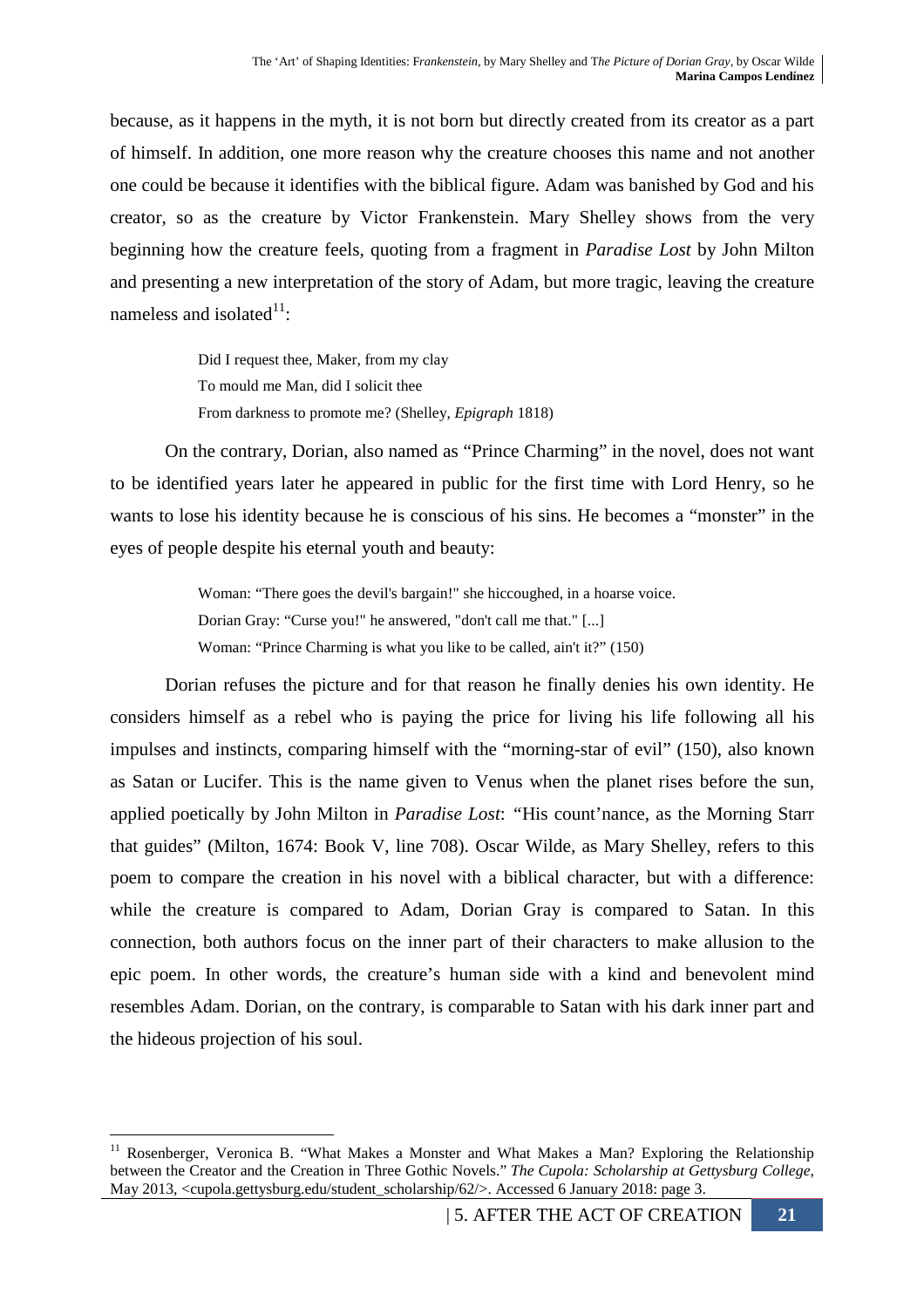### **5.2. The Role of Society: Context, Circumstances And Consequences**

Victorian society is significant in the work of Oscar Wilde because it shares morals with the one represented in *Frankenstein*. Within Victorian context, 'manliness' characterized the class basis and 'manly' virtues where related to the control of one's environment, the opposite to women, whose 'domain' was associated with the domestic sphere<sup>12</sup>. Apart from the manliness which is considered over the feminine virtues, the idea which prevails is that money determines happiness, which is also characteristic in both novels.

Finally, as a difference, we can distinguish the distinctive features of Hedonism in *The Picture of Dorian Gray* such as satisfaction of one's pleasures and temptations, praise of youth and beauty and social recognition, while in *Frankenstein,* the creature lives in misery isolated from the society who refuses it because of its gruesome appearance.

 Within the issue of society, I can distinguish three topics which surround the atmosphere of the English society in the  $19<sup>th</sup>$  century in both novels such as the concept of beauty and the ability to be praised for owing a beautiful face, together with misogyny, because women are out of the story playing a secondary role, despite the heterosexual nature. Narcissism and free will could be the reasons why women are characters devoted to their men and men are devoted to themselves during the Victorian period. The figure of the dandy stands out in this free will as the third topic.

### **5.2.1. Contamination, manipulation and coercion: the dark sides of beauty**

As we know, the artist is in love with Dorian, and, at the same time, Dorian is in love with his own beauty and youth. We can talk about *narcissism*, a term which means to love yourself in a 'sick' way (it could be both, to love too much our physical appearance or our mental capacity and attributes). This is a kind of arrogant pride that comes from Greek mythology. This way of thinking is all the influence by Lord Henry and the French novel he gives Dorian. We can talk, once we reach this point, about society idleness: youth and beauty.

Lord Henry defends a way of living dedicated to pleasure, passions and temptations, together with Hedonism which promotes pleasure as the only aim. He considers Beauty as the "wonder of wonders", the one thing worthwhile in the world:

> Beauty is a form of Genius,—is higher, indeed, than Genius, as it needs no explanation. [...] To me, Beauty is the wonder of wonders. [...] The true mystery of the world is the visible, not the

<sup>&</sup>lt;sup>12</sup> Foldy, M. S. *The Trials of Oscar Wilde: Deviance, Morality, and Late-Victorian Society*. New Haven; London: Yale University Press, 1997: Page 89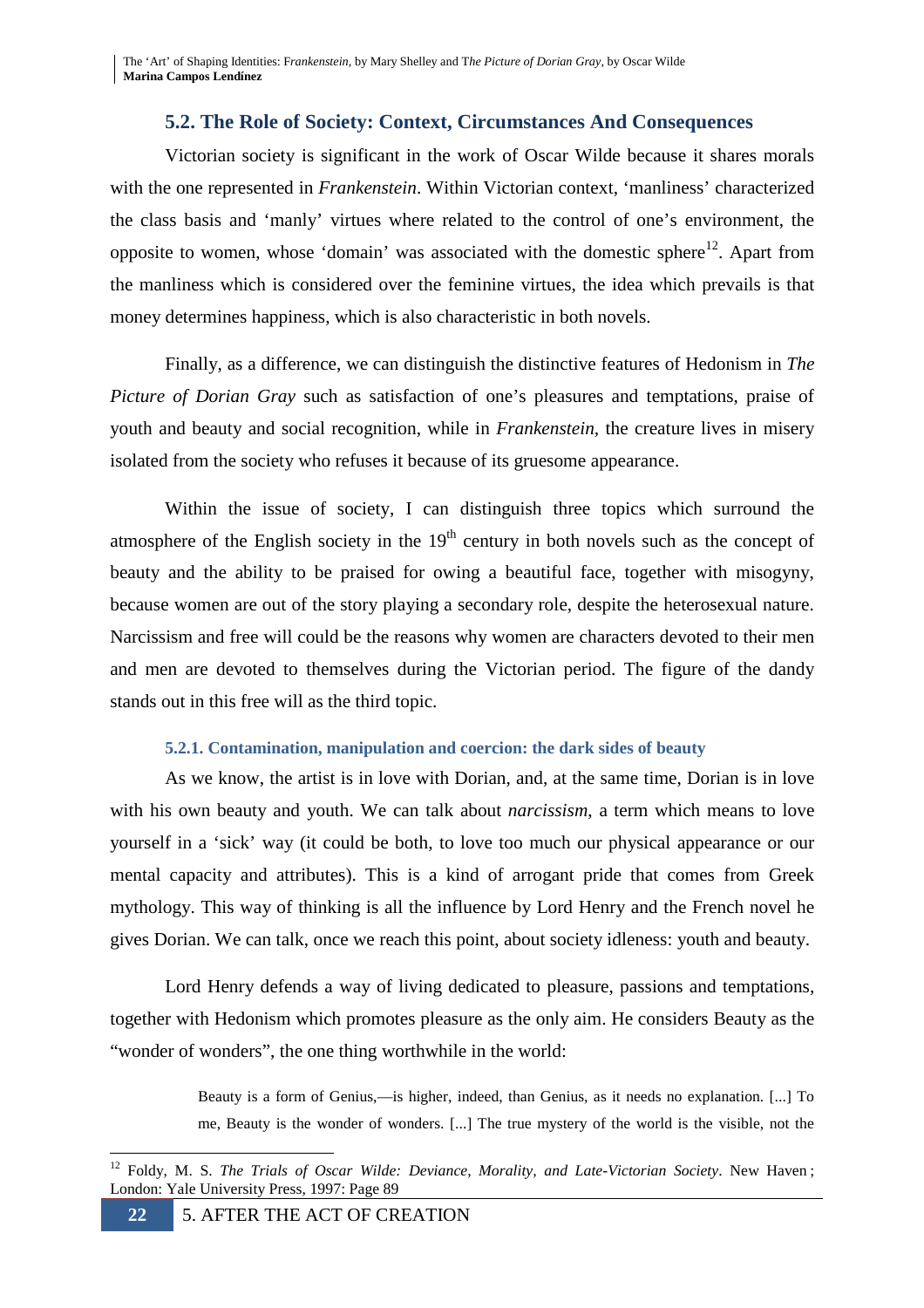invisible. [...] When your youth goes, your beauty will go with it, and then you will suddenly discover that there are no triumphs left for you, or have to content yourself with those mean triumphs that the memory of your past will make more bitter than defeats. (21)

Lord Henry claims that the real mystery of the world resides in the visible things. He shows Dorian Gray the importance of having and preserving beauty. But, what remains once you lose your beauty and youth? Beauty is presented in the novel from two different points of view according to the different characters that appear in the novel, Lord Henry or Gladys:

Lord Henry: "I never tilt against Beauty," he said, with a wave of his hand.

Gladys: "That's your error, Harry, believe me. You value beauty far too much."

Lord Henry: "How can you said that? I admit that I think that it is better to be beautiful than to be good. But on the other hand no one is more ready than I am to acknowledge that it is better to be good than to be ugly." (154)

According to Lord Henry, beauty is not eternal and preserving it is important because once lost, life diminishes its meaning. Here he shows the common way of thinking proper in the Victorian society. What matters is not personality but physical appearance, as in the case of Dorian, who becomes a monster "with no principles" (11) but with an angelical face. The fact that he preserves his youth and beauty exempts him from living a life style full of sins and vices for years. Dorian is the one who knows the corruption of his soul but through other people's eyes he is considered the perfect man. However, Gladys makes an opposite affirmation about men and love: "We women […] love with our ears, just as you men love with your eyes" (155). Gladys states that men are superficial, and they love by means of the physical appearance. So if a woman has a high level of beauty, she will succeed in love, but if not, she will not and will find problems to get a lover. On the other hand, she affirms that women go beyond that superficial way of conceiving love and care about the inner qualities of a man, they love with their ears, which means that they love depending on the way in which a man expresses the love he feels towards her. Lord Henry differs from the point of view of Gladys and he replies her by saying: "My dear Gladys!'[...] How can you say that? Romance lives by repetition, and repetition converts an appetite into an art" (155). He claims that in life we can have an unique experience and that the secret of life is to repeat it as much times as possible. In other words, it is more important the love of life than the love of a woman. From my point of view, this character considers beauty as the machine that moves the world, and if you have youth and beauty you do not need anything else. By having both privileges, you can satisfy all your pleasures and desires.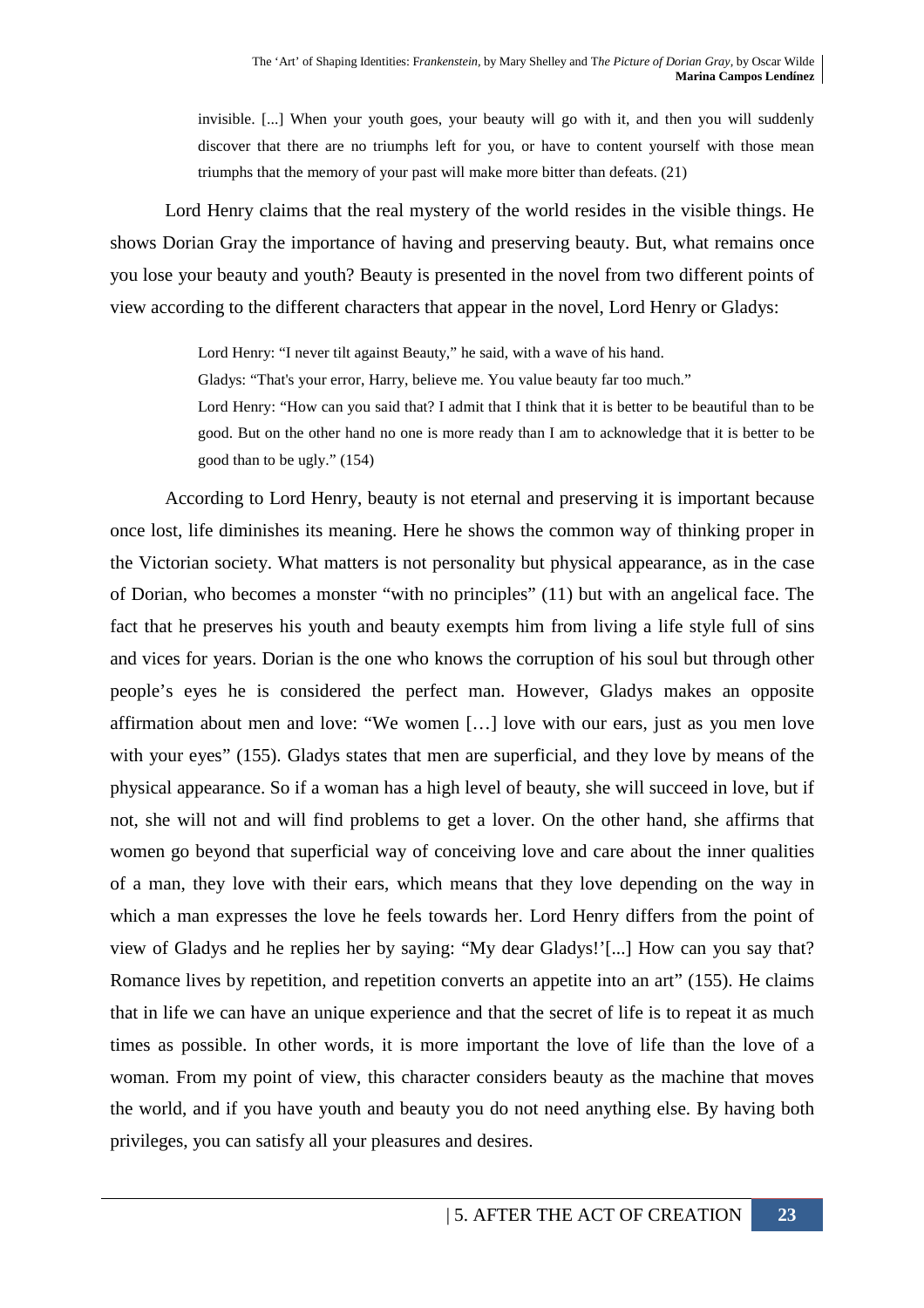The 'Art' of Shaping Identities: F*rankenstein,* by Mary Shelley and T*he Picture of Dorian Gray,* by Oscar Wilde **Marina Campos Lendínez**

 As I have observed, in the book there are many references to flowers. In a certain way, I think that the author has been introducing the idea of youth and beauty from the very beginning, persuading the reader to understand the point of view that finally reaches Dorian better. He is not only influenced by Lord Henry but also by society and all what surrounds him.

> The common hill-flowers wither, but they blossom again. The laburnum will be as yellow next June as it is now. In a month there will be purple stars on the clematis, and year after year the green night of its leaves will hold its purple stars. But we never get back our youth. The pulse of joy that beats in us at twenty becomes sluggish. Our limbs fail, our senses rot. We degenerate into hideous puppets, haunted by the memory of the passions of which we were too much afraid, and the exquisite temptations that we had not the courage to yield to. Youth! Youth! There is absolutely nothing in the world but youth! (22)

Flowers symbolize beauty and youth. Youth is related to beauty because as people grow, they become older, so that means that youth and beauty are lost forever. It is because of this fact that there are many comparisons of people with flowers. There are two terms that refer to Greek mythology which have called my attention; one of them is the concept of *Adonis* and the other one is the concept of *Narcissus*:

> I really can't see any resemblance between you, with your rugged strong face and your coal-black hair, and this young Adonis, who looks as if he was made out of ivory and rose-leaves. Why, my dear Basil, he is a Narcissus, and you-- well, of course you have an intellectual expression and all that. (6)

In both myths the principal character is transformed into a flower (references to *Metamorphoses* by Ovid). A flower, during Summer, is beauty and, with the arrival of winter, the flower loses it, but the next year it recovers its splendour. However, the ephemeral nature of beauty does not diminishes its value, but adds to it. As Freud affirms:

> Transience value is scarcity value in time [...] since the value of all this beauty and perfection is determined only by its significance for our emotional lives; it has no need to survive us and is therefore independent in duration. (Freud, 1916: 306)

In the case of people, they never rescue their youth from the past because it is not eternal. We can talk about the topic of *carpe diem,* to enjoy the moment and forget all the problems satisfying ourselves. Time passes and we cannot even be aware of it. Lord Henry considers that it is essential to make the most of our lives: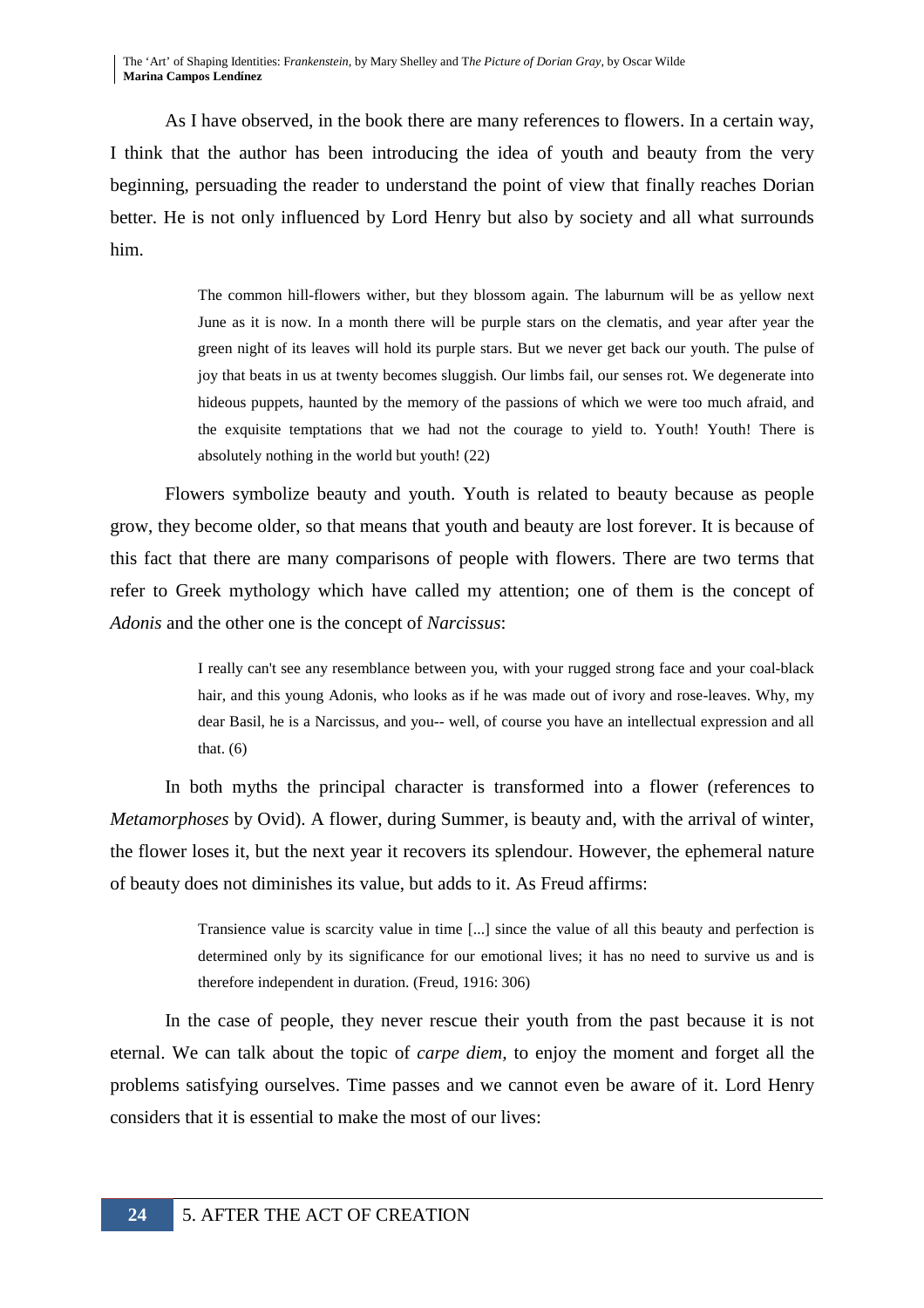Live! Live the wonderful life that is in you! Let nothing be lost upon you. Be always searching for new sensations. Be afraid of nothing... A new Hedonism - that is what our century wants. You might be its visible symbol. With your personality there is nothing you could not do. The world belongs to you for a season. (21)

Beauty in *Frankenstein* is exposed in a similar way: it determines one's personality and happiness. There are two examples which support this assertion. On the one hand, the creature, rejected by its creator and society because of its hideous physical aspect would be a clear one, and this character is shown as a misunderstood being because people tend to be afraid of the unknown, that which transgresses the limits of the accepted or the familiar. The reader is able to know the feelings of the creature up to the point of putting oneself in its place and understand it as a new being forced to have control over its feelings, thoughts and body. It feels abandoned and lost, as it reveals:

> A strange multiplicity of sensations seized me, and I saw, felt, heard, and smelt at the same time; and it was, indeed, a long time since I learned to distinguish between the operations of my various senses. [...] It was dark when I awoke; I felt cold also, and half frightened, as it were, indistinctively, finding myself so desolate. (105)

The wandering being finds a shelter near a small house inhabited by a humble family where it settles down to learn and observe everything it can from them. It could not be seen because of the fear of being once more rejected by someone else:

> I longed to join them, but dared not. I remembered too well the treatment I had suffered from the barbarous villagers, [so] I would remain quietly in my hovel, watching and endeavouring to discover the motives which influenced their actions. (113)

In this family, the creature finds the person, an old man, who is not terrified because of its appearance, although this could be a consequence of his blindness. It could strike up a short conversation until the cottagers appear and it runs away:

> [The] cottage door was opened, and Felix, Safie, and Agatha entered. [...] Felix darted forward, and [...] tore me from his father, to whose knees I clung, in a transport of fury, he dashed me to the ground and struck me violently with a stick. [My] heart sank within me as with bitter sickness, and [...] I quitted the cottage, and in the general tumult escaped unperceived to my hovel. (137)

It is the only moment of its life in which it feels accepted, but, how would react the old man if he were not blind? Maybe in the same way as the rest of people. Blindness in the novel represents moral blindness and the loss of sensitivity in society. This moral blindness also symbolizes the loss of empathy for others, and personal relationships are uncertain and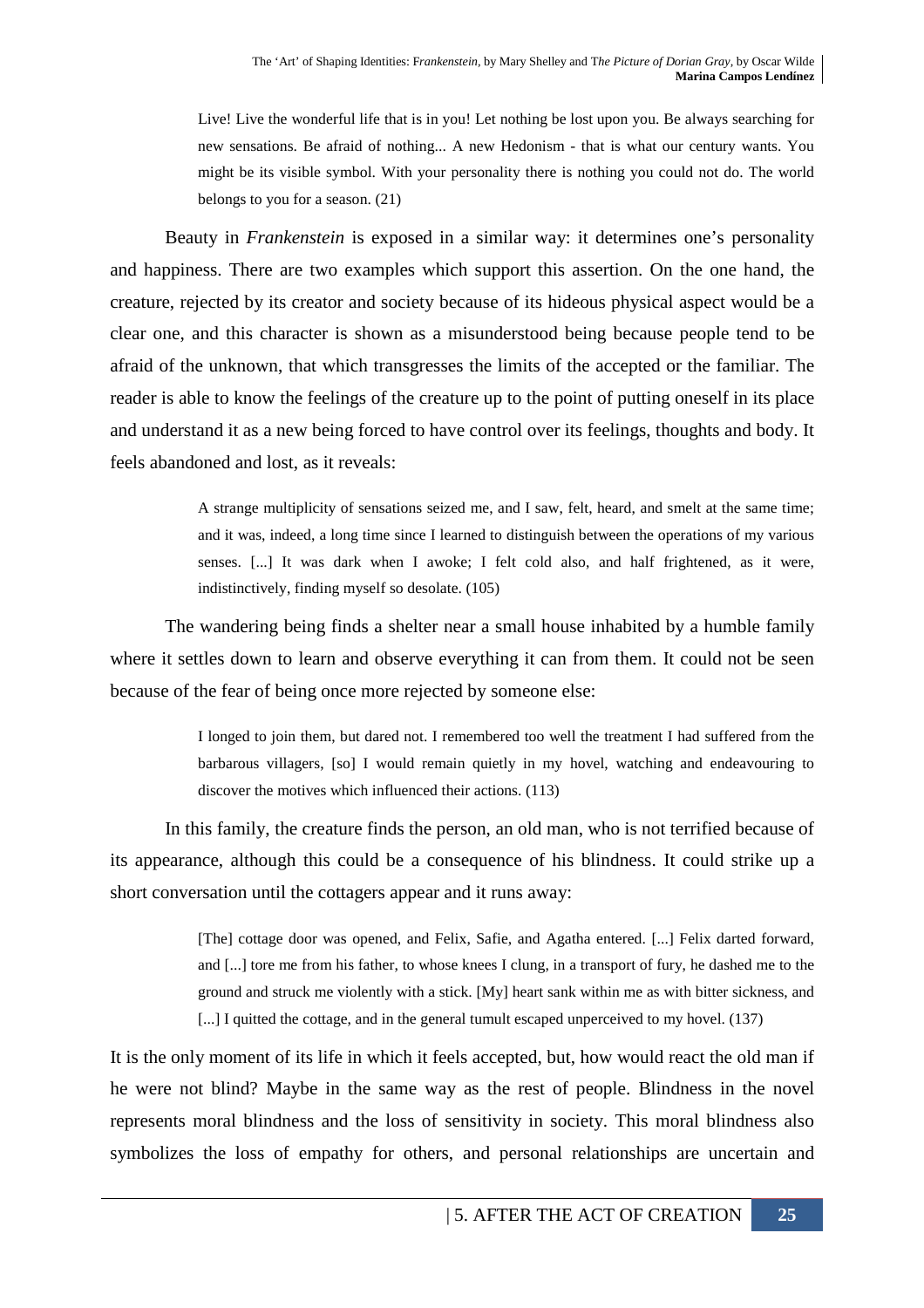volatile, giving importance to physical beauty<sup>13</sup>, and, as a consequence, the creature is isolated from society because of its hideous aspect, as it says: "I am an outcast in the world forever." (136)

On the other hand, talking about this poor family, according to society, they would be miserable because they lack money and live away from the society which "deprived them of their fortune and condemned them to a perpetual exile from their native country" (128). However this family is 'rich in love' because they look after themselves and do not need to live a life full of appearances. The creature, on the contrary, needs to be accepted in society to feel pleased and create an own identity.

 In terms of beauty, although Dorian is a young man who has "a wonderfully beautiful face" (21), people are not able to see the real aspect of his corrupted soul. His beauty is worshipped while the creature, who only looks for a little of love and understanding, and whose appearance frightens every one, is rejected and even pursued without articulating a word. But the idolatry of beauty is not only a consequence of the morals in society because the role of women is also highlighted as a repressed figure with no rights and benefits.

### **5.2.2. Misogyny: the feminine figure**

Misogyny is present mainly in the sense that the conception is confined to men. It is ironic that although women are attributed the act of birth, in *Frankenstein,* there is no woman to create the new life. Indeed, there is only one creator, Victor Frankenstein, who is able to give birth to a new being in an untraditional way<sup>14</sup> because the creature is not born. Anne K. Mellor states:

> By stealing the female's control over reproduction, Frankenstein has eliminated the female's primary biological function and source of cultural power. Indeed, [...] Frankenstein has eliminated the necessity to have females at all.<sup>15</sup> (355)

Concurrently, in *The Picture of Dorian Gray* we find that the act of creation is also attributed to men even though in this case it is not related to a new life, but a picture. The act of shaping and influence in this work is carried out also by a man, Lord Henry, focused on

<sup>&</sup>lt;sup>13</sup> Urteaga, 2015: 164. < http://www.redalyc.org/articulo.oa?id=11043112014> Accessed 16 March 2018.

<sup>&</sup>lt;sup>14</sup> Making reference to the film *Mary Shelley's Frankenstein* (1994) directed by Kenneth Branagh regarding the act of creation, I should point out the corruption of sexual reproduction. The moment in which Victor is giving birth to his creature is showed as a sexual act between Frankenstein and his tank. Victor climbs up on top of that tank, in a posture that might be interpreted as sexually symbolic. The tank would symbolize the female who is forming a new life inside her which even has an amniotic sac. The conditions are similar to a natural pregnancy. The "birth" follows with the tank tipping over and spilling its contents out onto the floor of the laboratory. <sup>15</sup> Shelley, 2012: "Possessing Nature: The Female in Frankenstein"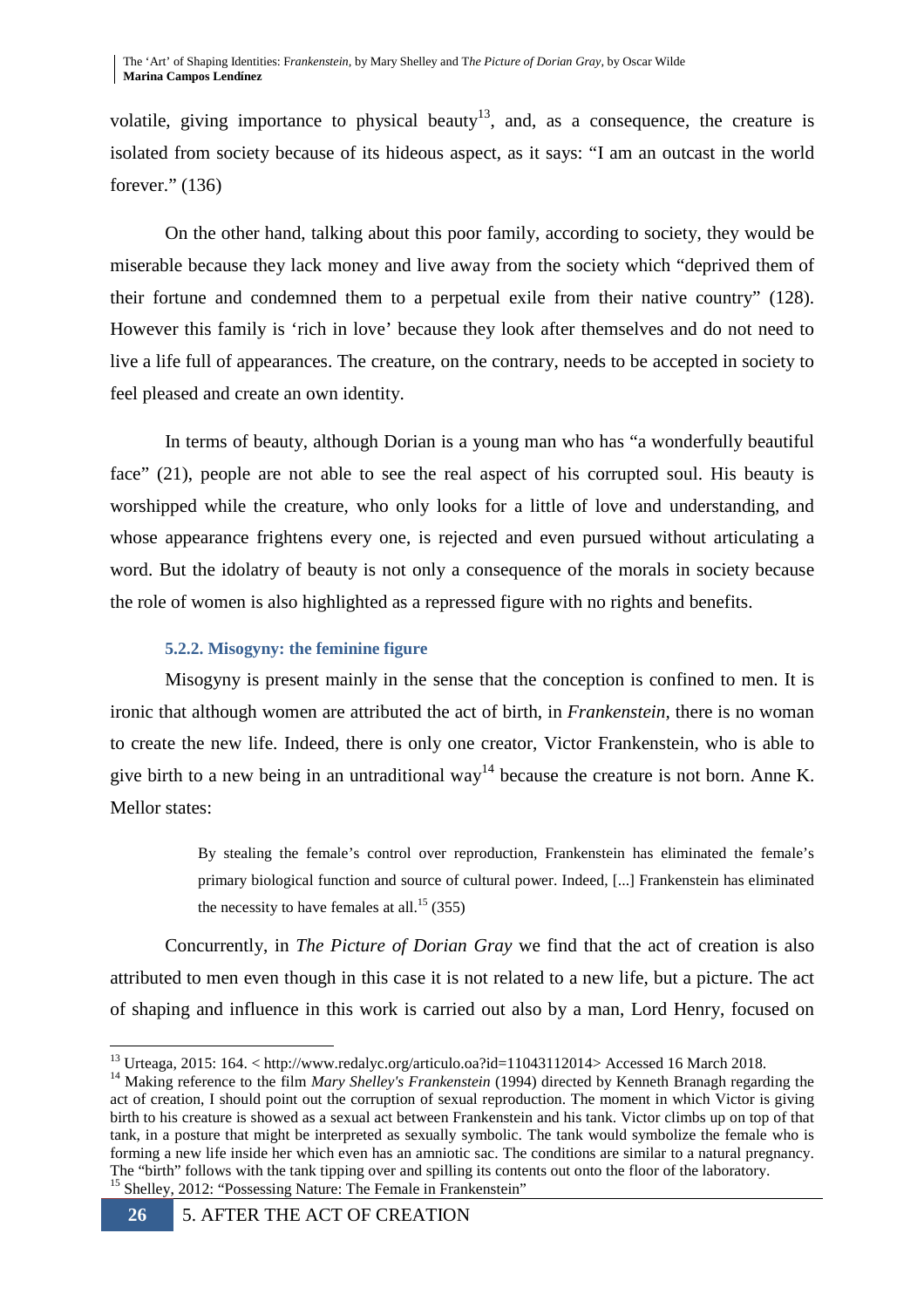another man, Dorian Gray. I would like to highlight that in both novels the act of creation or shaping, confined to men, has an end-product portrayed by another male. Although the picture cannot be considered a male, the sitter and model of this creation is a man. The act of creation represented by Oscar Wilde and Mary Shelley involves the intervention of men.

Proceeding with the role of women, Victor and Dorian lose the woman they apparently love. In *Frankenstein,* we find the murder of three different female characters: Justine, Elizabeth and the female creature. On the one hand, Justine is unjustly accused as the murderer of William, confessing falsely out of fear of going to hell. She is finally executed despite being considered "the most grateful little creature in the world" (67). Without taking into account the years she has been living with the Frankenstein family, and even when she declares she is innocent, she is blamed with a photograph which William had as the only proof:

> "God knows [...] how entirely I am innocent. But I do not pretend that my protestations should acquit me; I rest my innocence on a plain and simple explanation of the facts which have been adduced against me" (84)

Elizabeth, on the other hand, is murdered by the creature as consequence of a disobedient Victor because he has to create a significant other who would share with the creature its physical monstrosity and its lonesomeness. This rejection to accomplish the creature's desire comes from the fear of creating a more evil being, as he states: "she might become ten thousand times more malignant than her mate and delight, for its own sake, in murder and wretchedness." (172). The creature, desperate, complains about it: "You have destroyed the work which you began; what is it that you intend? [...] do you dare destroy my hopes?" (172) and then it adds: "I shall be with you on your wedding-night" (173). It achieves his threat against Elizabeth to make Victor feel its own suffering and despondency. The murder of Elizabeth and the female creature are connected, somehow analogous with Victor and his creature, because the life of one depends on the life of the other and if one dies, the other too.

In the work by Mary Shelley, the result of these deaths is provoked by the creation, as in *The Picture of Dorian Gray* in which Dorian's beloved, Sibyl Vane, kills herself after being completely rejected by Dorian. With her suicide, Dorian shows a new face that allows to see the seeds of the influence by Lord Henry, but this already modelled young man, as the creature in *Frankenstein*, is the originator of the death of this female character. While Dorian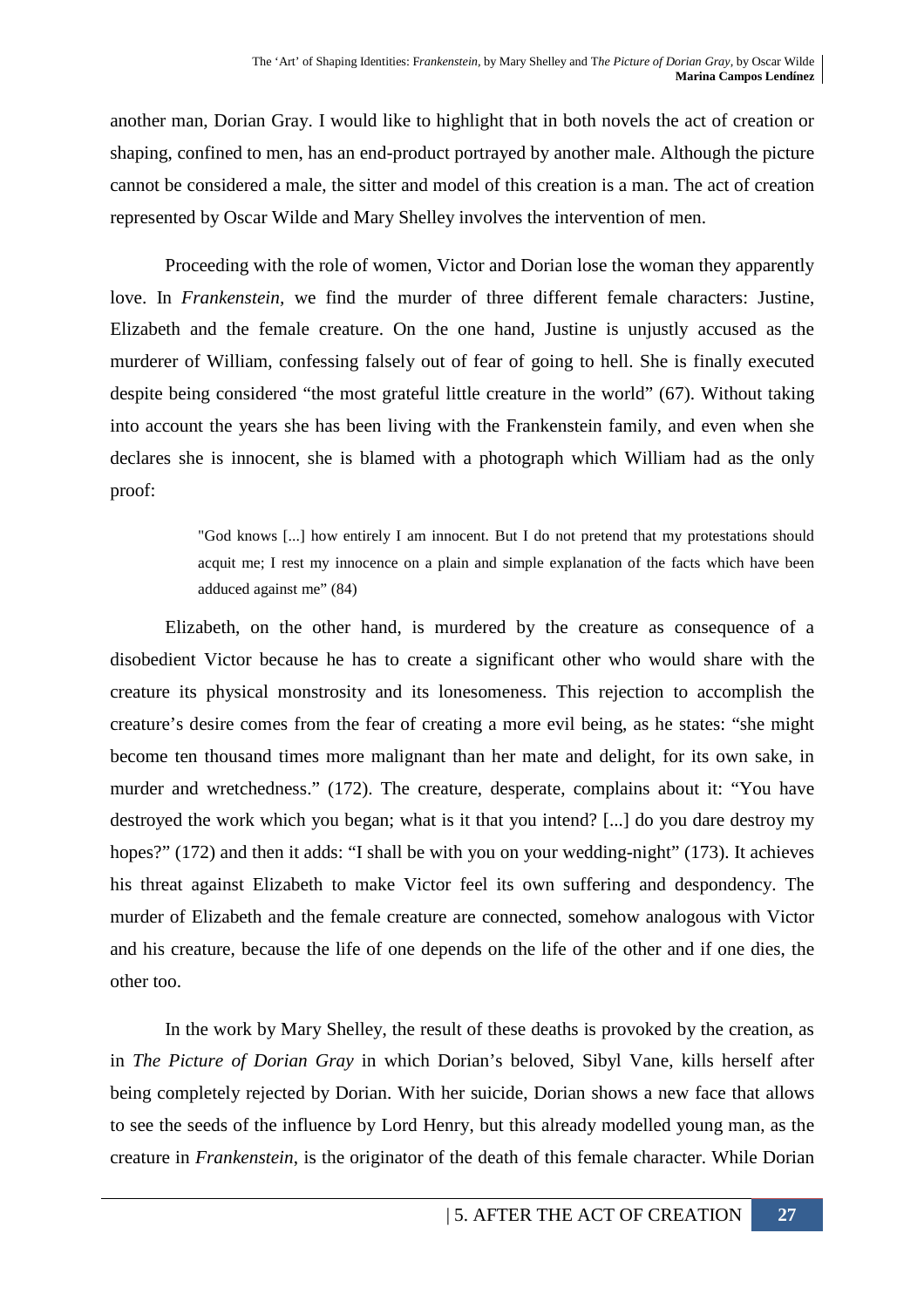The 'Art' of Shaping Identities: F*rankenstein,* by Mary Shelley and T*he Picture of Dorian Gray,* by Oscar Wilde **Marina Campos Lendínez**

loves Sybil blindly, Lord Henry turns this feeling into snub and disinterest, making Dorian reprimand her: "You have killed my love. You used to stir my imagination. Now you don't even stir my curiosity" (71). He shows no mercy, but Dorian does not know that every word he discloses that night will determine her fate, whose dagger is his behaviour towards her. Although he does not commit the crime, he considers himself the murderer: "So I have murdered Sibyl Vane, [...] murdered her as surely as if I had cut her little throat with a knife" (80)

As for Lord Henry, I have to deal with the conception that he has about his marriage. He says: "I can't help detesting my relations. I suppose it comes from the fact that none of us can stand other people having the same faults as ourselves" (11). He defends why he detests his marriage claiming that he cannot stand the faults that he has in another person who gets along with him. This point of view is remembered along the story when he says: "Never marry at all, Dorian. Men marry because they are tired; women, because they are curious: both are disappointed."(40). We could guess by his words that he is not happy at all with his marriage, but he continues with his wife, in spite of the fact that their relation is similar to that of house mates. Basil answers him and concludes that Lord Henry praises a philosophy of life in which he gives advices about the Hellenic ideal and the importance of being moved by our feelings, out of a life of marriage tied to another person, but he does not follow it, and says to Harry: "Your cynicism is simply a pose." (7). This is the pattern that he adopts with Dorian, making a mess in his mind, filling him with all types of advices but, in fact, he does not follow his own way of living. To sum up, Lord Henry convinces Dorian to live the life that he always wanted to live. These warns about marriage come after the confession of love by Dorian to Sybil Vane. Sybil represents Rosalind, Imogen, Juliet each night. As Dorian says "She is all the great heroines of the world in one. She is more than an individual" (45). However there is a conversation between Harry and Dorian in the book that makes us wonder whether Dorian is in love with Sybil or with the heroines of literature:

> Dorian: "Tonight she is Imogen," he answered, "and tomorrow night she will be Juliet." Lord Henry: "When is she Sibyl Vane?" Dorian: "Never." Lord Henry: "I congratulate you." (45)

In this perspective, Art is more important to him than love because once Sibyl cannot act, he loses his interest in her. Art, for Lord Henry, is "simply a method of procuring extraordinary sensations" (169). Hence, when Sibyl Vane is not acting, she is nothing more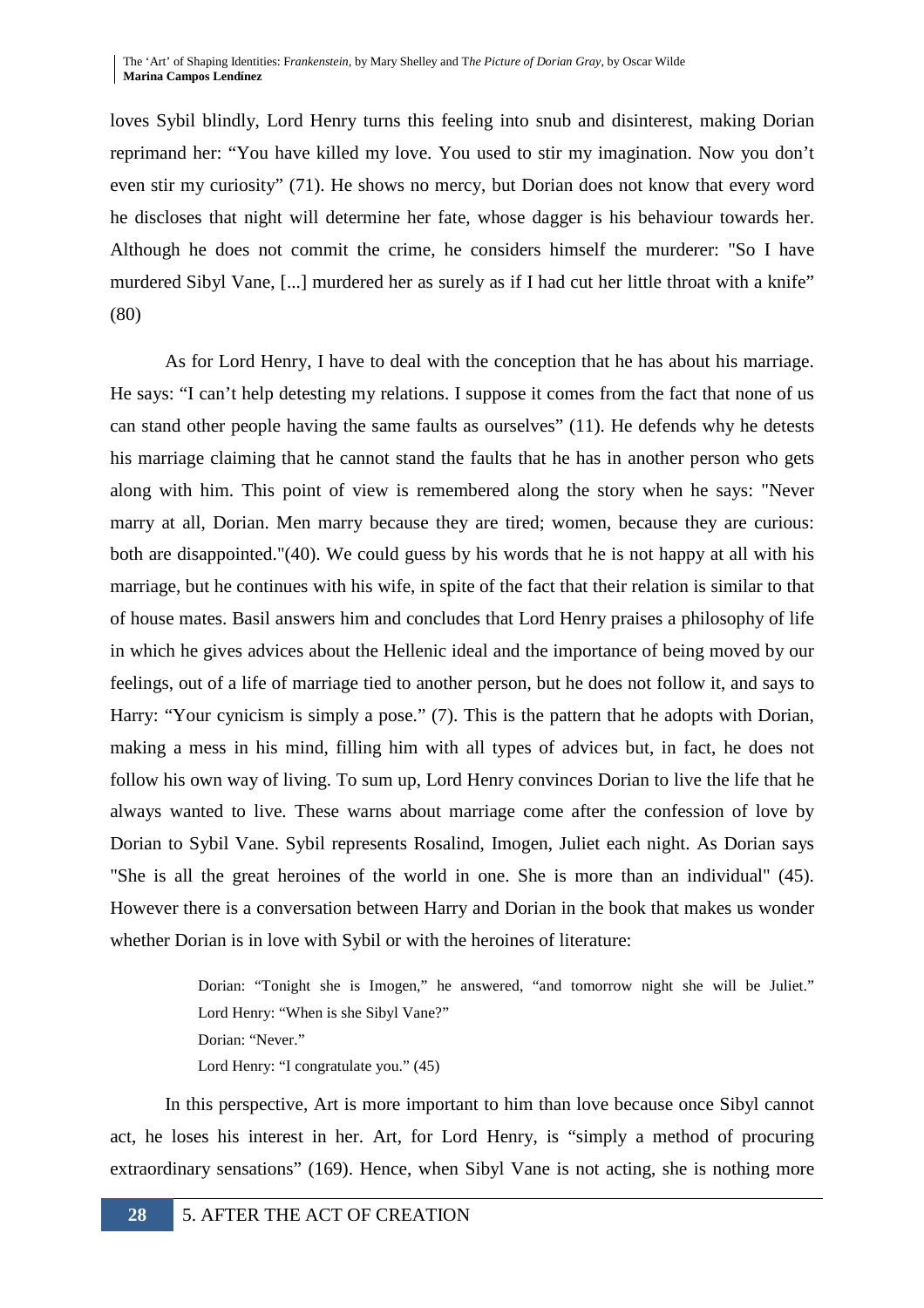than another woman, declaring that "a man can be happy with any woman, as long as he does not love her" (143).

The death of the female characters in both novels marks a key point in the shaping of the personalities of the creations, Dorian and the creature, appearing the dark inner side of them. In this case, the female figure would help to moderate the decadence of the mindset. Moreover, the woman is presented in *Frankenstein* as an oppressed figure with no value, blamed of a crime, and who cedes the power of conception to men. In *The Picture of Dorian Gray*, the man leverages this oppression to empower his own identity in society, giving rise to a narcissist and free will man.

### 5.2.3. Dandyism

Victorian society emphasises the free soul and moral rebellion as opposed to the classical Victorian Puritanism. The figure of the dandy is emphasised in Lord Henry and Dorian. Although the Dandy can be seen from different points of view, all of them share the manipulation of identity to create a public image and make an innovation inside the social conventions:

> La manipulación calculada de la propia presencia como provocación, aunque tras esa actitud provocativa se oculte una secreta aceptación de las convenciones sociales. […] La dependencia se traduce en una pérdida de la autonomía por parte del dandi en la creación de su imagen pública. (Martínez Victorio, 1989: 109).

The subject is understood as a work of art and Lord Henry considers Art as a way of living because he praises that a person should be moved by his own feelings and not by the canons and what is considered to be correct in society. The constant presence of Lord Henry along the story is essential to carry out his influence. This novel reflects the double life and double identity of the Victorian period in which fake personality prevailed<sup>16</sup>, represented by Dorian, over the true one, which is the picture and the reflection of his sins.

> To be a Dandy is to appreciate the depths of surfaces. It requires a certain amount of detachment to experience the world Aesthetically. Because of this, the Dandy always resides somewhere between seeming and being. The Dandy knows that, to quote Oscar Wilde, 'a mask says much more than a face'. (Ginés, 2004: 124)

 The figure of the dandy is exposed in *Frankenstein*, but in a different way. The Dandy involves the fragmentation, copy or the remodelling of other individuals to shape one's

<sup>16</sup> Gubern Román. *Máscaras De La Ficción*. Anagrama, 2002: page 23.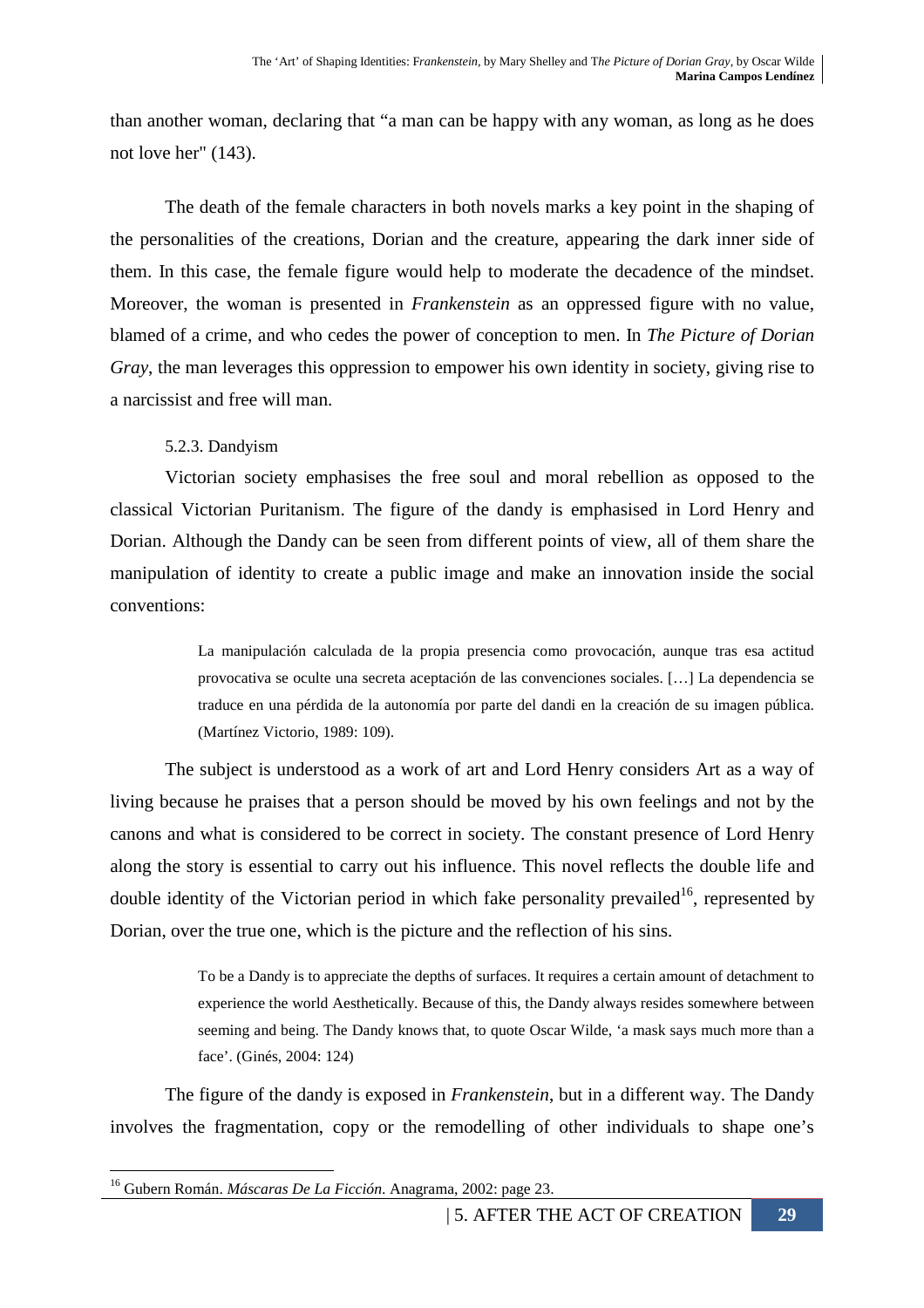personality, likewise Victor uses parts from different corpses to shape one being. While the dandy makes reference to the personality, the creation of one individual in *Frankenstein* is achieved by means of physical parts of corpses. Furthermore, the role of the *other* is included in this figure, becoming Victor into an spectator of his own monstrosity and the creation its moral representation. Chris Baldick asserts the reason why the creature is hideous:

> The parts, in a living being, can only be as beautiful as the animating principle which organizes them, and if this 'spark of life' proceeds, as it does in Victor's reaction, from tormented isolation and guilty secrecy, the resulting assembly will only animate and body forth that condition and display its moral ugliness<sup>17</sup> (175)

The abnegation which Victor feels is a direct denial of the self because the creature represents his *alter ego*. The idea of creating a new *other* as an spectacle of our life and losing our identity, as well as the rejection of the inner part of the self is portrayed by Mary. As a result, in both novels we can see the splitting of the *self* presented in an external figure, as Juan Herrero Cecilia mentions: "El doble subjetivo puede manifestare también adoptando una figura «externa» (opuesta o complementaria) como ocurre, por ejemplo, *El retrato de Dorian Gray* de Wilde."<sup>18</sup>

While the creature is afraid of the society which repudiates it, Victor fears that his inner monster can be disclosed to the world. Similarly, Dorian Gray becomes a mere spectator of the projection of his grotesque personality, and whose picture hides from the society. Lord Henry claims the terror of society as the basis of morals:

> The terror of society, which is the basis of morals, the terror of God, which is the secret of religion--these are the two things that govern us. (18)

However, this terror could imply the terror of being rejected by the society but also the terror of showing the real identity. In other words, the fear of being exposed and showing the inner monstrosity to the world. This notion is analysed in the next section "Fear, Degeneration And Final Death: A Mirrored Situation."

 $\overline{a}$ <sup>17</sup> Shelley, 2012: "Assembling Frankenstein"

<sup>&</sup>lt;sup>18</sup> This quotation belongs to the chapter "Figuras y significaciones del mito del doble en la literatura: teorías explicativas" in *El Mito Del Doble En La Literatura Contemporánea De Lengua Francesa: Figuras y Significados.* Edited by Juan Herrero Cecilia, *Çédille, Revista De Estudios Franceses*, Monografías 2 (2011): 27, <https://cedille.webs.ull.es/index-M2.htm>. Accesed 5 April 2018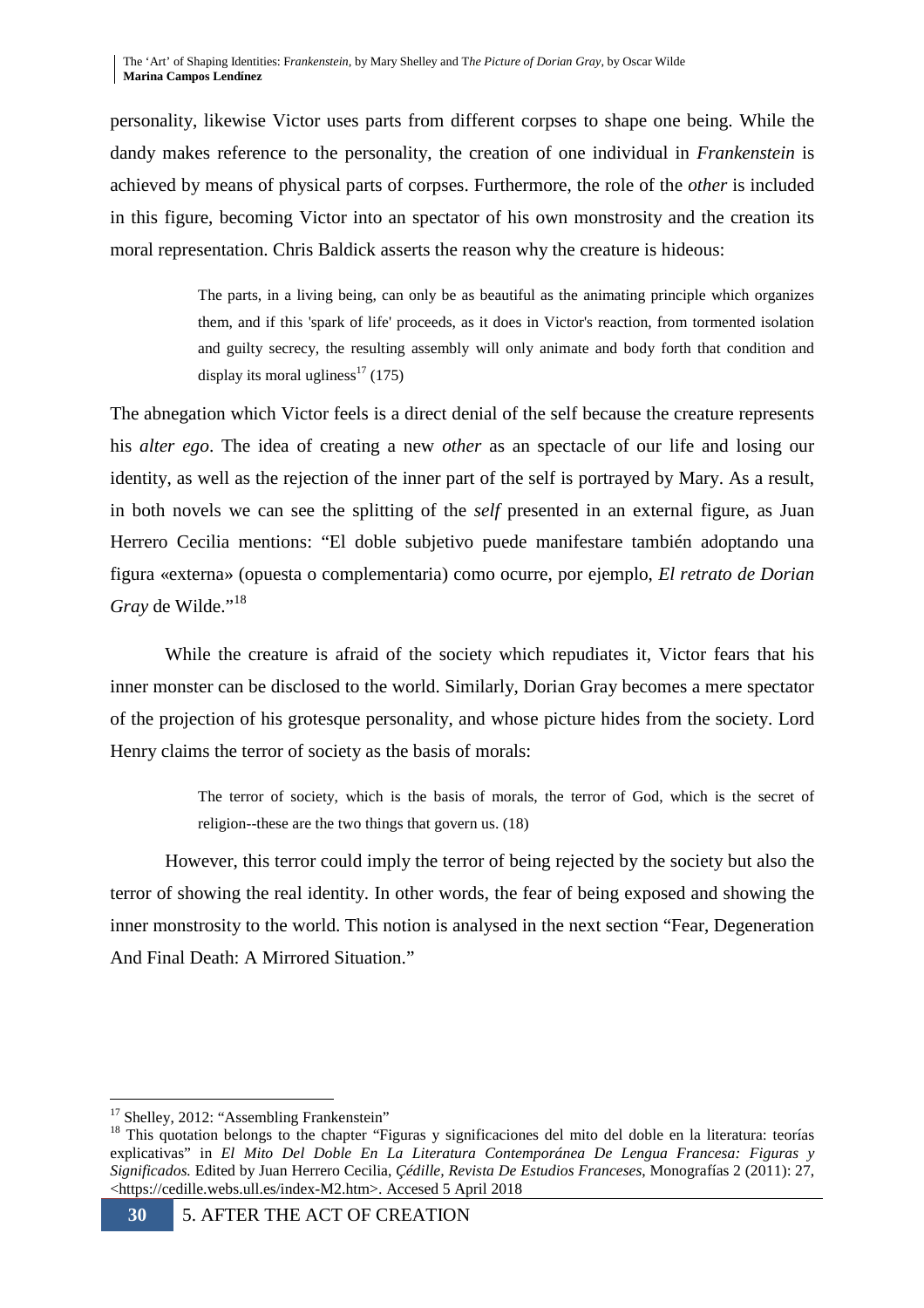# **6. FEAR, DEGENERATION AND FINAL DEATH: A MIRRORED SITUATION**

 Once we have dealt with the rejection between the creator and the creation and how the society can be decisive in the shaping of an identity, we can talk about the mirrored situation carried out in *Frankenstein* and *The Picture of Dorian Gray.* Both Dorian and Frankenstein are afraid of exposing their creations to the world and this constant worry leads them to degeneration obsessing them up to the point of becoming victims of their owns creations.

The Faustian influence is quite important in both novels. This term comes from the Faust legend in *Faust: A Tragedy* by Johann Wolfgang von Goethe. Faust was a tired and frustrated doctor who made a devil's bargain to get knowledge, pleasure and power. The pact was made with Mephistopheles, a melancholic devil represented as an aristocratic man with the typical clothes of nobility, a cold and rational head and a high level of logic, used to sway other people's mind. The condition that the devil imposed Faust was to go to hell after twenty four years. Likewise, Dorian sells his soul and he has been corrupted by the influence of Lord Henry, by his beauty and youth, but also by Art, and in particular he feels very attracted by his picture at the point of praying for eternal youth when he sees the work of art of Basil:

> I am jealous of the portrait you have painted of me. Why should it keep what I must lose? Every moment that passes takes something from me, and gives something to it. Oh, if it was only the other way! If the picture could change, and I could be always what I am now! (25)

But is he conscious about the consequences that it could result in? In a certain way, Lord Henry is a kind of 'devil' who tries to make Dorian live the life he always wanted to have. He is as Mephistopheles in the myth of Faust. In this sense, the story of Dorian Gray is very similar to this legend. Dorian is influenced by the thoughts of Harry and his philosophy, but it differs from the story of Faust because he is looking for knowledge and Dorian tries to achieve beauty and youth forever. Both stories conclude with the death of the main character alone.

On the other hand, in the novel by Shelley the Faustian influence is less direct, although both, Faust and Victor, share a profession which belongs to the field of science. That is to say, Victor Frankenstein does not sell his soul, but he devotes himself in body and soul to carry out his major experiment. As he says: "I seemed to have lost all soul or sensation but for this one pursuit." (55). Furthermore, his dedication is also related to the myth of Faust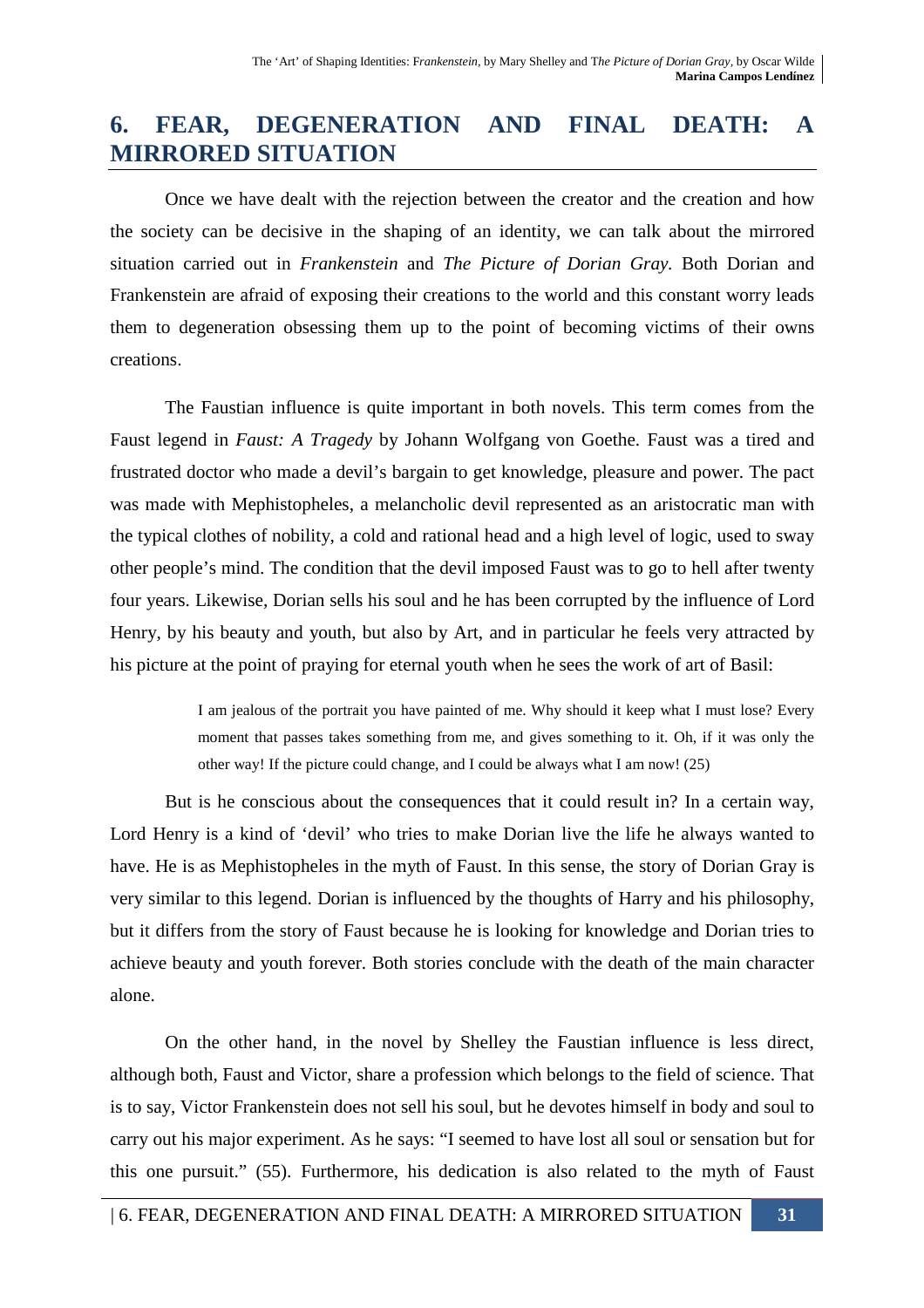The 'Art' of Shaping Identities: F*rankenstein,* by Mary Shelley and T*he Picture of Dorian Gray,* by Oscar Wilde **Marina Campos Lendínez**

because, by achieving his major experiment, he tries to get an absolute knowledge about the secret or 'spark' of life, the corruption of the body and death. After achieving his purpose, he is conscious of the remorse he feels with his creation, although it would be later when he would suffer its consequences such as a series of deaths in his family, including his beloved Elizabeth: "Why did I not then expire! [...] She was there, lifeless and inanimate, thrown across the bed, her head hanging down and her pale and distorted features half covered by her hair." (199).

In addition, while the creature is exposed as a solely creature, abandoned and misunderstood, and Victor as the evil father and creator, these roles take a turn in which the creature becomes the master and Victor its slave. As the creature exclaims:

> Slave, I before reasoned with you, but you have proved yourself unworthy of my condescension. Remember that I have power; you believe yourself miserable, but I can make you so wretched that the light of day will be hateful to you. You are my creator, but I am your master; -- obey! (172)

Here, although the creature accepts Victor as its creator, it reasserts its authority over him as the real master fiercely because the doctor does not recognize it as his creation or son.

The picture is the main element in *The Picture of Dorian Gray*. The symbolic meaning of the picture differs from several points of view. I consider that the picture means a different thing to every character in the book. For example, for Basil, it is more than a portrait. In this picture he has captured the most inner part of himself, as he says: "I have put into it some expression of all this curious artistic idolatry" (12). For Dorian, the picture is more than a mere work of art. It is the mirror of his soul through which he can be able to see the corruption and putrefaction of it. The picture is nourished by the hate and pain that Dorian causes to others and he would be consumed by this kind of miracle with the passage of time. Furthermore, he knows that his soul is getting worse, finding a kind of pleasure in its changes. "Eternal youth, infinite passion, pleasures subtle and secret, wild joys and wilder sins,—he was to have all these things" (85). He keeps the picture as a "diary" (122) of his life. However, there is a moment in which Dorian says:

> I wish I could love. [...] But I seem to have lost the passion, and forgotten the desire. I am too much concentrated on myself. My own personality has become a burden to me. I want to escape, to go away, to forget. (161-162)

He is finally defeated by the hideous image of his soul. But this statement could be ambiguous. He wants to forget because he has no soul and he wants to recover it, because he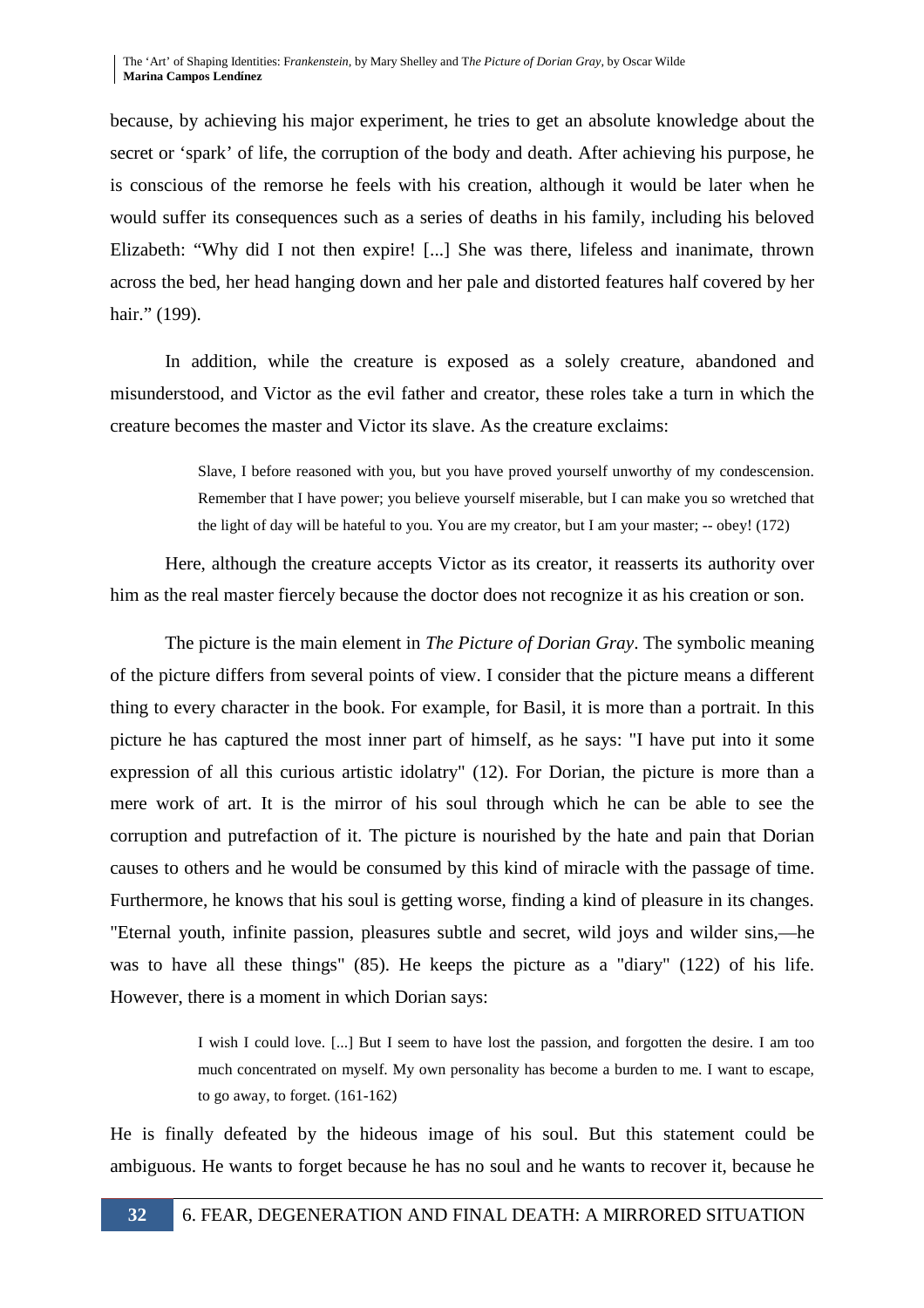has lived enough passions or because he is finally aware of his sins and the consequences of selling his soul. Lord Henry asks Dorian something interesting: "What does it profit a man if he gain the whole world and lose, [...] his own soul?" (170). Dorian has the whole world in his hands, but it is his soul what has destroyed him, as he confesses: "It has destroyed me" (124). As a consequence, Dorian realises that the words by Lord Henry ("to cure the soul by means of the senses, and the senses by means of the soul." (20) in the beginning of the novel do not represent the real secret of life. The young man feeds his soul by means of the senses, having a risqué life, and his soul only increases its hideous and frightening appearance. "Why should he watch the hideous corruption of his soul? He kept his youth,—that was enough." (98). Dorian has to pay price for his wish, he has to see how he becomes into a monster: "It had been like conscience to him. [...] He would destroy it". (126).

 Continuing with the self-destruction of the creators, they fall victims to their creations, so this could be considered as a suicide. Basil, as a creator of the inner monster in the young man, is stabbed by a depraved Dorian absorbed by the fault of his corrupted soul. He indirectly blames the painter of his misfortune and kills the creator of the picture because he cannot destroy it:

> Dorian Gray glanced at the picture, and suddenly an uncontrollable feeling of hatred for Basil Hallward came over him, as though it had been suggested to him by the image on the canvas, whispered into his ear by those gripping lip. (126).

In the case of Victor, his creation makes him sink in a decadence followed by a constant search of the creature to destroy it, although it would finally destroy him. The desire of destroying their creations is similar in both novels. The creature and the picture can be seen as elements which show their *alter ego* and, therefore, a reflection of their crimes. Dorian and the picture, as Victor and the creature are considered as one, therefore according to Leonor Ruiz-Ayúcar, the death of an *alter ego* involves one's death, as it happens with Basil, it is considered as a suicide:

> Generalmente, la separación de un álter ego de la personalidad principal implica la muerte de ambos. Cuando se rompe este lazo, esta conexión, también es el momento en el que la verdadera naturaleza de la relación se revela y la personalidad principal trata de retomar las riendas del cuerpo que ambas ansían. (146).

Victor Frankenstein is finally defeated by his own creation because he devotes his last years to accomplish his revenge in a "journey where your sufferings will satisfy [his] everlasting hatred" (209):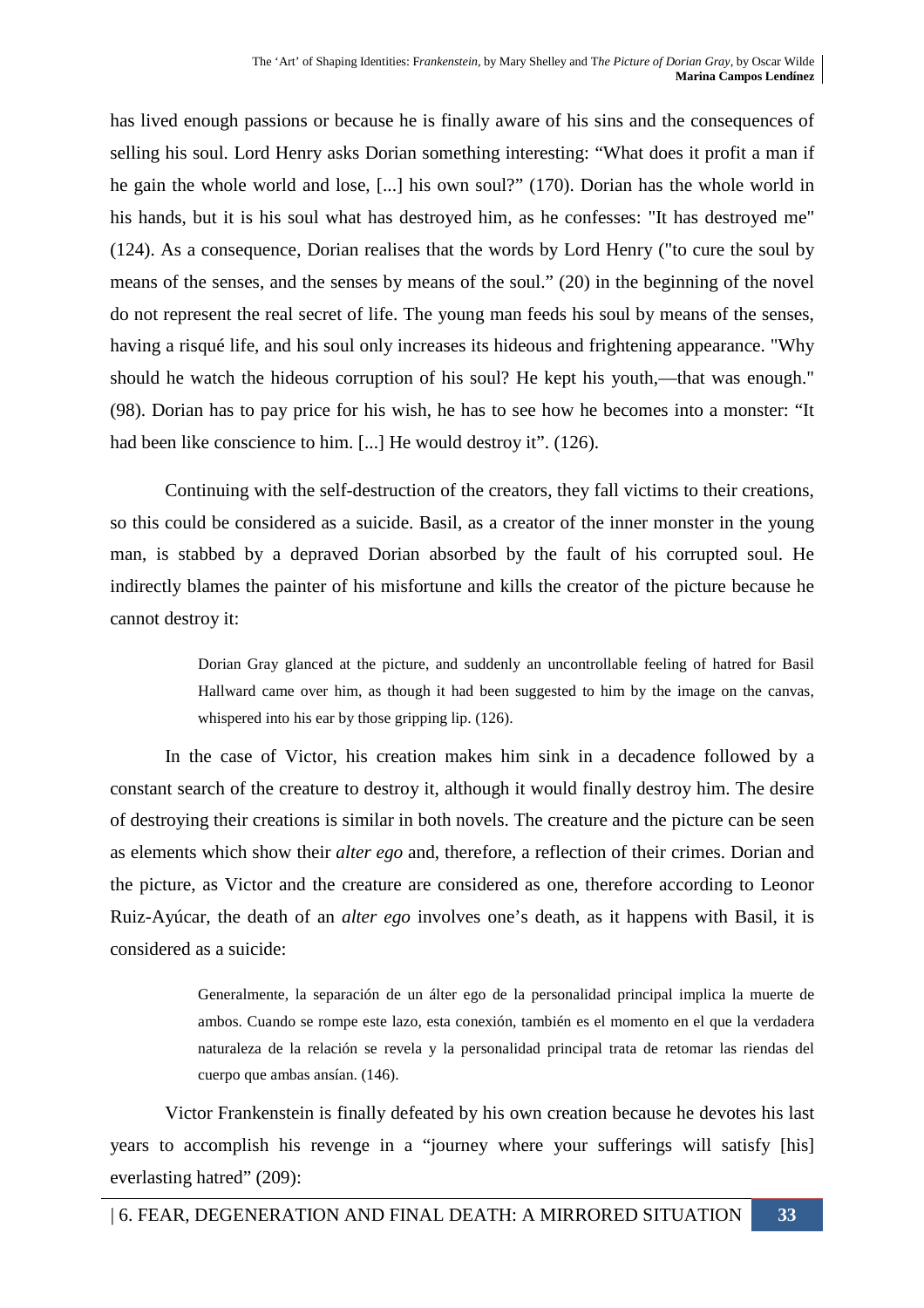Scoffing devil! Again I vow vengeance; I do devote thee, miserable fiend, to torture and death. Never will I give up my search, until he or I perish (208).

Although Victor finally perishes without finding and killing his creation, he entrusts his wish to his companion Walton: "swear to me, Walton, that he shall not escape; that you seek him, and satisfy my vengeance in his death" (212). However, it is not him but the creature himself who does it and whose existence has no sense now that its father and its *alter ego* is dead. Both commit suicide trying to destroy the *other*:

> He sprung from the cabin window, as he said this, upon the ice-craft which lay close to the vessel. He was soon borne away by the waves, and lost in darkness and distance (225).

 Dorian experiences a similar death because the moment in which he stabs the picture automatically he suffers the crime. His *alter ego* is shown in the canvas and he only tries to get rid of his monstrous *other*. However, he is not aware of the fact that, if the picture ages instead of him, then to damage it could imply to hurt himself. He is not able to bear the torture:

> As [the knife] had killed the painter, so it would kill the painter's work, and all that that meant. It would kill the past, and when that was dead he would be free. It would kill his monstrous soul-life, and without its hideous warnings, he would be at peace. He seized the thing, and stabbed the picture with it (177).

 Fear is another element in the novels. Victor and Dorian do not fear anything in the sense that, while Victor is not afraid of his experiment and the final result because his absorbing work blinds him, Dorian tempts the limits of his corrupted soul, but, at the same time, he is afraid of losing his youth: "Youth is the only thing worth having. When I find that I am growing old, I shall kill myself." (24). In this novel, fear leads to the idea of death, as Otto Rank claims in his *Don Juan et le Double*:

> C'est dans le roman d'Oscar Wilde, *Dorian Gray*, qu'apparaît le mieux le parallélisme entre la crainte et la haine du Double, et l'amour narcissique de sa propre image. «Sa propre beauté se manifeste à lui quand il voit pour la première fois la splendeur de son portrait».En même temps, la peur le saisit de vieillir et de devenir autre, crainte qui provoque immédiatement l'idée de la mort. (Rank, 1973:  $57$ )<sup>1920</sup>

 $\overline{a}$ <sup>19</sup> *Don Juan et le Double* (Payot, 1973) is found in the webpage «Les classiques des sciences sociales», translated by S. Lautman, in an electronic version in pdf by Pierre Tremblay: <http://classiques. uqac.ca/classiques/rank\_otto/don\_juan/don\_juan.html. > This is the version quoted.

<sup>20</sup> Translation in English: It is in Oscar Wilde's novel, Dorian Gray, that the parallelism between the fear and hatred of the Double, and the narcissistic love of his own image, best appears. "His own beauty is manifested to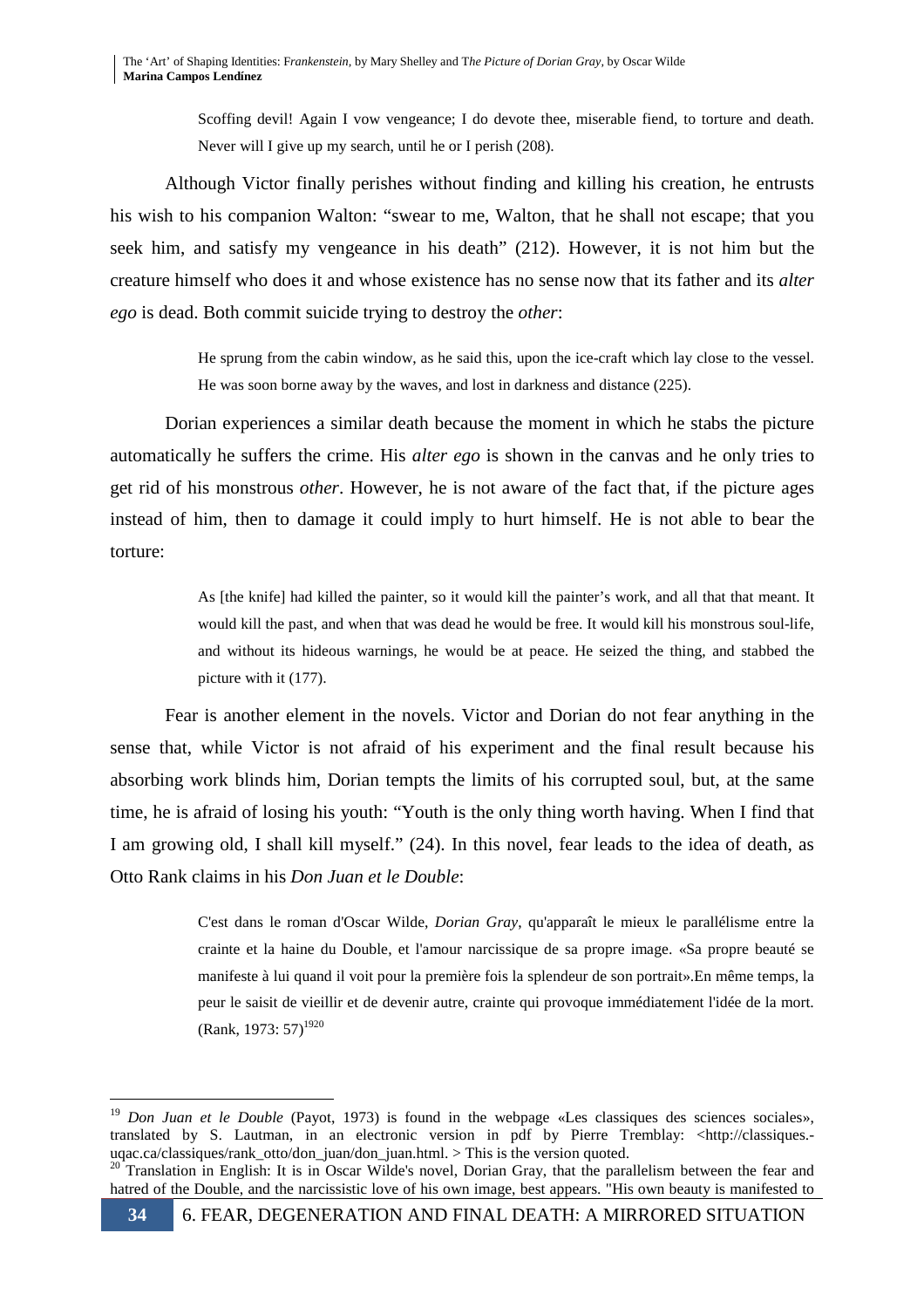However, fear forces people to reflect on the results of their acts, and, although before their creations they are not worried, this fear is a consequence of their blindness. Nevertheless, this element is not only important in these novels, but also in *The Strange Case of Dr. Jekyll and Mr. Hyde* written by Robert Louis Stevenson and published in 1886, another novel in which the struggle of the *other* as a reflection of the hideous inner *one* is essential. The plot investigates the creation of a monster based on the doctor himself and whose escape will not be possible. As Faust, Dorian, and Victor, Dr. Jekyll does not have control over the *other* nor over the consequences.<sup>21</sup> Rosenberg develops this idea:

These writers [Mary Shelley, Robert Louis Stevenson and Oscar Wilde] recognized true fear: of science, of moral transgression, of parasitism, of duality, and of the crisis of determining one's identity. They saw the horror buried in the human condition and sought to deliver a lesson, a lesson that warns creators to support their creations or risk releasing a monster. If a creator cannot maintain the responsibilities associated with the creation process, his creature will fail. If the creation fails, ultimately, so does the creator. (Rosenberg, 2013: 2)

 In both novels, we can see the similar feeling of terror which provokes the selfdestruction of the creators and their creations. These creators do not blame themselves but accuse their creations of committing all kinds of crimes and sins. In other words, the creators do not maintain the responsibility connected with their creations. It is clear that in *Frankenstein* and *The Picture of Dorian Gray* there is a creation as a result, monstrous in the inside or in the outside, but who are to be considered the real monsters in these novels, the creations or the creators? Peter Brook states that: "A monster is that outcome or product of curiosity or epistemophilia pushed to an extreme that results [...] in confusion, blindness, and exile."  $(387)^{22}$  Victor Frankenstein and Dorian Gray challenge the limits of their moral and scientific curiosity, who finally isolate themselves because of the unbearable feeling of guilt about their creations: the creature and the picture. Victor makes the creature responsible for the deaths it commits. Dorian Gray considers that his unhappiness comes from the picture. Both novels share that the experimentation of a life can lead to the death of the self.

| 6. FEAR, DEGENERATION AND FINAL DEATH: A MIRRORED SITUATION **35** 

him when he sees for the first time the splendour of his portrait." At the same time, fear seizes him to grow old and become other, fear that immediately causes the idea of death.

<sup>21</sup> Villacañas, Beatriz. "De Doctores y Monstruos: La Ciencia Como Transgresión en Dr. Faustus, Frankestein y Dr. Jekyll and Mr. Hyde." *Asclepio, Revista de Historia de la Medicina y de la Ciencia*, 53 (2001): pp. 197-211. <sup>2</sup> Shelley, 2012: "What Is a Monster? (According to Frankenstein)"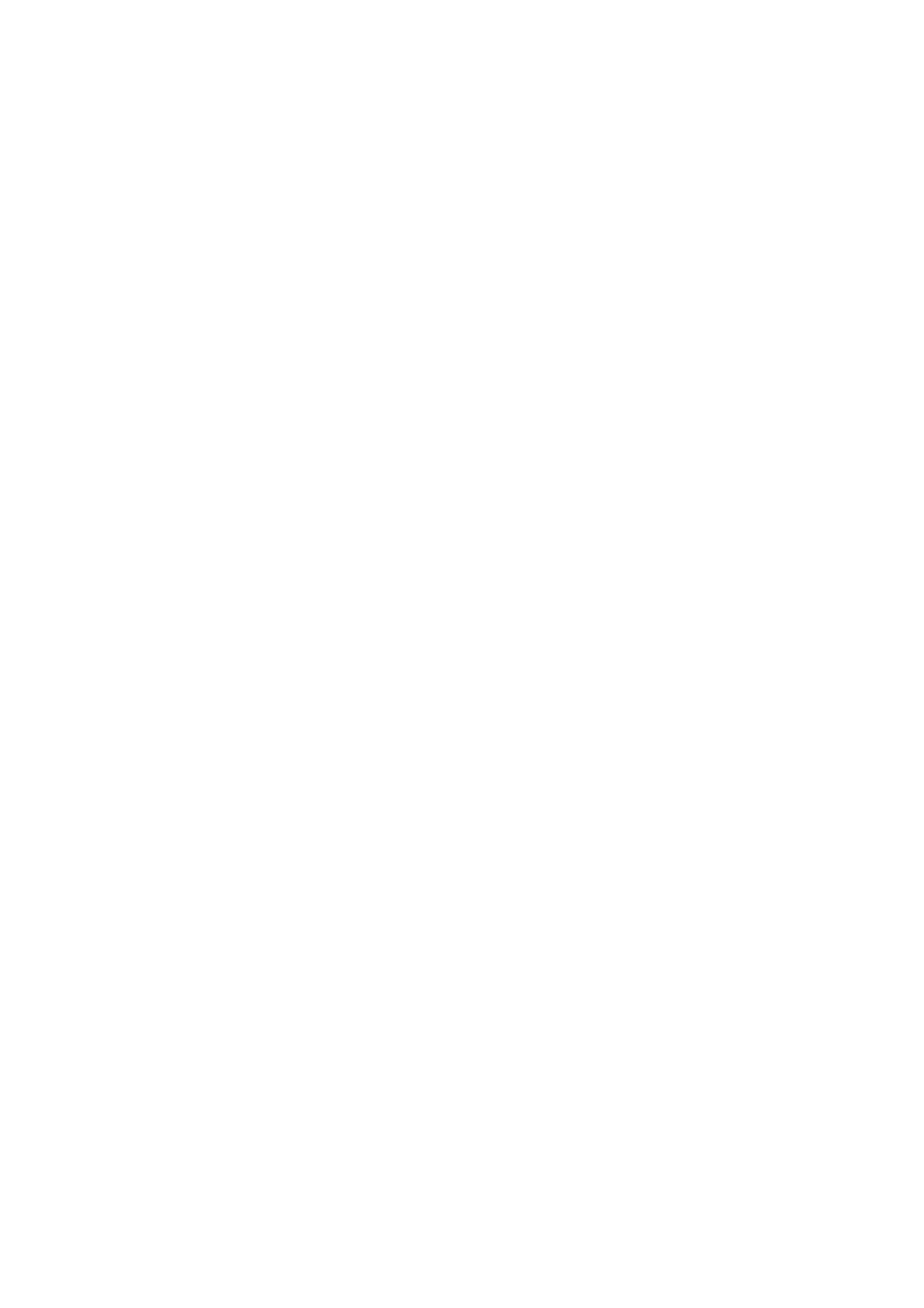# **7. CONCLUSION**

As a conclusion, I could say that in both novels every act of creation, although it is carried out as a praise to life, is a challenge to death because each creator is finally defeated by his own creation. There is a dependent relationship between the creators and their creations in both novels because the existence of the former depends on the latter, and vice versa, together with the rejection and the search of acceptance by the other. The creature directly implores his creator to be recognized, opposite to Dorian, who does not need to ask for it. Moreover, I could point out that while the creature learns to use its feelings, the young man, in a certain way, learns to avoid them, as it happens when Sibyl Vane commits suicide.

Concerning the title of the work by Mary Shelley, I want to add that *Frankenstein or The Modern Prometheus* makes reference to the Greek myth Prometheus, who was considered the rescuer of humanity and possessor of the secret of life. Victor, goes beyond the limits and is able to create a new life, although the result is not the one expected. In addition, it could be said that Victor Frankenstein gives his soul, not to the devil but to his creature because, since the moment in which the creature is alive, he lives his life around it.

In relation to the role of society, it exerts a strong influence over the characters. Currently this influence is still present nowadays because people tend to search for the recognition of others. In this case I can include social networks which create a virtual image, not real at all, of us and represented basically by the physical appearance. Here comes into play the 'dark sides of beauty'.

Victor Frankenstein abandons the creature once it is created. He evades the problem and thinks that by avoiding his creation it would be as if it had never existed. However, it comes back and the consequences are even worse. We can also find this case in the work by Oscar Wilde. Dorian hides the picture as a way of avoiding his problem in order to hide how his soul is corrupted by his sins. None of them would have had any problem if they had not gone beyond nature. As Dorian Gray says: "Don't talk about horrid subjects. If one doesn't talk about a thing, it has never happened. It is simply expression, as Harry says, that gives reality to things" (87).

Dorian was eager to be young and beautiful forever; Frankenstein, to get the secret of life, and both were searching for immortality. Nevertheless, they hide their problems because of its ugliness. As Dorian says: "Ugliness that had once been hateful to him because it made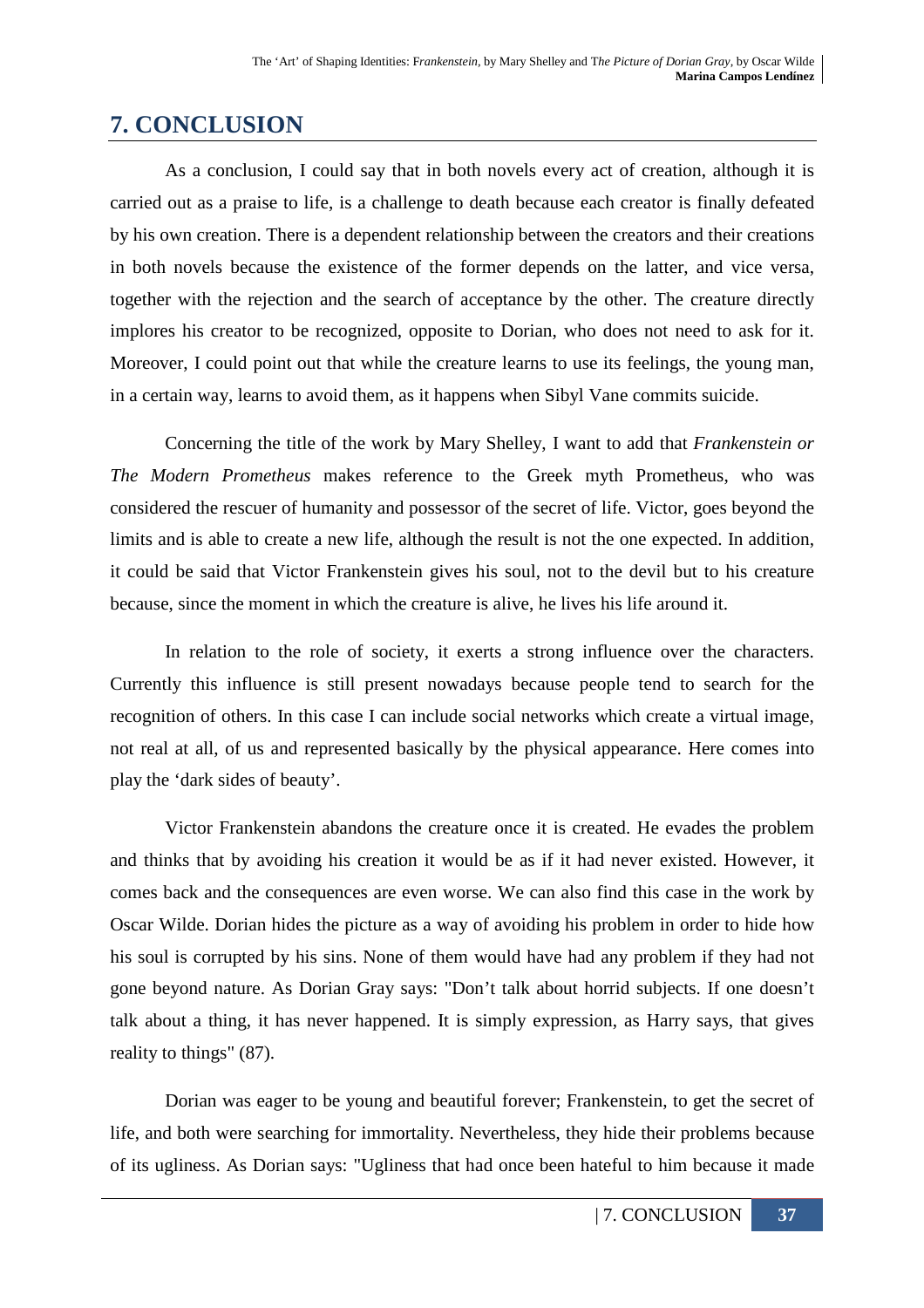things real, became dear to him now for that very reason. Ugliness was the one reality" (147). Reality can be cruel because we cannot revive our loved ones or preserve our youth until the end of our days, but to challenge the laws of nature can be even more dreadful. For this reason, we should be careful what we wish for because we all have an inner monster and to discover its existence could destroy us.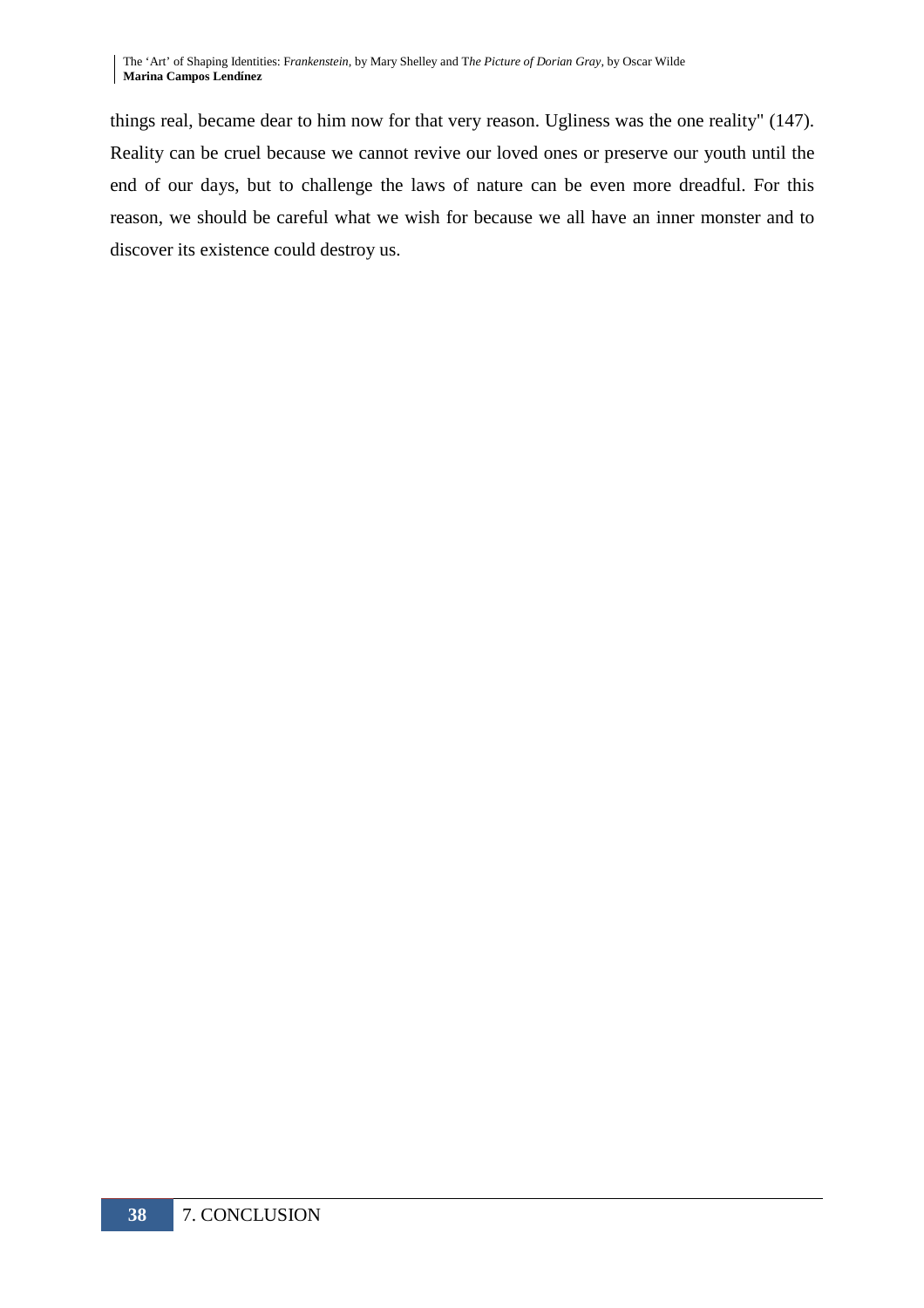# **8. BIBLIOGRAPHY**

### **Books:**

- Dutton, Denis, and Michael Krausz, eds. *The Concept of Creativity in Science and Art*. Martinus Nijhoff Publishers, 1981.
- Foldy, M. S. *The Trials of Oscar Wilde: Deviance, Morality, and Late-Victorian Society*. New Haven ; London: Yale University Press, 1997.
- Gubern Román. *Máscaras De La Ficción*. Anagrama, 2002.
- Milton, John. *Paradise Lost* (2nd ed.), London: Sammuel Simmons, 1674.
- Rank, Otto. *Don Juan Et Le Double: Etudes Psychanalytiques*. Paris: Petite Bibliothèque Payot, 1973.
- Shelley, Mary Wollstonecraft. *Frankenstein, or, The Modern Prometheus: in Three Volumes*. London: printed for Lackington, Hughes, Harding, Mayor & Jones, Finsbury Square, 1818.
- Shelley, Mary Wollstonecraft, and Maurice Hindle. *Frankenstein, Or, the Modern Prometheus*. London: Penguin Books, 2003.
- Shelley, Mary Wollstonecraft, and J. Paul Hunter. *Frankenstein: the 1818 Text, Contexts, Criticism*. W.W. Norton & Co., 2012.
- Wilde, Oscar. *The Picture of Dorian Gray*. Ware: Wordsworth Classics, 2001.

### **Articles:**

- Bernardi, Walter. "La controverse sur l'électricité animale dans l'Italie du XVIIIe siècle : Galvani, Volta et... d'autres" *Revue d'histoire des sciences*, vol. 54, no. 1, (2001), pp. 53– 70., doi:10.3406/rhs.2001.2108.
- Belt, Henk Van Den. "Playing God in Frankenstein's Footsteps: Synthetic Biology and the Meaning of Life." *NanoEthics*, vol. 3, no. 3, 2009, pp. 257–268., doi:10.1007/s11569- 009-0079-6.
- "El Mito Del Doble En La Literatura Contemporánea De Lengua Francesa: Figuras y Significados." Edited by Juan Herrero Cecilia, *Çédille, Revista De Estudios Franceses*, Monografías 2 (2011): 17-48, <https://cedille.webs.ull.es/index-M2.htm>. Accessed 5 April 2018
- Freud, S. "On Transience. SE, 14." (1916)
- Ginés, Isabel Clúa. "Cuando Frankenstein encontró a Dorian Gray: dandysmo, post-identidad y sujetos virtuales." *Lectora: revista de dones i textualitat* 10 (2004): 115-131.